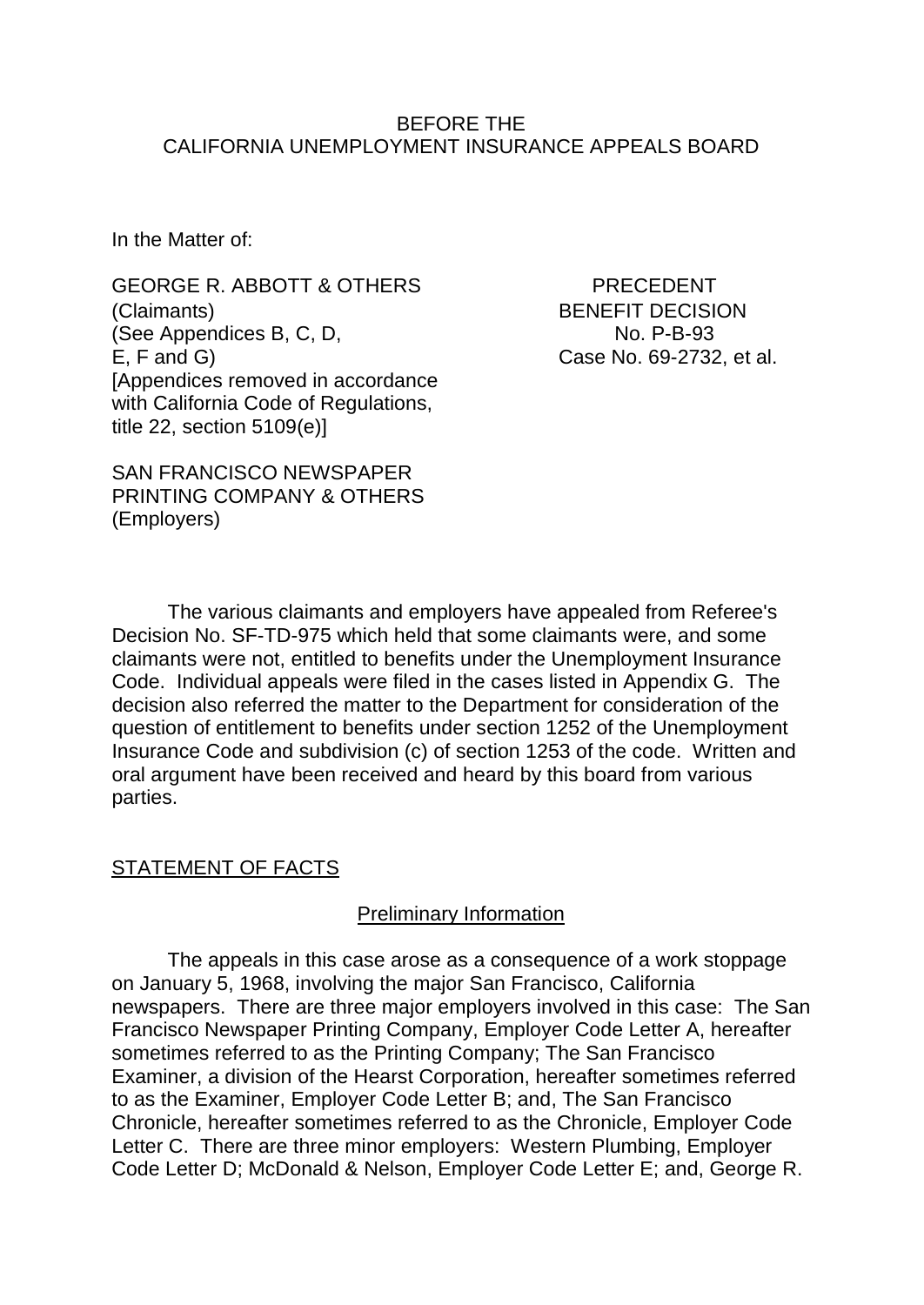Hall, Inc., Employer Code Letter Z. The three minor employers are apparently all in the construction business. Except for a handful of claimants, all claimants in the present case were employees of the Printing Company, the Chronicle or the Examiner at the time of the work stoppage. The claimants were members of various unions as shown in the appendices, except for a few nonunion claimants who are identified by Union Code No. XXI.

## Nonappearances

Claimants, except as otherwise noted, who are members of the following unions, although duly notified of the referee hearing, failed to appear at the hearing in person or through a representative:

Building Service Employees Local No. 87, Union Code No. XI, except claimant Jean Goyhenetche, ID No. 270.

International Association of Machinists, San Francisco Lodge No. 68, Union Code No. XII, except claimant C. Fred Russell, ID No. 584.

San Francisco-Oakland Lithographers & Photoengravers Union No. 8-P, Union Code No. XIV, except claimant Arthur Zenner, ID Nos. 738 and 1401.

Local 261, Construction & General Laborers Union, Union Code No. XVIII.

The following individual claimants, although duly notified of the referee hearing, failed to appear at the hearing in person or through a representative:

| <b>William Mork</b> | <b>ID No. 478</b>  |
|---------------------|--------------------|
| Jules E. Wyner      | <b>ID No. 727</b>  |
| John C. Tamboury    | <b>ID No. 1386</b> |

## Untimely Appeals

The appeals to a referee of claimants Robert East, ID No. 1359, William Rawlinson, ID No. 1379, Cyril Vibert, ID No. 1390 and the employer appeal to a referee with respect to claimant Louis Miller, ID No. 1397, were registered as untimely appeals. However, the evidence established that these four appeals were filed within statutory time limits.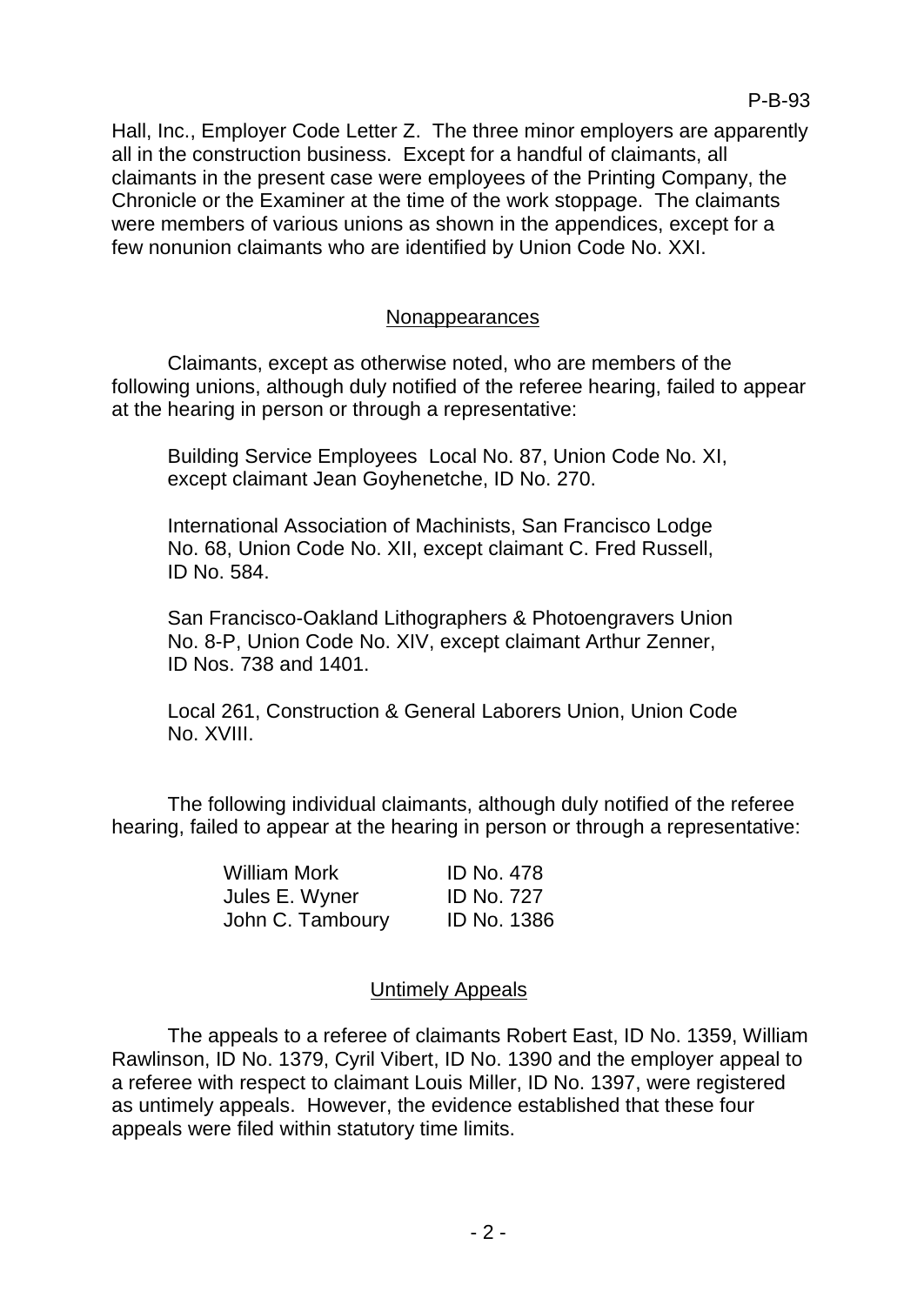The notice of determination relating to claimant Rosco Teruya, ID No. 1387, shows January 21, 1968 as the date mailed or served. The determination also states, "This decision is final unless an appeal is filed on or before 2-19-68." Claimant Teruya's appeal to a referee was filed February 9, 1968.

The appeals to a referee of claimants with ID Nos. 228, 1349, 1350, 1351, 1353, 1354, 1356, 1357, 1360, 1361, 1362, 1363, 1364, 1365, 1368, 1369, 1370, 1371, 1373, 1375, 1377, 1378, 1380, 1383, 1384, 1385, 1388, 1391 and 1393 were all filed after the expiration of statutory limits under the following circumstances: These claimants are members of the San Francisco Typographical Union No. 21, Union Code No. II. They delivered their appeals to their union. The appeal documents were placed in the union safe and inadvertently overlooked. When the appeal forms were discovered, the appeals to a referee were then filed.

The appeals to a referee of claimants with ID Nos. 1352, 1355, 1367, 1372, 1389 and 1392 were filed beyond statutory limits. No reason was advanced for the late filing of these appeals.

The employer, San Francisco Newspaper Printing Company, filed an untimely appeal to a referee with respect to claimant Donald B. Garrett, ID No. 1395, and concedes that there was no good cause for this untimely appeal. This employer also filed an untimely appeal to a referee with respect to claimant Winifred D. Johnson, ID No. 1396. The employer, San Francisco Examiner, filed an untimely appeal to a referee with respect to claimant Francis A. Raymond, ID No. 1398.

On January 24, 1968 the notice of determination regarding claimant Johnson, ID No. 1396, was mailed to San Francisco Newspaper Printing Company at 1626 Rollins Road, Burlingame, California. At the time of mailing of the notice the employer's facility in Burlingame was not open for business. On February 12, 1968 the notice of determination was eventually received in San Francisco by the employee who handles unemployment insurance matters for the Printing Company. On February 14, 1968 an appeal to a referee was filed on behalf of this employer.

With respect to claimant Francis A. Raymond, ID No. 1398, on February 5, 1968 a notice of determination was mailed to the Hearst Corporation, 959 Eighth Avenue, New York, New York. The Hearst Corporation is the owner of the San Francisco Examiner. The Hearst Corporation has an office at 959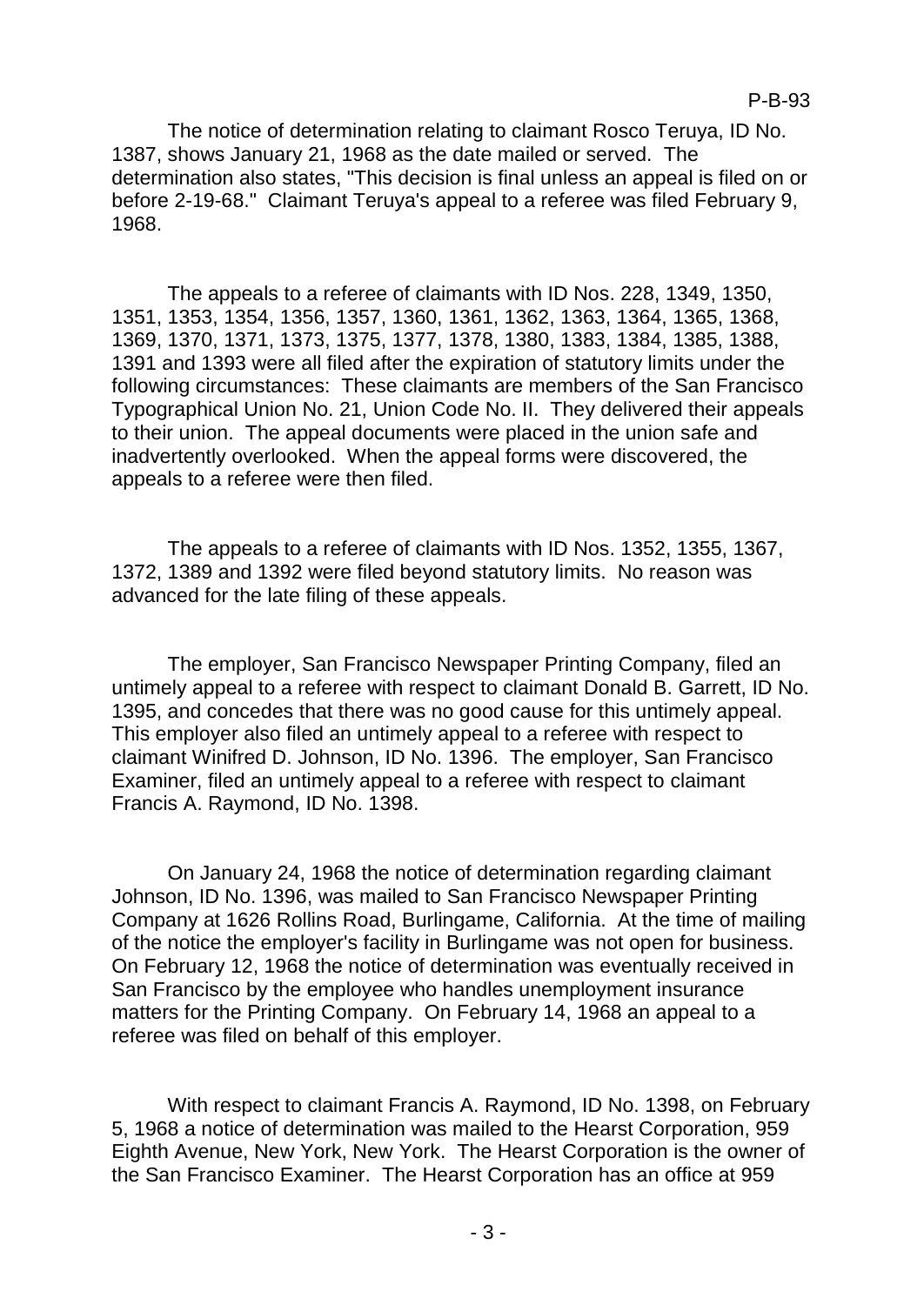Eighth Avenue, New York, New York, but unemployment insurance claims are not usually processed in that office. The appeal to a referee with respect to claimant Raymond, ID No. 1398, was filed February 21, 1968.

Unemployment insurance matters for the San Francisco Newspaper Printing Company and the San Francisco Examiner are handled by the same person. She made an arrangement with the Department area trade dispute representative that all notices of determination regarding the trade dispute that is the subject matter of this case would be sent to these two employers at 860 Howard Street, San Francisco, California.

## Description of Employer Facilities

The Examiner and the Chronicle publish daily newspapers in San Francisco; the Examiner being an afternoon newspaper and the Chronicle being a morning newspaper. On Sunday they jointly publish one newspaper. The Printing Company performs all production and distribution functions for the Examiner and the Chronicle. Since sometime in 1965 the Printing Company has been jointly owned by the Examiner and the Chronicle.

At the time of the events related in this decision the Printing Company maintained production facilities and offices at a building located at Fifth & Mission Streets in San Francisco, Job Site Code Letter G, and at a building using the address of 36 Annie Street, San Francisco, Job Site Code Letter J. This latter building is bounded by Stevenson, Jessie, Third & Annie Streets.

The Printing Company also maintained offices at 860 Howard Street, San Francisco, Job Site Code Letter H, and a garage at 166 Fourth Street, San Francisco, Job Site Code Letter FF. There is a parking lot between the building at 860 Howard Street and the garage at 166 Fourth Street and it is included as part of Job Site Code Letter H.

The Examiner and the Chronicle each maintained offices and editorial departments at the building located at Fifth & Mission Streets, Job Site Code Letter G, and offices at 860 Howard Street, Job Site Code Letter H. There is also a building at Third & Market Streets, San Francisco, Job Site Code Letter F, known as the Hearst Building, at which some of the claimants were employed. The buildings at Fifth & Mission Streets, 860 Howard Street, 36 Annie Street, Third & Market Streets, the garage at 166 Fourth Street and the parking lot between that garage and the 860 Howard Street building are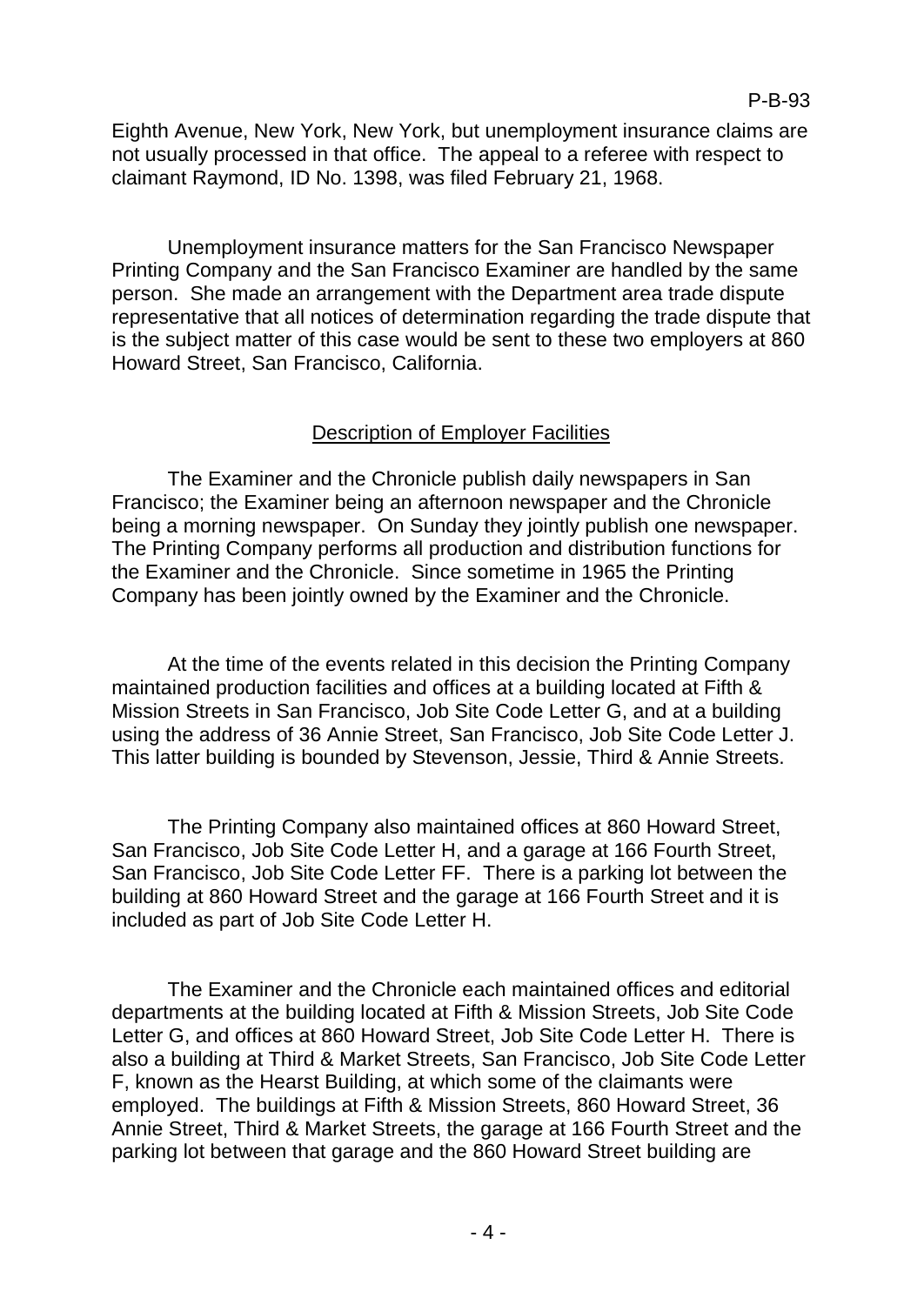concentrated within a few blocks of each other. These facilities will sometimes later be referred to as the downtown facilities or jobsites.

The Printing Company also maintained another garage at 200 Brannan Street, San Francisco, Job Site Code Letter W, located several blocks from the jobsites described in the preceding paragraphs.

The Printing Company maintained distribution centers outside of San Francisco at the following locations:

1626 Rollins Road, Burlingame; Job Site Code Letter K 663 Bay Road, Menlo Park; Job Site Code Letter L 534 - 23rd Avenue, Oakland; Job Site Code Letter P 5643 Paradise Drive, Corte Madera; Job Site Code Letter Y

The Printing Company also maintained a few other facilities that will be referred to later as necessary.

## Job Locations of Claimants

There are approximately 1,400 claimants involved in this work stoppage. Over 800 (over 60%) of these claimants worked at the downtown jobsites. The following table shows the approximate number of claimantmembers in the various unions and the approximate number of such persons who were working at the downtown jobsites.

| Union<br>Code<br>No. | <b>Total Number of</b><br><b>Claimant-Members Working</b><br>At All Jobsites | <b>Total Number of</b><br><b>Claimant-Members Working</b><br>At Downtown Jobsites |
|----------------------|------------------------------------------------------------------------------|-----------------------------------------------------------------------------------|
|                      | 610                                                                          | 180                                                                               |
|                      | 400                                                                          | 400                                                                               |
| Ш                    | 20                                                                           | 15                                                                                |
| IV                   | 45                                                                           | 45                                                                                |
| V                    | 65                                                                           | 65                                                                                |
| VI                   |                                                                              |                                                                                   |
| VII                  |                                                                              |                                                                                   |
| IX                   | 13                                                                           |                                                                                   |
| X <sub>l</sub>       | 6                                                                            | 6                                                                                 |
| XII                  | 10                                                                           |                                                                                   |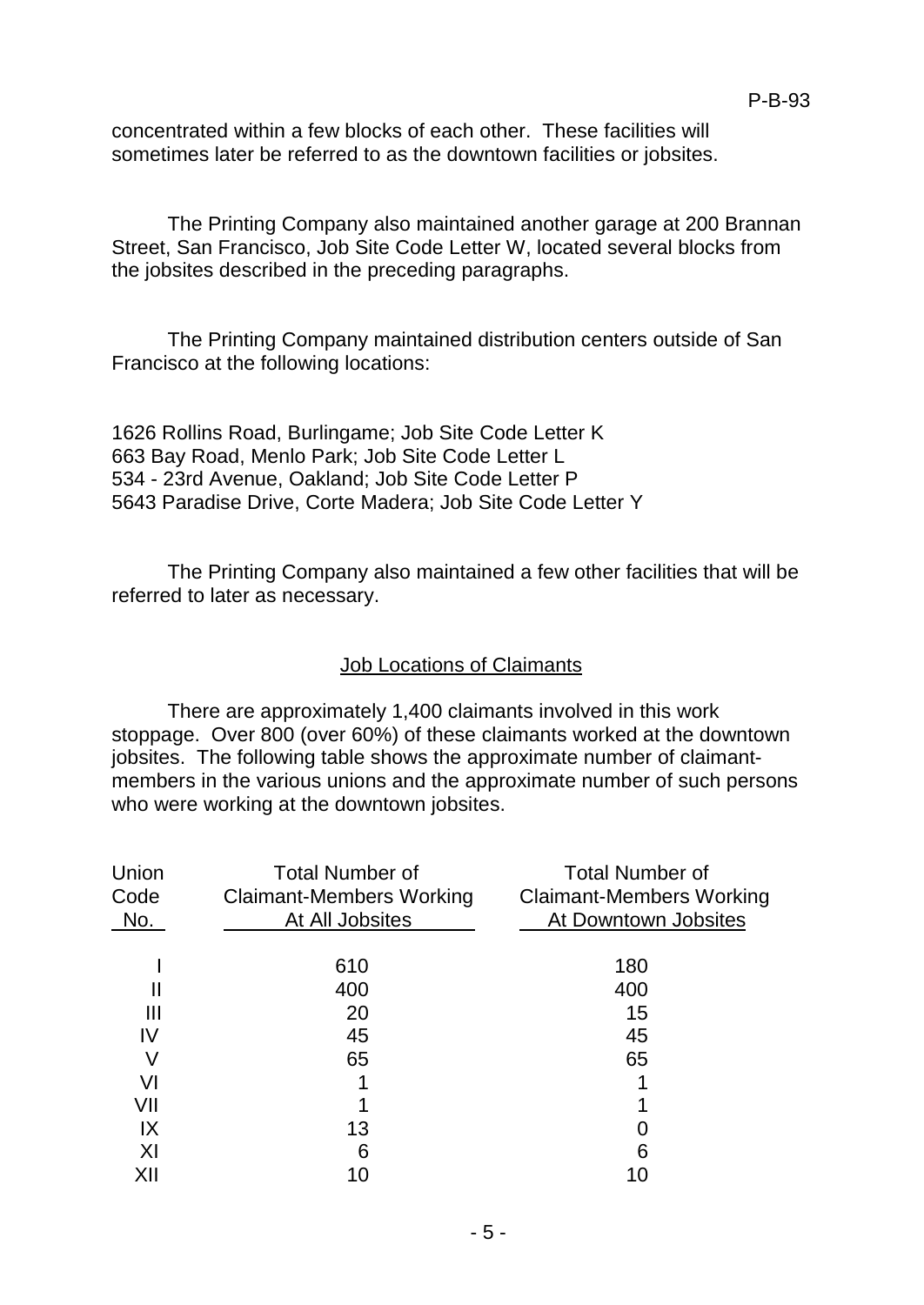| XIII          | 19             | 6              |
|---------------|----------------|----------------|
| XIV           | 22             | 22             |
| XV            | 175            | 110            |
| XVI           | 1              |                |
| <b>XVII</b>   | 1              |                |
| <b>XVIII</b>  | 4              |                |
| XIX           | 1              |                |
| XX            | $\overline{2}$ |                |
| XXI           | 5              | $\overline{2}$ |
| <b>TOTALS</b> | 1,401          | 869            |

As of January 5, 1968 members of Typographical Union No. 21, Union Code Letter II; Paper Handlers Union No. 24, Union Code No. Ill; Stereotypers & Electrotypers Union No. 29, Union Code No. IV; Web Pressmen's Union No. 4, Union Code No. V; and, Lithographers and Photoengravers Union No. 8-P, Union Code No. XIV, worked at the Fifth & Mission Street building. With the exception of claimants who worked at the San Francisco Hall of Justice, those claimants who were members of the San Francisco-Oakland Newspaper Guild and who worked in San Francisco reported for work at buildings at Fifth & Mission Streets, 860 Howard Street, Third & Market Streets or 36 Annie Street. Claimants who are members of Newspaper and Periodical Drivers and Helpers Union Local 921, Union Code No. I, who worked in San Francisco reported to work at the parking lot adjacent to the 860 Howard Street building or to the garage at 200 Brannan Street. Claimants who were members of Automotive Machinists Lodge 1305, Union Code No. IX, and Garage and Service Station Employees

Some members of Newspaper Drivers Local 921, Newspaper Guild, Automotive Machinists Lodge 1305 and Garage & Service Station Employees Local No. 665 reported to work at the distribution centers in Burlingame and Oakland. Some members of Newspaper Drivers Local 921 and of Newspaper Guild reported to work at the Menlo Park distribution center. Some members of Local 921 reported to work at the Corte Madera distribution center. Three nonunion claimants, Code No. XXI, worked at the Oakland distribution center.

Local 665, Union Code Letter XIII, who worked in San Francisco reported at

the 200 Brannan Street Garage and the garage at 166 Fourth Street.

Some claimants who were members of the Newspaper Guild worked at other locations away from the downtown San Francisco jobsites. A scattering of other claimants worked at various locations. As necessary they will be referred to later in this decision.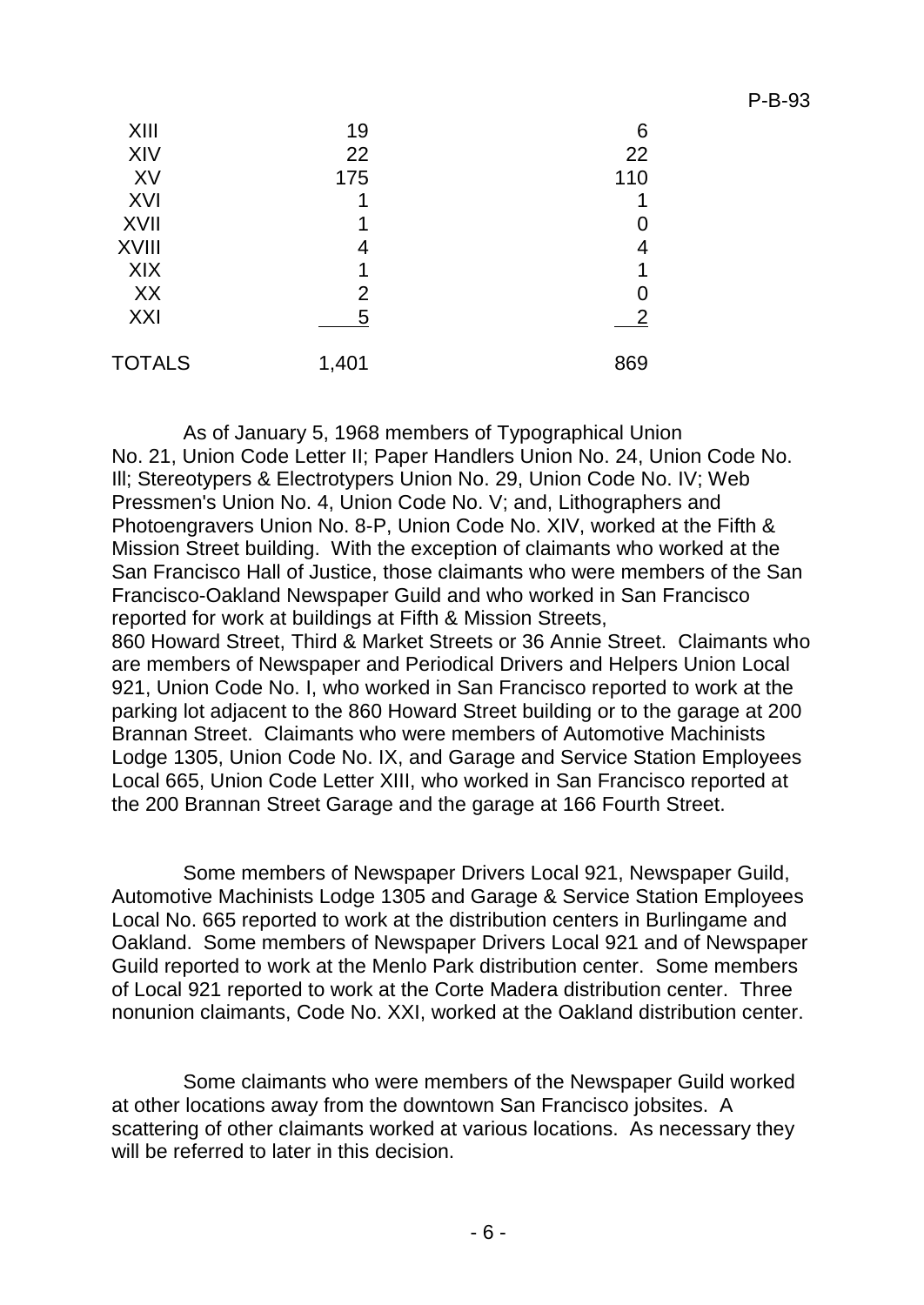Claimants who were members of the San Francisco-Oakland Newspaper Guild, Union Code No. XV, were employees of the Chronicle, the Examiner or the Printing Company, as shown in Appendix C. With the exception of a few construction industry employees and William Mork, ID No. 478, all other claimants in this case were employees of the Printing Company. William Mork was an employee of the Examiner.

# Collective Bargaining Agreements

Insofar as is pertinent to the present case, as of January 5, 1968 the Newspaper employers were parties to collective bargaining agreements with the following unions: Newspaper & Periodical Drivers & Helpers Union Local 921; San Francisco Typographical Union No. 21; San Francisco Stereotypers & Electrotypers Union No. 29; Garage & Service Station Employees Local No. 665; San Francisco Web Pressmen's & Assistant's Union Local No. 4; San Francisco Paper Handlers Union Local No. 24; Automotive Machinists, Lodge 1305; Building Service Employees Union Local 87; Automotive Warehousemen Local No. 241; and, the San Francisco-Oakland Newspaper Guild. These contracts had various termination dates. An agreement with the San Francisco-Oakland Mailers Union Local No. 18 had expired and a new contract was in the process of negotiation. No members of the Mailers Union are claimants in the present proceeding. A contract with the San Francisco-Oakland Lithographers & Photoengravers Union No. 8-P had also expired. Each agreement covers a union member at whatever jobsite he works.

## Description of Publication and \_\_Distribution of Newspaper\_\_

At the time of the pertinent events in this case, the daily newspapers of both the Examiner and the Chronicle were produced at the building at Fifth & Mission Streets, Job Site Code Letter G. Some of the Sunday edition was produced at the 36 Annie Street Building, Job Site Code Letter J. The production and distribution of a newspaper is a highly integrated operation requiring the cooperative efforts of numerous employees. The editorial materials and advertising copy are first prepared in the editorial departments of the two newspapers, the Examiner and the Chronicle. The materials to be published are then taken to the composing room of the Printing Company. The composing room employees are members of San Francisco Typographical Union No. 21. The material to be published is further processed in the composing room and then transmitted to other employees, also members of Local 21, who operate various machines. When the Typographical Union members have finished their work, their products are transmitted to the stereotyping department.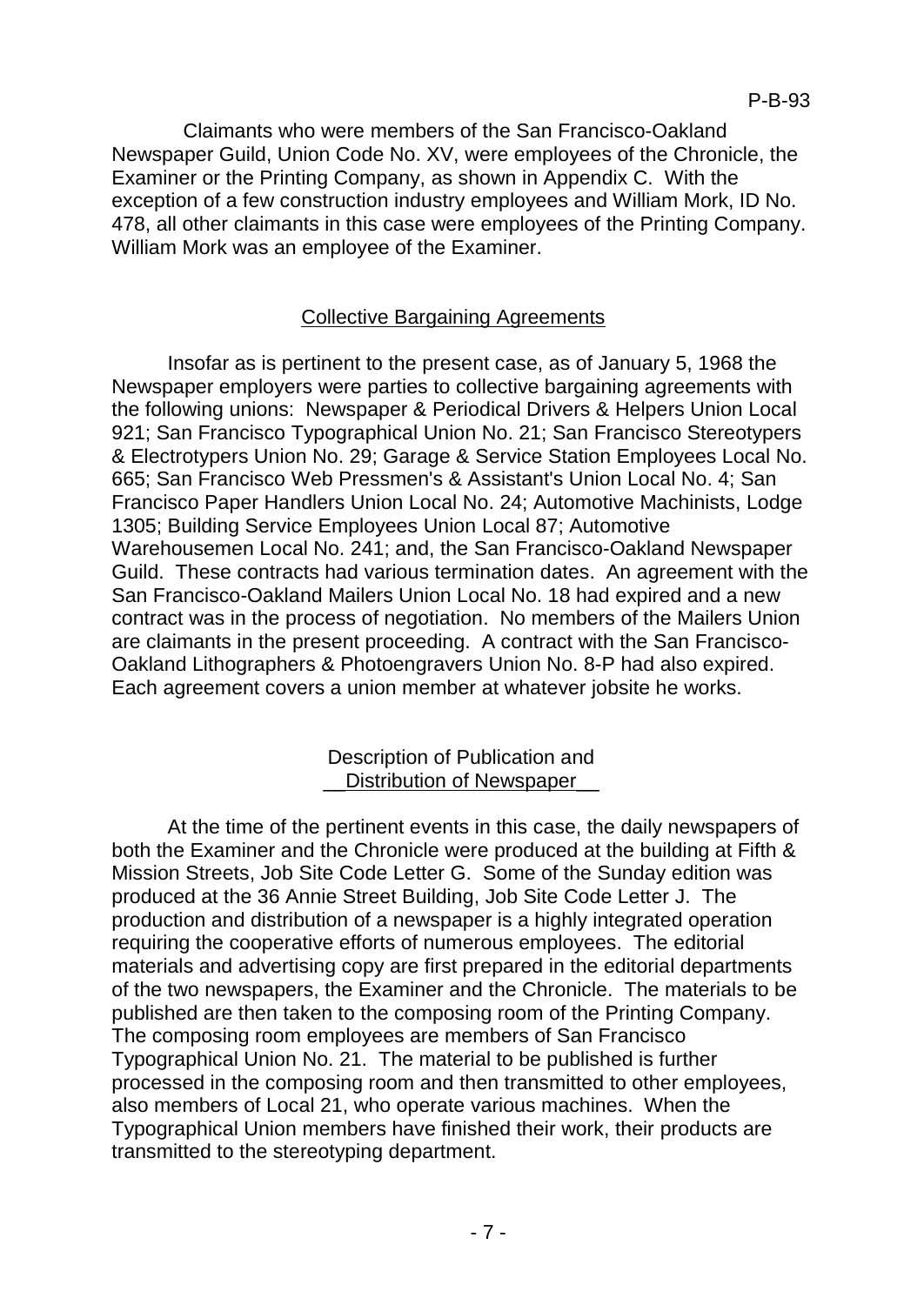Certain pictorial materials are taken from the editorial departments to the photoengraving department. There, members of the San Francisco-

Oakland Lithographers & Photoengravers Union No. 8-P, perform their work and they, too, deliver their products to the stereotyping department.

Employees in the stereotyping department are members of the San Francisco Stereotypers & Electrotypers Union No. 29. After receiving material from the typographers and the photoengravers, the Stereotypers prepare printing plates from those materials. The plates are then taken to another part of the building where they are placed on printing presses.

The paper upon which the news is to be printed is brought to the presses by paper handlers, members of the San Francisco Paper Handlers Union No. 24. The presses are then operated by pressmen, members of San Francisco Web Pressmen's Union No. 4. From the presses the printed material is channeled to the mailing room. In the mailing room, members of the Mailers Union assemble the newspapers for later distribution. From the mailroom the assembled papers are sent to a loading dock at Fifth & Mission Street Building.

At the time of the events in this case the loading dock was located at the rear of the building, opening onto an alley. At the loading dock the papers are loaded onto trucks driven by members of Newspaper and Periodical Drivers & Helpers Union Local 921. The papers are driven from the loading dock to various points of distribution.

The newspapers publish editions at various times of the day and night. Consequently, employees have different starting times and varying days off. According to the Printing Company production manager, if employees who are members of one of the mechanical unions did not report for work, the publication process could probably continue. Supervisory personnel could handle the functions of that group of employees. However, if employees in two or more mechanical crafts did not report for work, it would be impossible to publish a paper.

## Commencement of Work Stoppage

The work stoppage which is at the heart of the present case occurred at approximately 6 a.m., Friday, January 5, 1968. At that time pickets identified as being from Los Angeles appeared outside the building at Fifth & Mission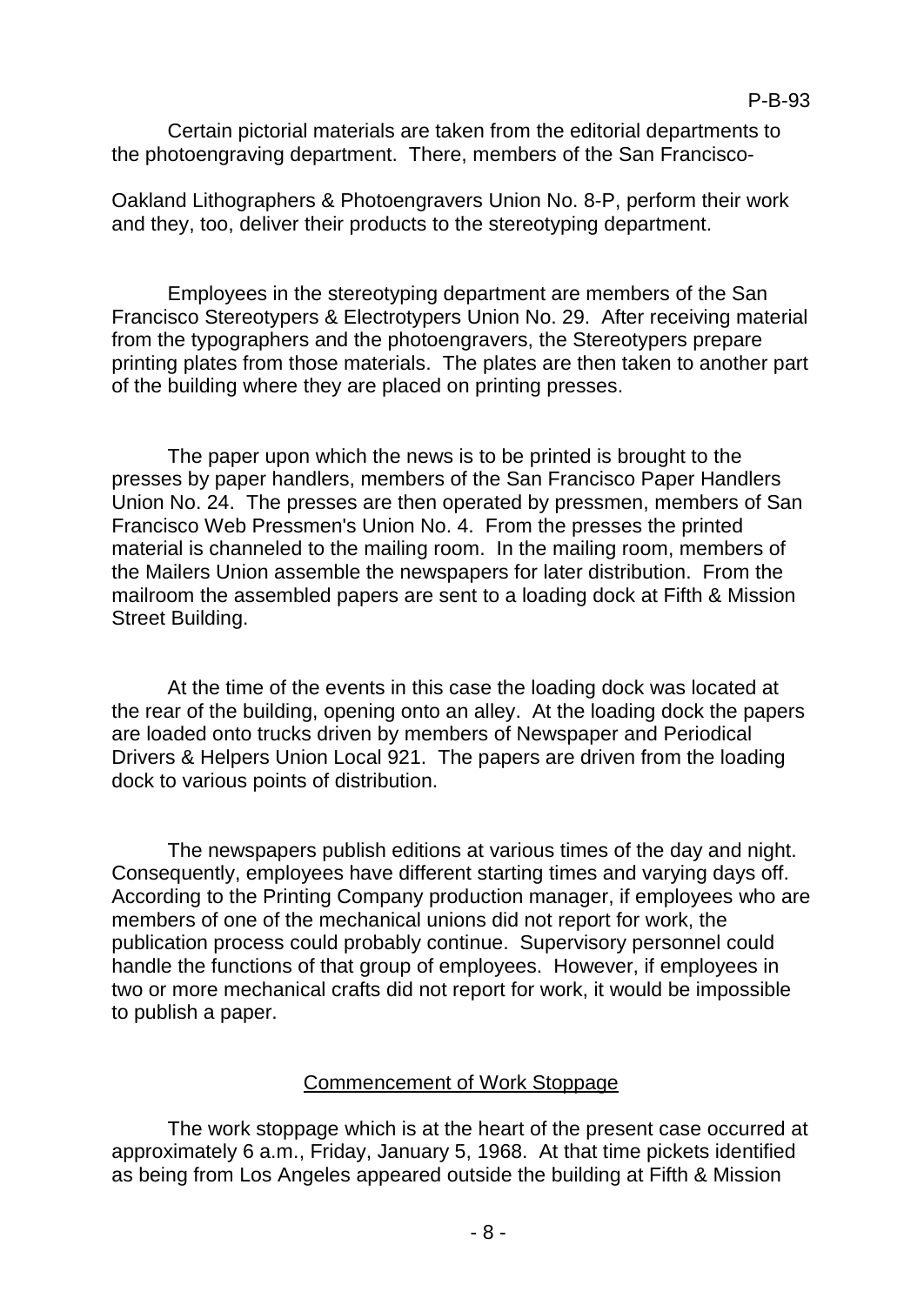Streets, Job Site Code Letter G; 860 Howard Street, including the adjacent parking lot, Job Site Code Letter H; Third & Market, Job Site Code Letter F; and, 36 Annie Street, Job Site Code Letter J.

The Hearst Corporation, owner of the San Francisco Examiner, also publishes a newspaper in Los Angeles, known as the Los Angeles Herald-Examiner. On or about December 15, 1967 a strike commenced at the Los Angeles Herald-Examiner. The dispute expanded and by the end of December 1967 the Los Angeles dispute involved several different unions. In general these unions are affiliated with the same international labor organizations as are the unions whose members are claimants in the present case.

The first pickets appearing in San Francisco generally carried signs referring to the Los Angeles situation. The pickets remained throughout the day of January 5, 1968. At approximately 6 p.m. that day the Mailers Union Local 18 commenced a strike against the Printing Company. Later that evening pickets of the Mailers Union appeared at the locations where the Los Angeles pickets had been. The Los Angeles pickets eventually disappeared, although no witnesses at the hearing could specifically state when. By the morning of January 6, 1968 apparently only members of the Mailers Union were manning the picket line.

After establishment of the picket line by the Los Angelenos, except as otherwise noted and except for personnel exempt from coverage by collective bargaining agreements, no employees reported for work at the buildings and the parking lot being picketed. As a consequence of the lack of manpower, the publication process ceased. With the cessation of publication the claimants in the present case were affected in various ways, as will be later described. The January 5, 1968 edition of the Chronicle, a morning paper, was published and distributed. Commencing with the January 5, 1968 edition of the Examiner no newspapers were published until the end of February 1968. On February 25, 1968 an agreement was reached between the newspaper employers, the Mailers Union Local 18 and various other unions.

## Pre-Work Stoppage Activities

Certain events which preceded the work stoppage and which may be related to it will now be described.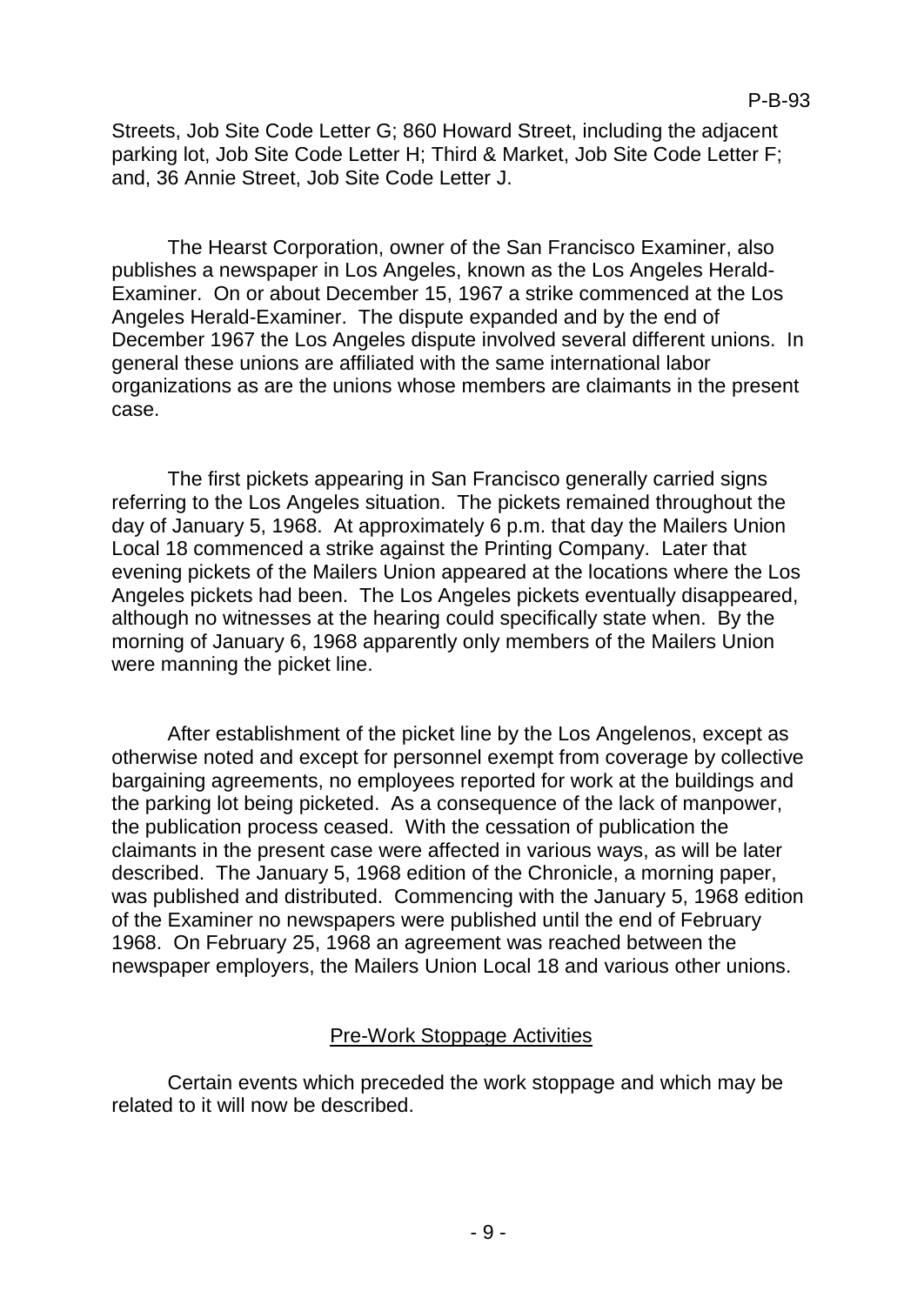Jack Goldberger, President of Newspaper Drivers Union Local 921, is also an international representative of the International Brotherhood of Teamsters. In the latter capacity he traveled to Los Angeles for the purpose of lending his assistance in attempting to settle the Los Angeles dispute. On or about January 4, 1968 he was present at meetings in Los Angeles at which

William McCarthy, Labor Relations Counsel for the Los Angeles Herald-Examiner, was also present along with various other persons.

McCarthy testified as follows: Goldberger stated that he was concerned that the Los Angeles dispute might spread to San Francisco; that the members of his union would respect a picket line and that he did not want his members to be out of work. McCarthy replied that he would not be intimidated by Goldberger's threats.

Goldberger testified as follows: "On the record" he did not express a fear that the Los Angeles situation would spread to San Francisco. He did not inform an assembled group that Local 921 would respect a picket line if one appeared in San Francisco.

On Tuesday, January 2, 1968, the San Francisco Newspaper Printing Company Chapel of Typographical Union Local 21 held a meeting. The purpose of the meeting was to discuss the Los Angeles situation as it related to Typographical Union members in Los Angeles. The San Francisco Chapel passed a resolution in support of the Los Angeles Typographical union members.

On January 3, 1968 the Secretary-Treasurer of the San Francisco Labor Council sent a telegram to Joseph Kolder, Director of Industrial Relations of the Printing Company. The telegram stated that the Los Angeles County Federation of Labor had requested formal support of the strike against the Los Angeles Herald-Examiner. The telegram requested Kolder's attendance at a meeting of the executive board of the San Francisco Labor Council to be held on Tuesday, January 9, 1968.

Prior to the work stoppage on January 5, 1968 officials of the San Francisco-Oakland Newspaper Guild discussed among themselves the prospect of a San Francisco Mailers Union strike and the Los Angeles labor dispute. Prior to January 5, 1968 the Guild issued a bulletin to its members who are employees of the Chronicle, Examiner, Printing Company and another newspaper not involved in this case. The bulletin reported on the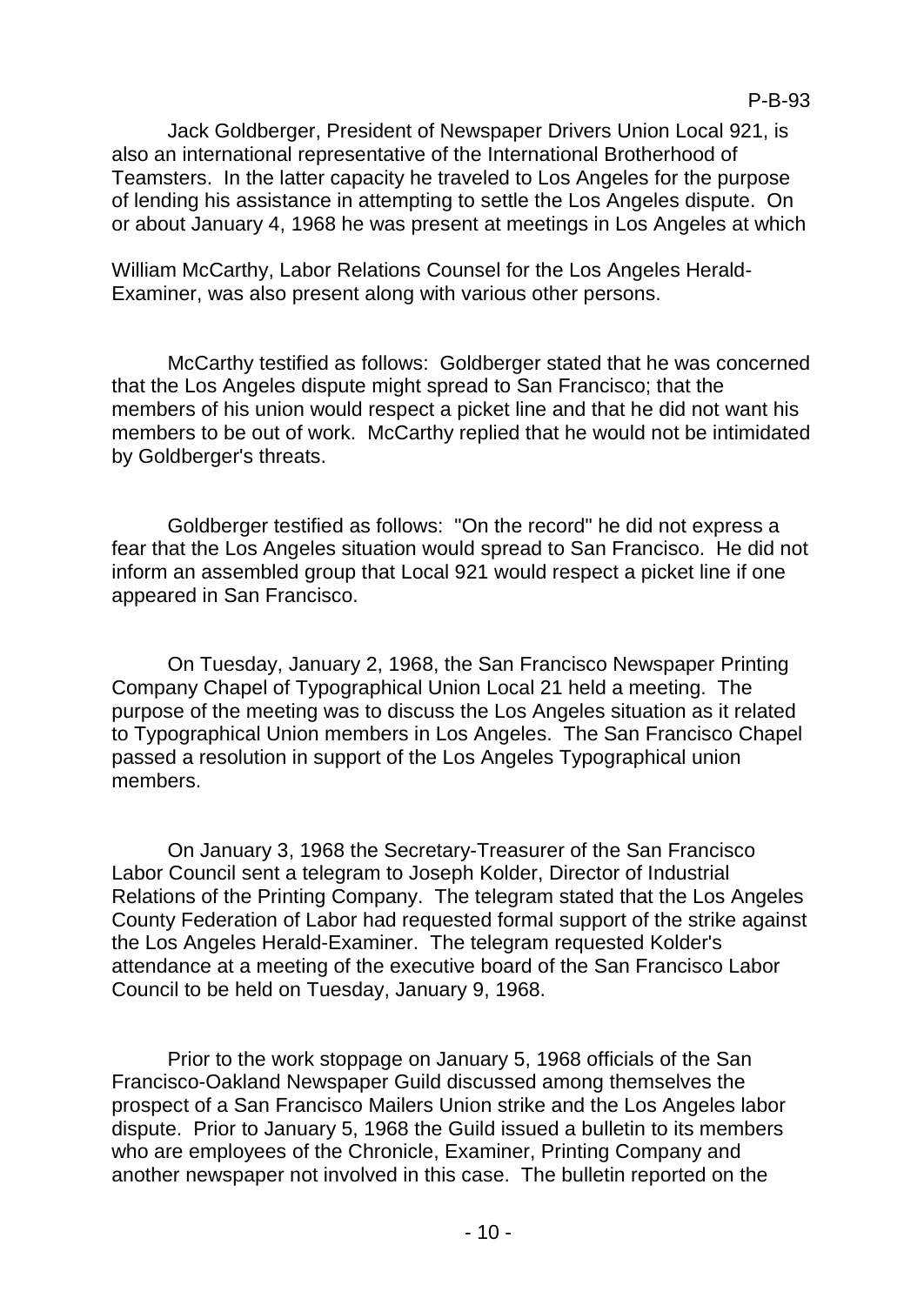negotiations of the Mailers Union and stated that the Guild's Representative Assembly, its governing body, had directed Guild members to honor Mailer picket lines if a strike occurred and "Don't cross Mailers' picket line."

On the afternoon of January 4, 1968 representatives of some Los Angeles unions appeared in San Francisco and attended a meeting or meetings with representatives of various San Francisco unions. The exact capacity of the individuals from Los Angeles was not made clear at the hearing. Commencing in the afternoon of January 4, 1968, and extending to the early morning hours of January 5, 1968, there was one long meeting or two or more shorter meetings at the office of San Francisco Typographical Union No. 21. At various times there were representatives of the San Francisco unions present, including Fred Fletcher, Executive Secretary of the San Francisco-Oakland Newspaper Guild; Donald Abrams, Second Vice-President of Typographical Union No. 21; Doug Smith, President of the Mailers Union Local 18; James Rice, President of Stereotypers & Electrotypers Union No. 29; and, an official of Newspaper Drivers Union Local No. 921.

Originally the Los Angeles union representatives stated they would not post picket lines until the San Francisco Labor Council gave its approval. Later the Los Angeles union representatives announced there had been a change in policy and that picketing would start in San Francisco at approximately 6 a.m., January 5, 1968.

Prior to the commencement of picketing the San Francisco-Oakland Newspaper Guild took no official position as to picket lines established by the persons from Los Angeles, although it was the hope of at least the Guild's Executive Secretary that Guild members would not cross a picket line.

# Post-Work Stoppage Activities

Other events occurring in the days and weeks after the work stoppage may also be pertinent to this case.

For many years there has been in existence the Conference of San Francisco Newspaper Unions. Generally, the Conference is composed of the unions whose members are involved in the publishing and distributing of newspapers. Eventually the strike of the Mailers Union was settled and the unions composing the membership of the Conference of San Francisco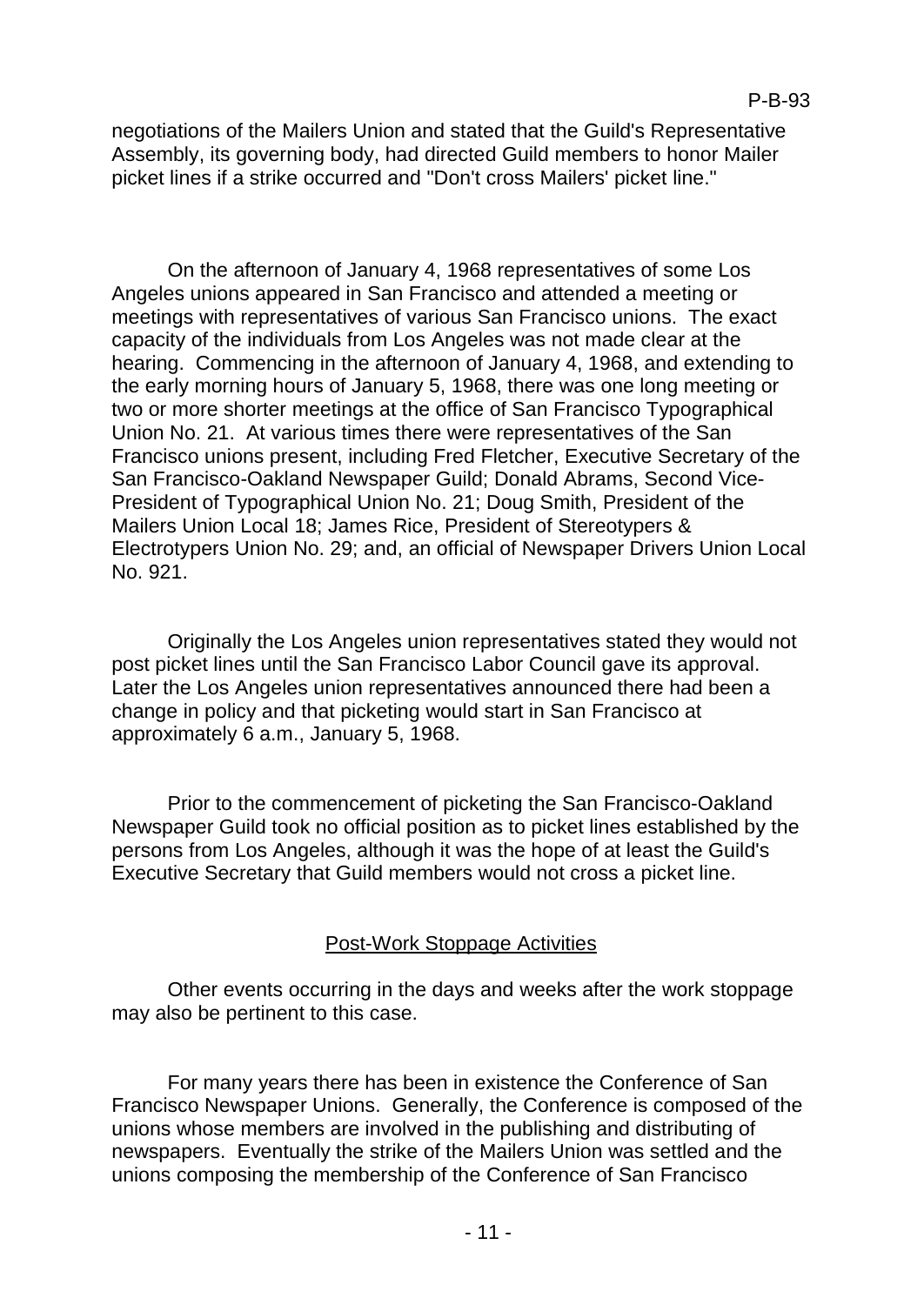Newspaper Unions participated in the settlement negotiations. For the purposes of this proceeding these unions included: Newspaper Drivers Union Local 921; Typographical Union No. 21; Paper Handlers Union No. 24; Stereotypers & Electrotypers Union No. 29; Web Pressmen's Union No. 4; Automotive Machinists Union Lodge 1305; Garage & Service Station Employees Union Local No. 665. As part of the settlement the employers, i.e., the Printing Company, the Examiner and the Chronicle on one side, and the various unions on the other side, agreed that there would be a common expiration date for all collective bargaining agreements between the newspaper industry employers and various unions. Existing agreements were extended to the common expiration date and some wage increases were added to the existing agreements. Prior to the commencement of the strike some individual union officials had privately entertained the idea of a common expiration date. However, a common expiration date had never been an item of negotiation prior to the Mailers Union strike. The overt prospect of a common expiration date was first advanced late in January 1968 by Jack Goldberger, President of Newspaper Drivers Local 921, to Joseph Kolder, the Printing Company's Director of Industrial Relations.

Following the commencement of the Mailers Union strike, an organization known as the "Strike Unity Committee" came into being. This committee was loosely structured. Witnesses at the hearing could not specify the moment of conception of the "Strike Unity Committee," but apparently it was within 24 hours of the commencement of the Mailers Union strike. The committee consisted of approximately the same unions as comprise the Conference of San Francisco Newspaper Unions and some of the officials and members of those unions. Through the committee the various unions and their members lent their support to the Mailers Union strike. Various subcommittees were formed, including a picketing committee, a commissary committee and a publicity committee. Each newspaper union was called upon to supply pickets. Members of the various unions cooperated in filling picket quotas for particular times and places. Picketing by members of the various unions continued in San Francisco throughout the course of the strike. No pickets were ever posted outside San Francisco.

# Refusal to Cross Picket Lines

Turning back to the morning of January 5, 1968, as stated previously, in general, employees scheduled to work that day at Fifth & Mission Streets, 860 Howard Street, 36 Annie Street and Third & Market Streets did not cross picket lines established by persons from Los Angeles at those jobsites. After the commencement of the strike and picketing by Mailers Union Local 18 and after the disappearance of the pickets from Los Angeles, these employees continued to remain away from work. They did not cross the picket lines of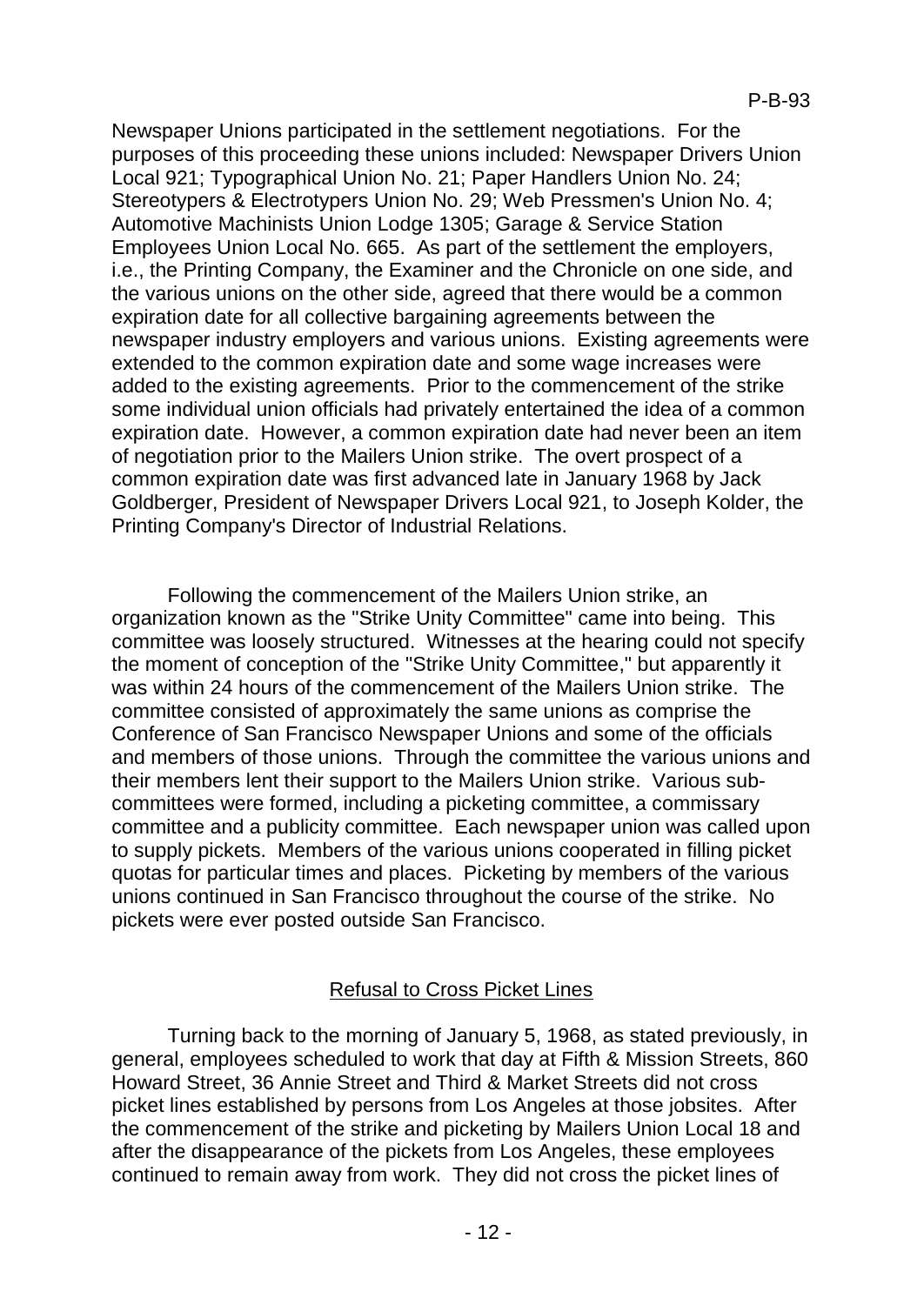the Mailers Union. Except as otherwise noted, these employees include claimants who were members of Typographical Union No. 21, Union Code No. II; Paper Handlers Union No. 24, Union Code No. Ill; Stereotypers & Electrotypers Union No. 29, Union Code No. IV; Web Pressmen's Union No. 4, Union Code No. V; and, San Francisco-Oakland Newspaper Guild, Union Code No. XV who worked at the downtown San Francisco facilities.

On the morning of January 5, 1968, after the appearance of the pickets from Los Angeles and the nonappearance of the Printing Company employees at work, Joseph Kolder, Director of Industrial Relations of the Printing Company, spoke to various union officials. These included the President and a Vice President of Typographical Union No. 21; the secretary of the Paper Handlers Union Local 24; the President of the Stereotypers Union Local 29; and, the Vice President of Web Pressmen's Union No. 4. Kolder informed these officials that the Printing Company was a separate corporation from the Hearst Corporation and he asked them to instruct their members to work. The various union officials replied they did not have the authority to instruct their members to work. Because of the lack of personnel it was impossible to publish any newspaper and there was no attempt to do so.

## Security Measures

Late in the morning of January 5, 1968, Printing Company officials decided it would be necessary to obtain security guards in order to protect the employers' buildings and equipment. Thus the services of such guards were obtained and they were present at the downtown San Francisco buildings thereafter. The instructions to the guards were that employees were not to be refused admittance to the buildings and that the guards were to learn the identity of anyone entering the building. On January 5, 1968 the doors to the buildings were not locked.

Harry Nesbitt, an employee of the Printing Company and a member of Typographical Union No. 21, but not a claimant in the present proceeding, testified as follows: He is a linotype machinist and he normally maintains linotype and composing room equipment. On January 5, 1968 he reported for work at the Fifth & Mission Street building at approximately 5:30 a.m. Normally he prepared linotype machines so that they can be used by other employees. On the morning of January 5, 1968 the foreman told him to "open up the vises" on the machines, and he did so. When the vises are open, the machines cannot be operated. There were a few other Typographical Union members at work. The Chapel Chairman stated there was a picket line outside and that the employees might as well go home. The employees then left without any objection by the foreman. None of the other employees was identified by Nesbitt.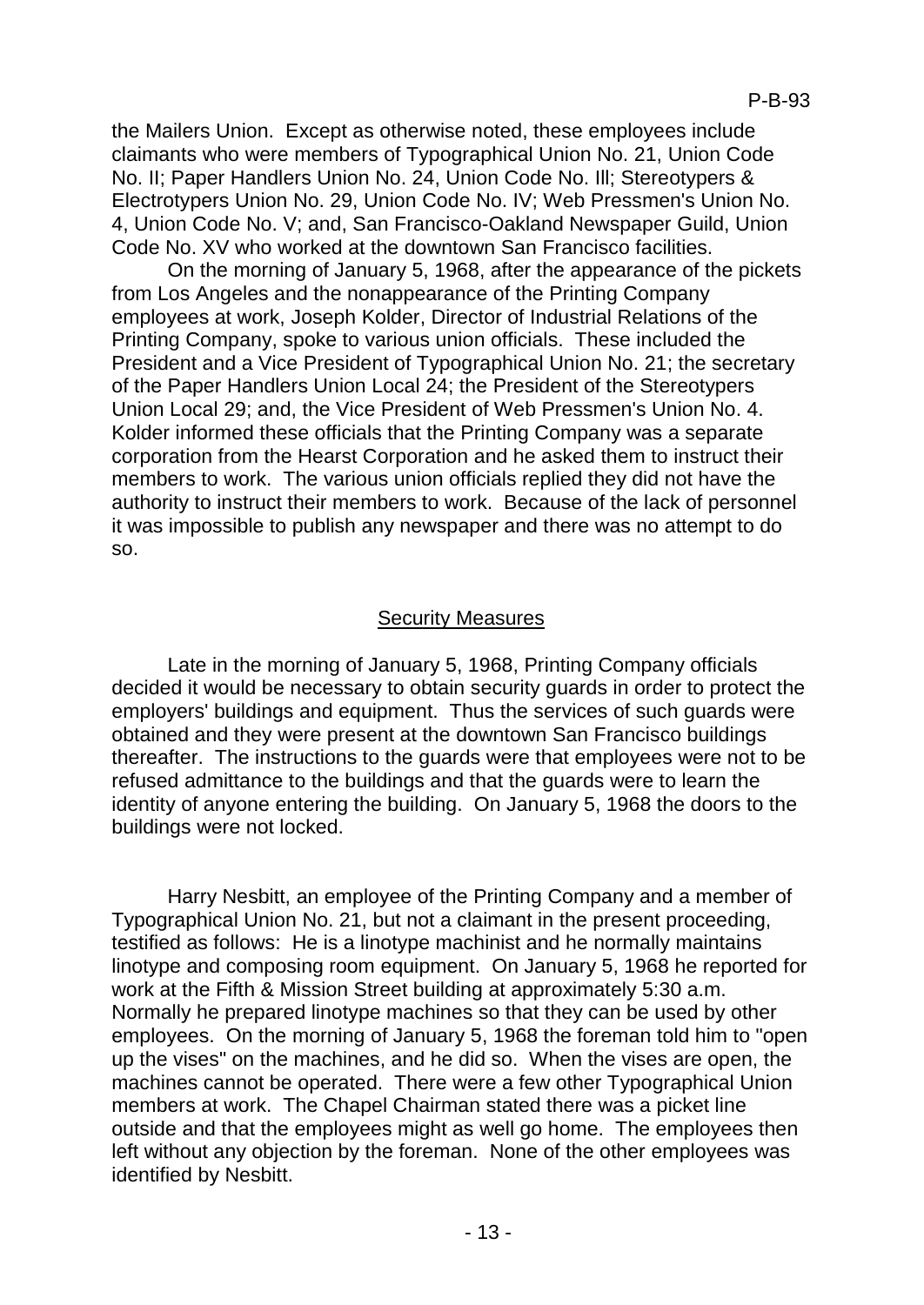### Picket Line Provision Typographical Union Agreement

The collective bargaining agreement, section 45, between Typographical Union No. 21 and the Printing Company in existence on January 5, 1968 provided that:

"No employee covered by this Agreement shall be required to cross a picket line established by any Union with whom the Employer [Printing Company] is required to bargain and whose members are engaged in the production and/or distribution of the Publisher's newspapers, provided such picket line is authorized by the International body of the Union establishing same. . . ."

## Typographical Union No. 21

Employees who are members of Typographical Union No. 21 are divided into two classes: "Situation holders" and "Substitutes." "Situation holders" are employees who are scheduled to work five days per week at predetermined times. "Substitutes" are employees who are not "Situation holders" who make themselves available for work at the hours they desire to work. Substitutes do not regularly have a predetermined schedule. They may be hired in two ways. First, if the Printing Company has more work than the situation holders can perform, it will hire the substitutes as extra employees. Second, if a situation holder desires not to work, he may arrange for a substitute to work in his place.

To make himself available for work a substitute places his name on a "slip board." The "hiring" of substitutes is accomplished through an employee designated as a "chapel chairman." The chapel chairman is selected by the union membership but he is on the payroll of the Printing Company. When extra employees are needed, approximately 24 hours in advance a Printing Company foreman notifies the chapel chairman of the number of employees desired. The chapel chairman then "hires" the substitutes. Customarily substitutes congregate in an area within the Printing Company's composing room where the "slip board" is located.

### Newspaper Drivers Union Local 921

Claimants who were members of Newspaper and Periodical Union Local 921, Union Code No. I, and who were employed in San Francisco, generally reported to work either at the garage at 200 Brannan Street, Job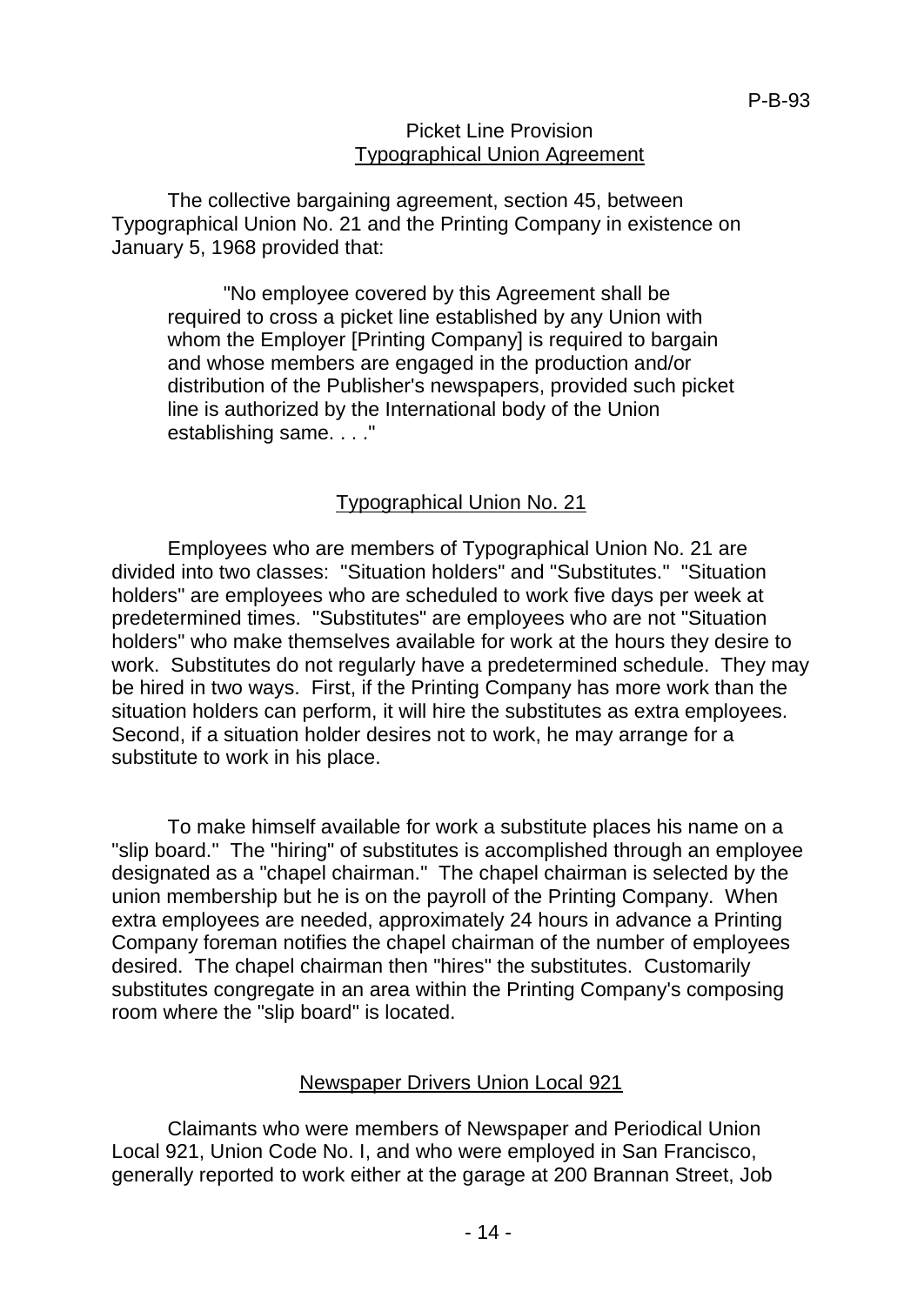Site Code Letter W, or a parking lot adjacent to the building at 860 Howard Street, Job Site Code Letter H. Normally, drivers reporting at 200 Brannan Street obtain vehicles at the garage and then drive many blocks from the Fifth & Mission Street building where the vehicles are loaded. On the morning of January 5, 1968, drivers who reported to 200 Brannan Street were instructed to remain at the garage. As no newspapers were being published, there were no papers to be distributed. Late in the morning of January 5, 1968, pursuant to instructions from Printing Company managerial personnel, the drivers reporting to 200 Brannan Street were sent home. On January 5, 1968 no pickets appeared at the 200 Brannan Street garage. Some employees other than drivers worked at that garage on January 5, 6, 7 and 8, 1968.

The drivers, Local 921 members, who reported to the parking lot adjacent to 860 Howard Street, normally perform certain types of deliveries within the city limits of San Francisco. As stated earlier, on the morning of January 5, 1968, there was a picket line at the parking lot. None of these drivers reported for work at the parking lot on the morning of January 5, 1968 or thereafter until the settlement was reached late in February. Although there were no newspapers to be delivered, such drivers could have performed such work as making collections from dealers and removing old newspapers from stores and street sales newspaper racks.

## Conversations Between Employer Officials and Local 921 Officials

On the morning of January 5, 1968, at approximately 10:30 a.m., there was a conversation between Jack Goldberger, President of Local 921, and Kenneth Hobson, Circulation Manager of the Printing Company. Frank Howard, Assistant Circulation Manager of the Printing Company, was also present. The employer witnesses testified as follows: Hobson asked Goldberger if Local 921 members would cross the picket line. Goldberger said "No," that he had instructed the men not to cross the picket line. Goldberger testified as follows: He informed the employer representatives that he had instructed the Local 921 members to work. He further informed them that if the paper was published that "we'll examine" the situation at the time.

At approximately noontime on January 5, 1968 there was a conversation between Goldberger and Joseph Kolder, the Printing Company's Director of Industrial Relations. Again, there is a conflict in the testimony. Kolder testified that he asked if Local 921 members would work and Goldberger replied that Kolder should contact the union's attorney. Goldberger further testified that he informed Kolder he had instructed Local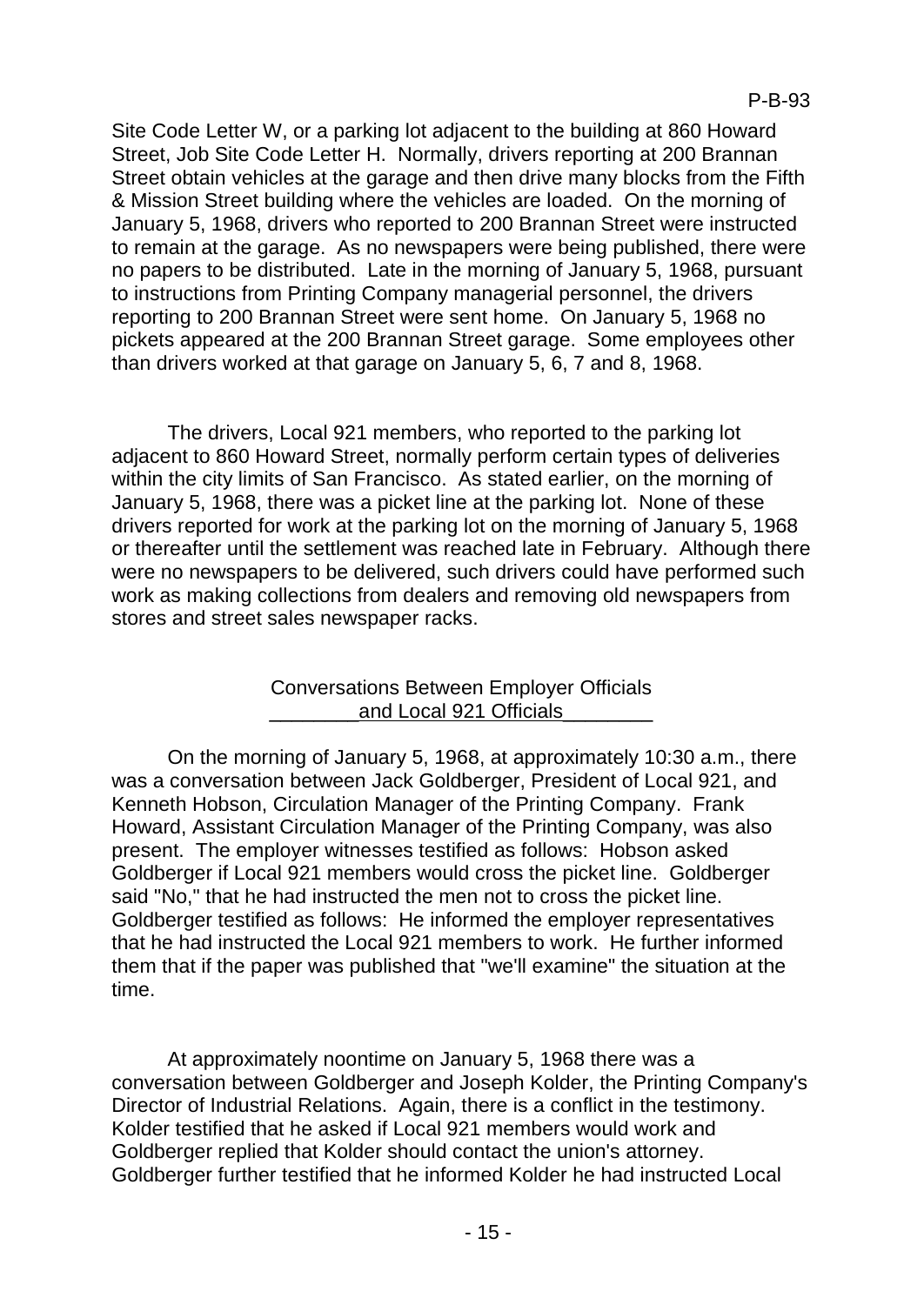921 members to work and that Kolder then suggested that Goldberger contact the union's attorney.

Customarily, on Friday mornings, certain drivers, members of Newspaper Drivers Union Local 921, who reported for work at the garage at 200 Brannan Street drove their vehicles to the building at 36 Annie Street, Job Site Code Letter J, to pick up what is known as the "Sunday color," a part of the Sunday edition. At approximately 6 a.m., January 5, 1968, the picket line appeared at the 36 Annie Street building. Some drivers had already made their pickups at that building. After the appearance of the picket line, some drivers, in continuing their work, crossed the picket line and others did not.

At approximately 7 a.m. there was a conversation at or near the 36 Annie Street building between Kendall Chambers, a street sales supervisor for the Printing Company, and Jack Goldberger. Chambers testified as follows: Goldberger asked what was happening. Chambers replied that he understood that it was all right for drivers who had started work to continue their work. Goldberger stated that Chambers' understanding was correct but it didn't apply to the Sunday supplement.

Goldberger testified as follows: He does not recall telling any drivers not to transport Sunday supplements. At all times, whenever asked, he informed Local 921 members to report to work until their employer instructed them not to work.

Following the conversation between Chambers and Goldberger, no drivers already on duty arrived at 36 Annie Street to pick up the "Sunday color." Other drivers were scheduled to report for work there between 7:30 a.m. and 9:30 a.m. Chambers left instructions for such drivers to remain at the 200 Brannan Street garage. The drivers who started their shifts that morning finished their shifts. Chambers told various drivers that they were through for the day and so far as the next day was concerned they should contact their union. At the hearing none of the drivers who reported to 36 Annie Street or who normally would have reported there was identified.

Frank Howard, Assistant Circulation Manager of the Printing Company, testified as follows: On January 5, 1968 he asked a Local 921 official, probably Al Vergez, the Secretary-Treasurer, if the "weekly collectors" could work. Weekly collectors are Local 921 members who collect funds from newspaper vendors. There was no immediate response. The following day,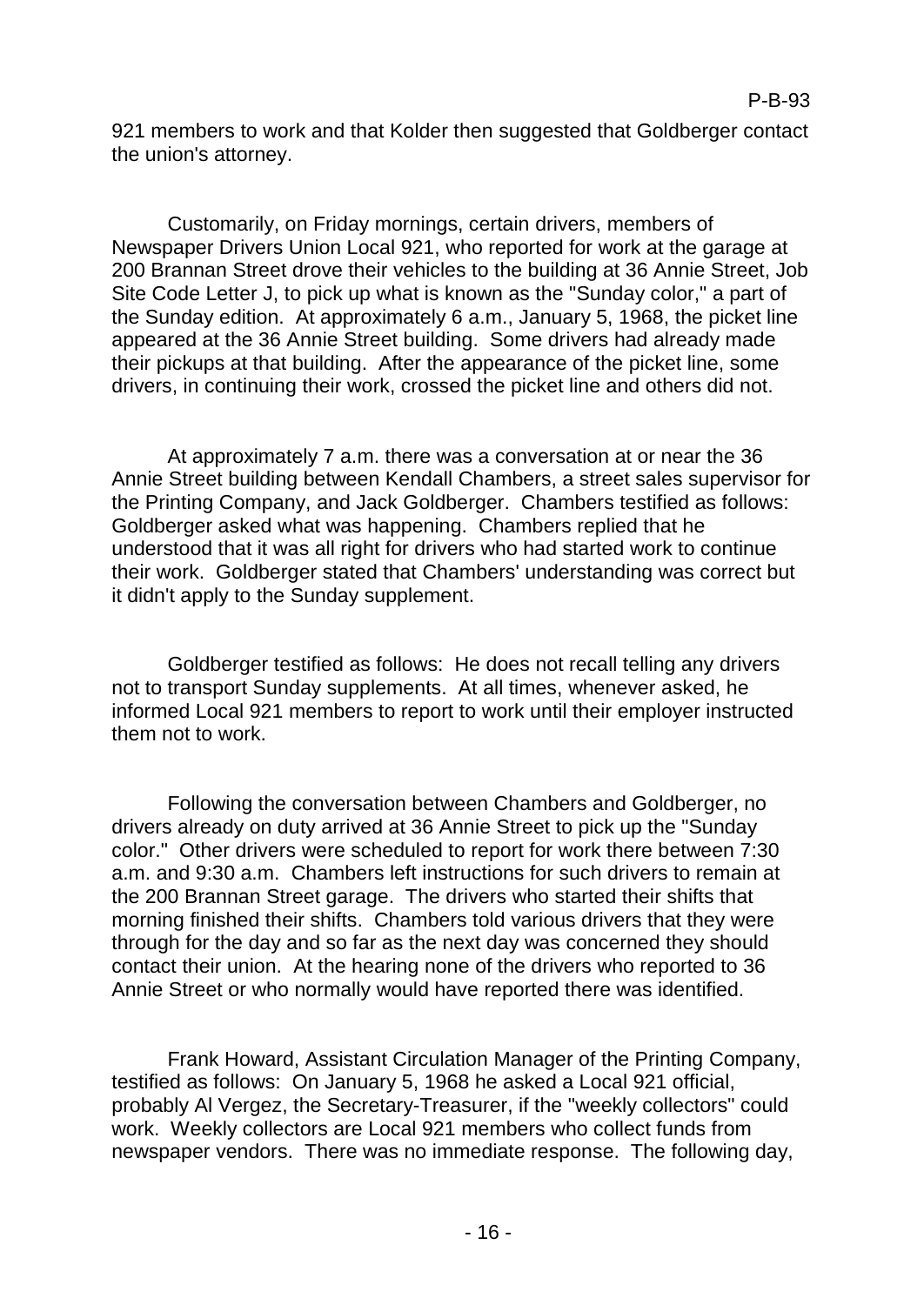January 6, 1968, Howard talked to Jack Goldberger. Goldberger's answer was "No," and that he wouldn't allow the men to work.

Vergez testified that he recalled no such conversation with Howard.

# Miscellaneous Employees

Claimant Charles P. Yocum, ID No. 732, is a member of Retail Drivers Union Local 278, Union Code No. XX. He is normally assigned to perform duties for the classified advertising department of the San Francisco Newspaper Printing Company. Customarily he obtained a motorcycle at the garage at 200 Brannan Street. He then drove the cycle to 860 Howard Street where he obtained materials to deliver by motorcycle.

Claimant Yocum left work December 29, 1967 for a one-week vacation. He was next scheduled to work Monday, January 8, 1968. He did not report for work as he knew that the newspapers were not publishing and there would be no work.

Claimant Fred Dal Broi, ID No. 152, is not a member of any union. At the time of the events pertinent to this case he was a student at San Jose State College. He worked for the Printing Company only on Saturdays and Sundays on a day shift as a cleanup man in the press room at the Fifth & Mission Street building.

Claimant Dal Broi last worked December 31, 1967. He was next scheduled to work January 6, 1968. Prior to that date, from watching television he learned that there was a picket line at his place of employment and that there was a strike. On the morning of January 6, 1968 claimant Dal Broi went to the intersection of Fifth & Mission Streets. He remained across the street from the building where he normally worked. He observed a picket line and scuffling at the picket line. He heard from bystanders that the building was locked. He telephoned to the pressmen's work area. The person who answered the phone stated there was no work. After remaining in the vicinity of Fifth & Mission Streets for one hour, claimant Dal Broi left.

Claimant Jean B. Goyhenetche, ID No. 270, is a member of Building Service Employees Local No. 87, Union Code No. XI. He customarily worked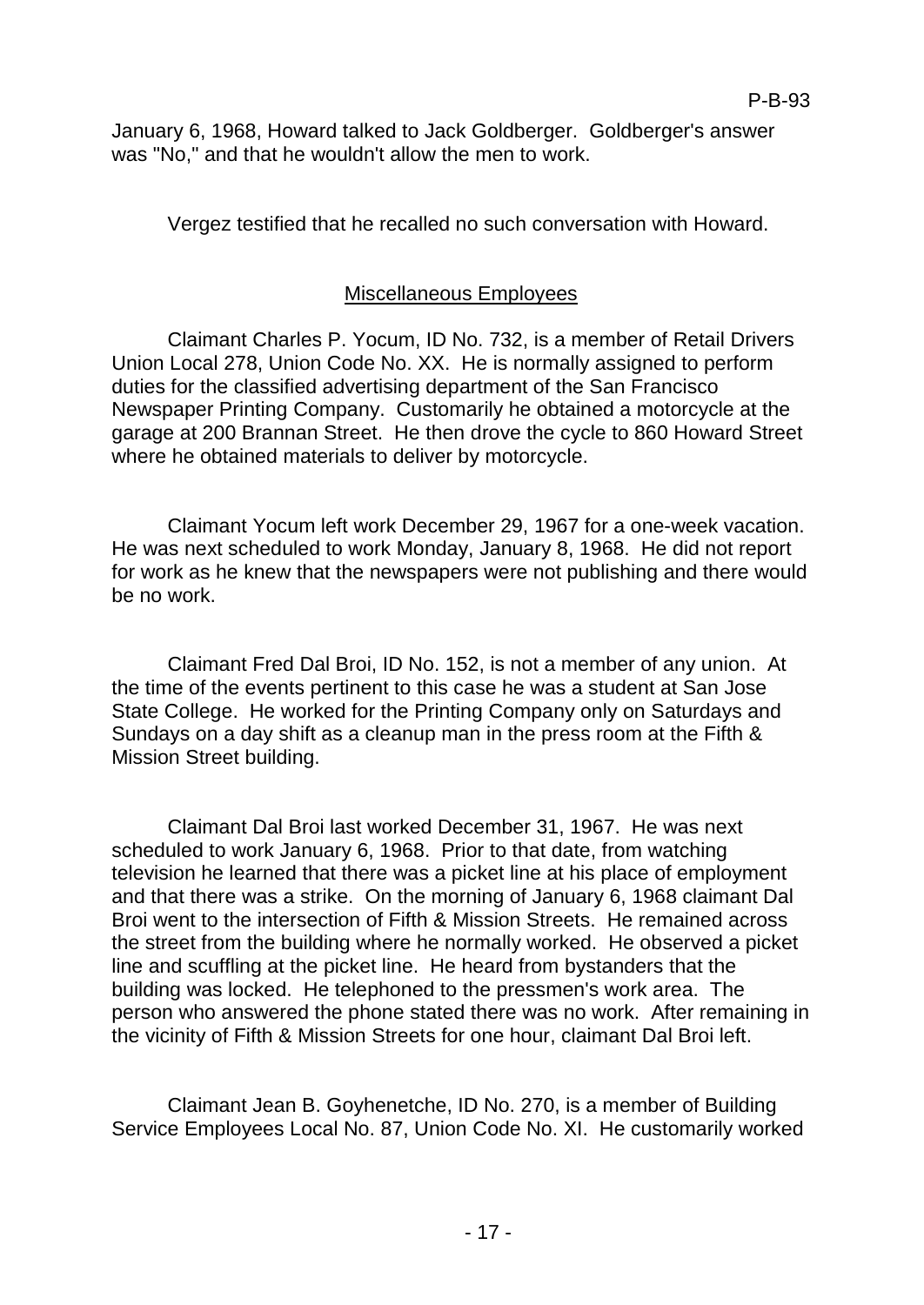for the Printing Company at the building with the address 36 Annie Street, San Francisco, Job Site Code Letter J. His normal work schedule was Monday through Friday, midnight to 8 a.m.

On the night of Friday, January 5, 1968, claimant Goyhenetche's foreman telephoned and instructed him to work that night. Pursuant to these instructions Goyhenetche worked. During the course of his night's work he observed pickets outside the building where he was performing his services. One of the pickets asked him if he knew union rules. Claimant Goyhenetche ignored the picket. The following Monday, January 8, 1968, Goyhenetche telephoned his foreman and asked if there was any work for him. The foreman told him not to work.

In February 1968 claimant Goyhenetche's supervisor contacted him and asked him to work at the building at Fifth & Mission Streets. Commencing February 9, 1968 claimant Goyhenetche worked as a watchman at Fifth & Mission Streets.

As of January 5, 1968 an addition to the building at Fifth & Mission Streets was under construction. Prior to January 5, 1968 claimant Edward Borsi, ID No. 73, had been employed at the construction site. Claimant Borsi is a member of the Plumbing and Pipe Fitting Union No. 38, Union Code No. XVI, and he was an employee of Western Plumbing, Employer Code Letter D.

Claimant Borsi arrived at work on January 5, 1968 at approximately 7:30 a.m. He entered the premises of the construction project. He later observed some pickets and left the premises. He spoke to a foreman who is also a member of the Plumber's Union. The foreman stated there was no work. Claimant Borsi would not have worked in any event behind a picket line. He testified that it was necessary to obtain permission of the union to cross a picket line.

## Garages

Employees in the Printing Company's garages at 200 Brannan Street, Job Site Code Letter W, and 166 Fourth Street, Job Site Code Letter FF, worked under the overall supervision of Jack Signorello, the Fleet Superintendent. Robert Nunes was Assistant Garage Fleet Superintendent.

Following the commencement of the work stoppage on January 5, 1968, Signorello and Nunes took certain actions to protect the Printing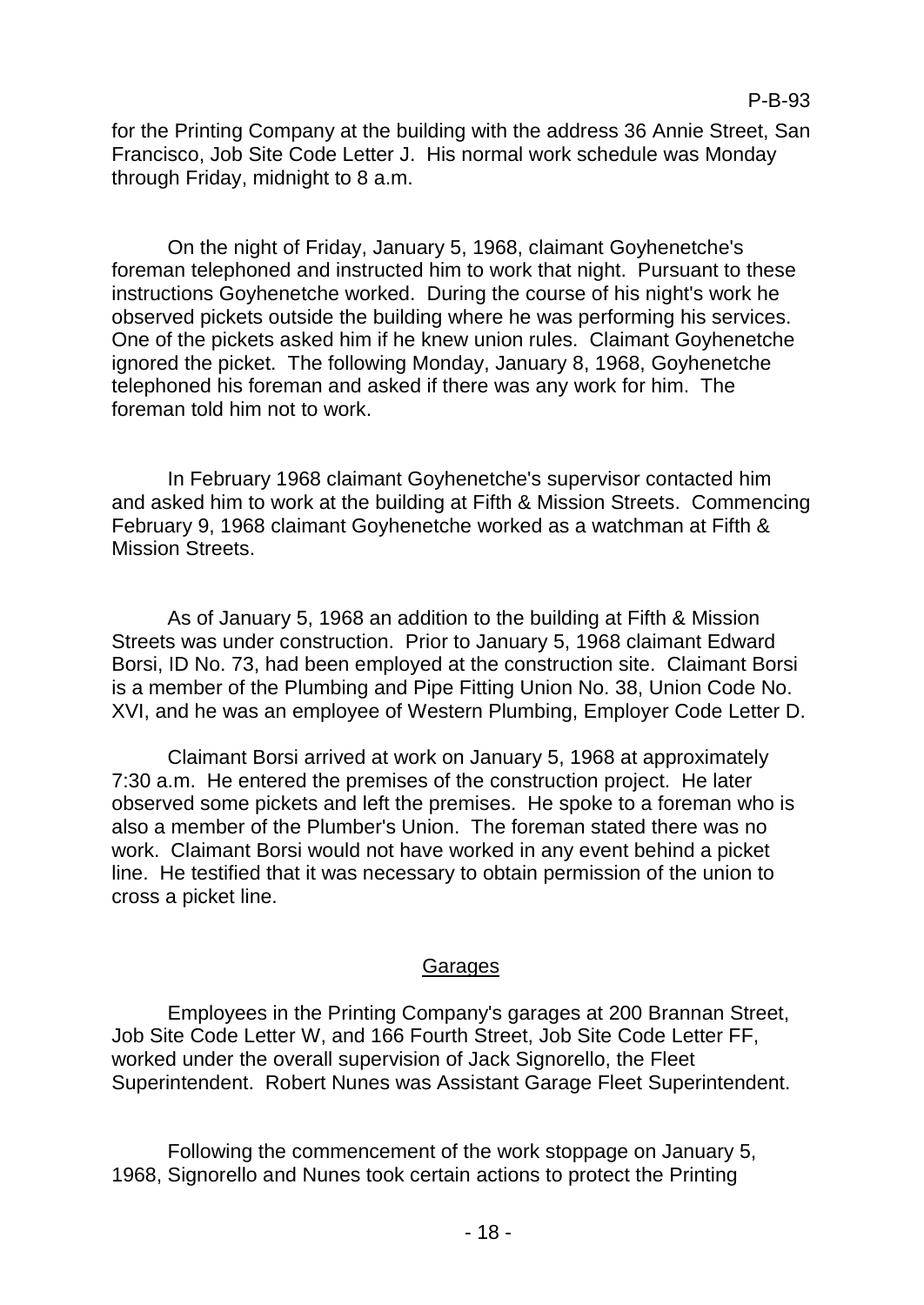Company's motor vehicles and other automotive equipment. Since vehicles were not in use for transport of newspapers, it was necessary to move some of them for safekeeping. Commencing at noon on Saturday, January 6, 1968, a fire guard was posted inside the Brannan Street garage. Various vehicles were moved inside that garage. There are three gates which can be used to enter the Brannan Street garage. On or about January 6, 1968, some, but not all, of the gates were closed. It was still possible to enter the garage with a vehicle. On Friday, January 12, 1968, the garage was completely closed.

## Automotive Machinists Union Lodge 1305

Claimants bearing Union Code No. IX are members of Automotive Machinists Union Lodge 1305. Except for claimants F. L. Fobroy, ID No. 881, and claimant James W. Gray, ID No. 902, they all worked at the Printing Company's garage located at 200 Brannan Street. Claimant Fobroy, ID No. 881, was employed at the Printing Company's distribution center at 1626 Rollins Road, Burlingame, Job Site Code Letter K. Claimant Gray, ID No. 902, was employed at the Printing Company's distribution center at 534 - 23rd Avenue, Oakland, Job Site Code Letter P. At the time of the events pertinent to this case, claimant Archie D. Ross, ID No. 1095, was employed at the Brannan Street garage. He was not then a member of Lodge 1305 although he has since become one. For the purpose of this decision claimant Ross will be considered as a member of Lodge 1305.

The Printing Company has appealed from determinations holding claimants Fobroy and Gray eligible for benefits. No testimony was presented with respect to claimants Fobroy and Gray. According to Department records they worked as scheduled until they received notification from their foreman not to report to work.

At the Brannan Street garage no pickets appeared on Friday, January 5, 1968. Some pickets appeared there sometime on January 6, 1968 but no members of Lodge 1305 left work then. On the morning of January 8, 1968 pickets appeared outside the Brannan Street garage. A business representative of Lodge 1305 went to the garage that morning and he saw the pickets. He went into the garage. He informed the members of Lodge 1305 who were then at work that there were pickets outside. He stated that he knew what he would do if he were working. The business representative left thereafter. The members of Lodge 1305 who were working at that time left the garage. None of the claimants in the present case who was a member of Lodge 1305 was on duty when the business representative visited the garage.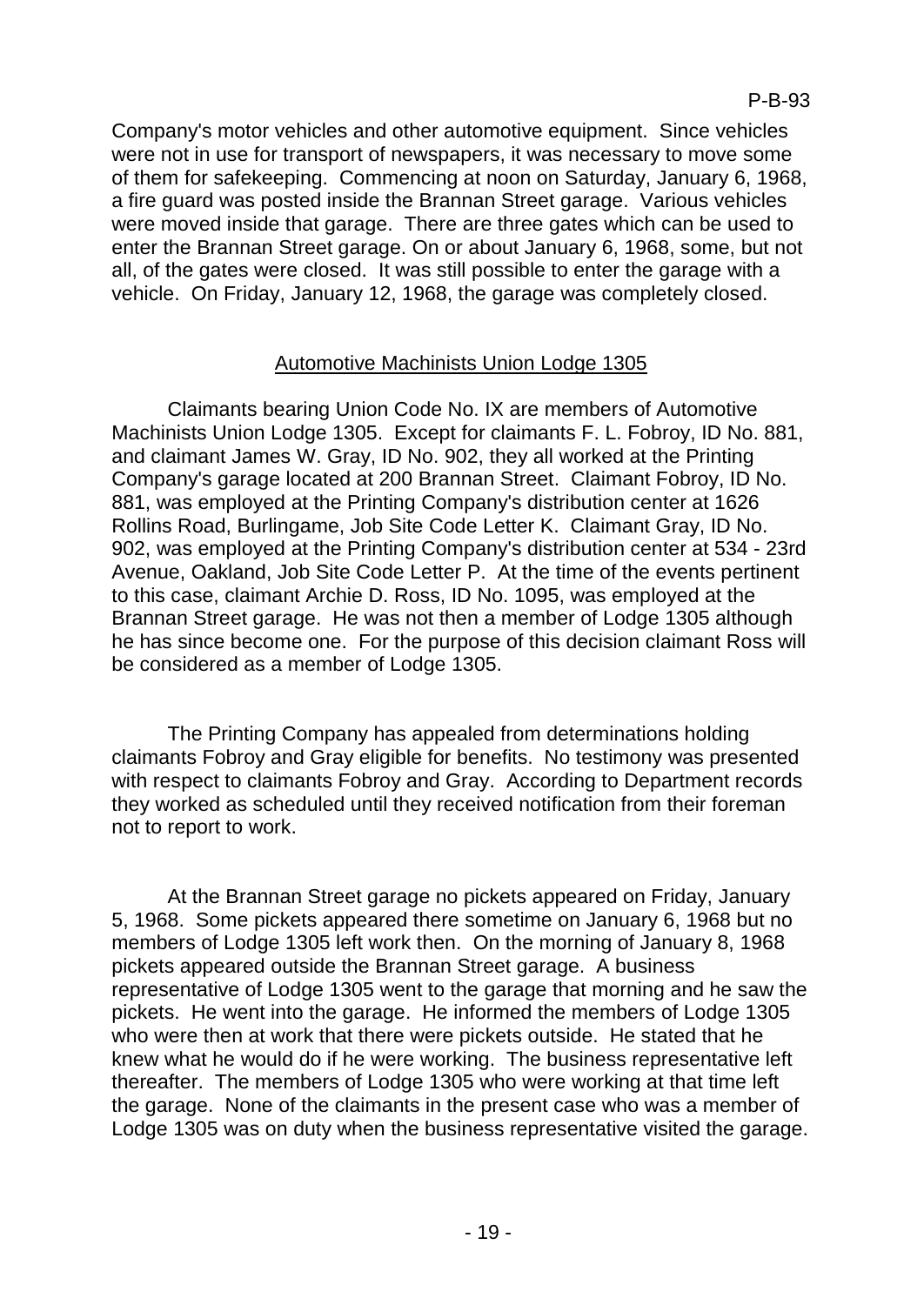Jack Signorello, the Fleet Superintendent for the Printing Company, heard the remarks of the 1305 business representative. He instructed Erwin Early Flynn, the Garage Foreman, to finish his shift; to call the mechanics who were not on duty; and, to inform them of what had occurred. Flynn is a member of Lodge 1305. At various times thereafter Flynn either telephoned to various Lodge 1305 members, received calls from them, or spoke to them in person. He informed them that the day crew had walked off the job; that there were pickets; and, that the garage was shut down.

Some Lodge 1305 members were told by Signorello, on January 6, 1968, to finish their shifts and then to go home until further notice. Some Lodge 1305 members reported to the Brannan Street garage and found it locked. One Lodge 1305 member, Archie Ross, ID No. 1095, was informed by another member, Edson Russell, ID No. 585, that Signorello and Flynn had asked Russell to tell Ross there was no work.

The Lodge 1305 members who are claimants in the present proceeding all worked their scheduled shifts prior to January 8, 1968. They all were told by Signorello to go home and wait until further notification; or were told by Flynn that the garage was shut down; or they received messages from other employees to the same effect.

> Garage & Service Station Employees Union Local 665

Claimants with Union Code No. XIII are members of Garage & Service Station Employees Union Local 665. As noted earlier, they worked at the employer's garage at 200 Brannan Street, San Francisco; at the employer's facility at 1626 Rollins Road, Burlingame; at the employer's facility at 534 - 23rd Street; and, at the garage located at 166 Fourth Street, San Francisco.

The garagemen worked as scheduled on January 5 and 6, 1968. On January 5, 1968 no pickets appeared outside the Brannan Street garage or the Fourth Street garage. There were pickets at these garages for brief periods Saturday, January 6, 1968.

On the morning of January 6, 1968, Joe Brennfleck, President & Business Agent of Local 665, spoke to Jack Signorello, the Printing Company's Fleet Superintendent, and informed him that Local 665 had no objection to its members continuing to work. On the afternoon of January 6, 1968, Brennfleck received a telephone call from Jack Goldberger, President of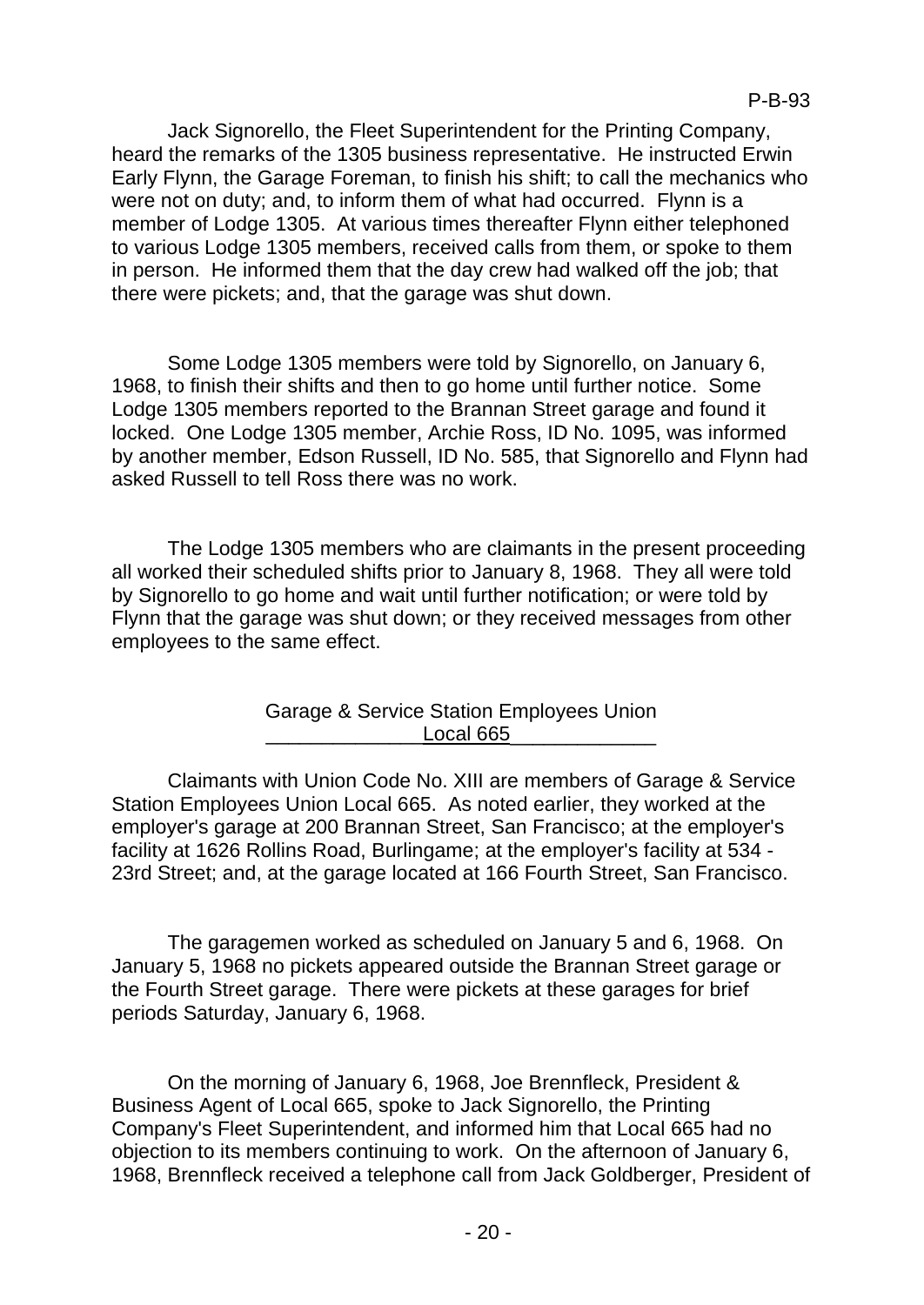Newspaper Drivers Union Local 921. Goldberger informed Brennfleck that there was a possibility of violence at the employer's garages. However, Brennfleck observed no violence and knew of no incidents of violence.

Shortly after 6 p.m., January 6, 1968, Brennfleck went to the Brannan Street garage in the company of Ken Ward, an Assistant Business Agent of Local No. 665. He instructed the Local 665 men on duty that it would be in their best interests to leave. These men left shortly thereafter. From the Brannan Street garage, Brennfleck telephoned to Signorello at the latter's home. He informed Signorello that he was pulling the 665 members off the job. He also requested the employer's telephone numbers at the Oakland and Burlingame distribution centers. Signorello provided the requested numbers.

Brennfleck telephoned to the employer's distribution center in Burlingame and instructed Loren C. Jerdet, ID No. 1347, a Local 665 member, to leave. Jerdet left immediately thereafter.

Brennfleck and Ward left the Brannan Street garage and went to the Fourth Street garage where they met Robert Nunes, Assistant Garage Fleet Superintendent. Brennfleck and Ward advised the members of Local 665 then on duty at that garage to leave, which they did. According to Brennfleck, he gave no instructions to any other members of Local 665 and some members of that union reported for work on Sunday, January 7, and Monday, January 8, 1968.

Nunes telephoned to the few Local 665 men who were scheduled to report for work later that night. He first testified that he did this on his own initiative; that he did not recall which members he telephoned; that he did not remember calling any other Local 665 members at any other time; and, that he did not remember any Local 665 members reporting for work January 7, 1968.

On Sunday morning, January 7, 1968, claimant Lloyd W. Wilkerson, ID No. 716, a member of Local 665, reported for work as scheduled at the Brannan Street garage. That same morning George Garrett, a member of Local 665, but not a claimant in the present proceeding also reported for work at the Brannan Street garage. Signorello and Nunes reported to the Brannan Street garage at 8:30 or 9 a.m. on January 7, 1968. They saw Wilkerson and Garrett at work at different locations within the garage.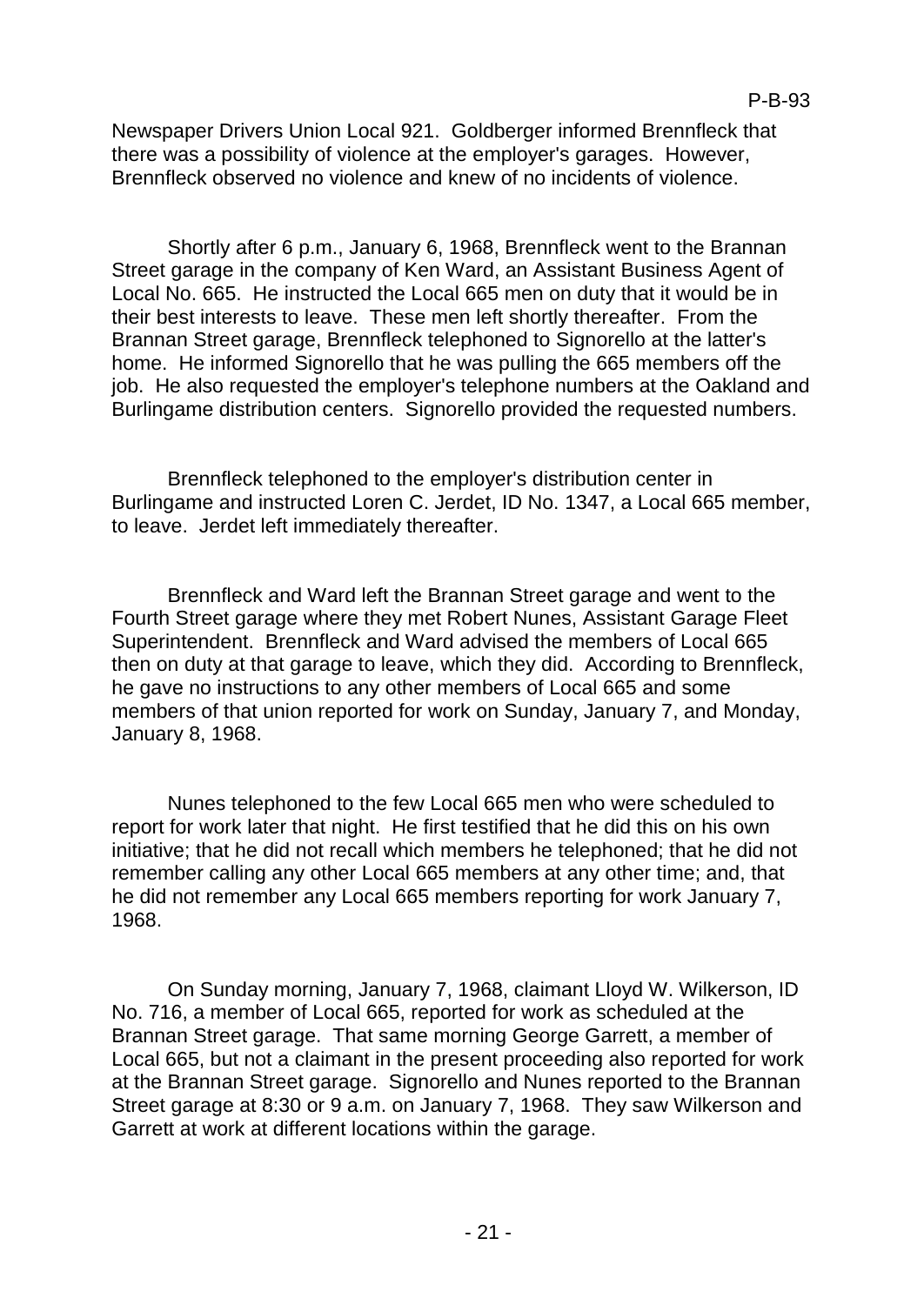Wilkerson testified as follows: Signorello and Nunes told him to go home and that the garage would be closed. He then left.

Signorello testified as follows: When he first saw Wilkerson, he asked him why he was working and if he knew there was a strike. He informed Wilkerson that Brennfleck had pulled everyone off the job and that he should contact his union. He gave Wilkerson no instructions to work or not to work. Wilkerson then left.

Nunes further testified as follows: He remembered that Wilkerson had been at work. He informed Wilkerson that the union had pulled the men off and that Wilkerson should contact his union. He further informed Wilkerson that there was work to do.

George Garrett testified as follows: On the morning of January 7, 1968 Signorello stated to him that he thought Garrett should go home; that he should not leave with his coveralls on. Signorello further stated, "We will let you know when to report for work." Garrett then left.

Signorello originally testified that on the morning of January 7, 1968, Wilkerson was the only Local 665 member that he observed at work. Although he testified later in the hearing, he was not questioned concerning George Garrett.

## Jobsites Outside San Francisco

As stated earlier, the Printing Company maintains certain distribution facilities outside San Francisco. These are located at 1620 Rollins Road, Burlingame, Job Site Letter K; 663 Bay. Menlo Park, Job Site Letter L; 534 - 23rd Street, Oakland, Job Site P; and, at 5643 Paradise Drive. Corte Madera, Job Site Y. There is also an office at 969 Parket Court, Santa Clara, Job Site Code Letter N. Only members of the San Francisco-Oakland Newspaper Guild work at this office. The groups of employees at the other locations have previously been described.

Under normal circumstances newspapers are transported from the Printing Company plant to the distribution centers in the outlying areas. The drivers at the distribution centers then deliver the newspapers either to delivery boys or to sales points such as stores or street newspaper racks. The drivers at the distribution centers are members of Newspaper Drivers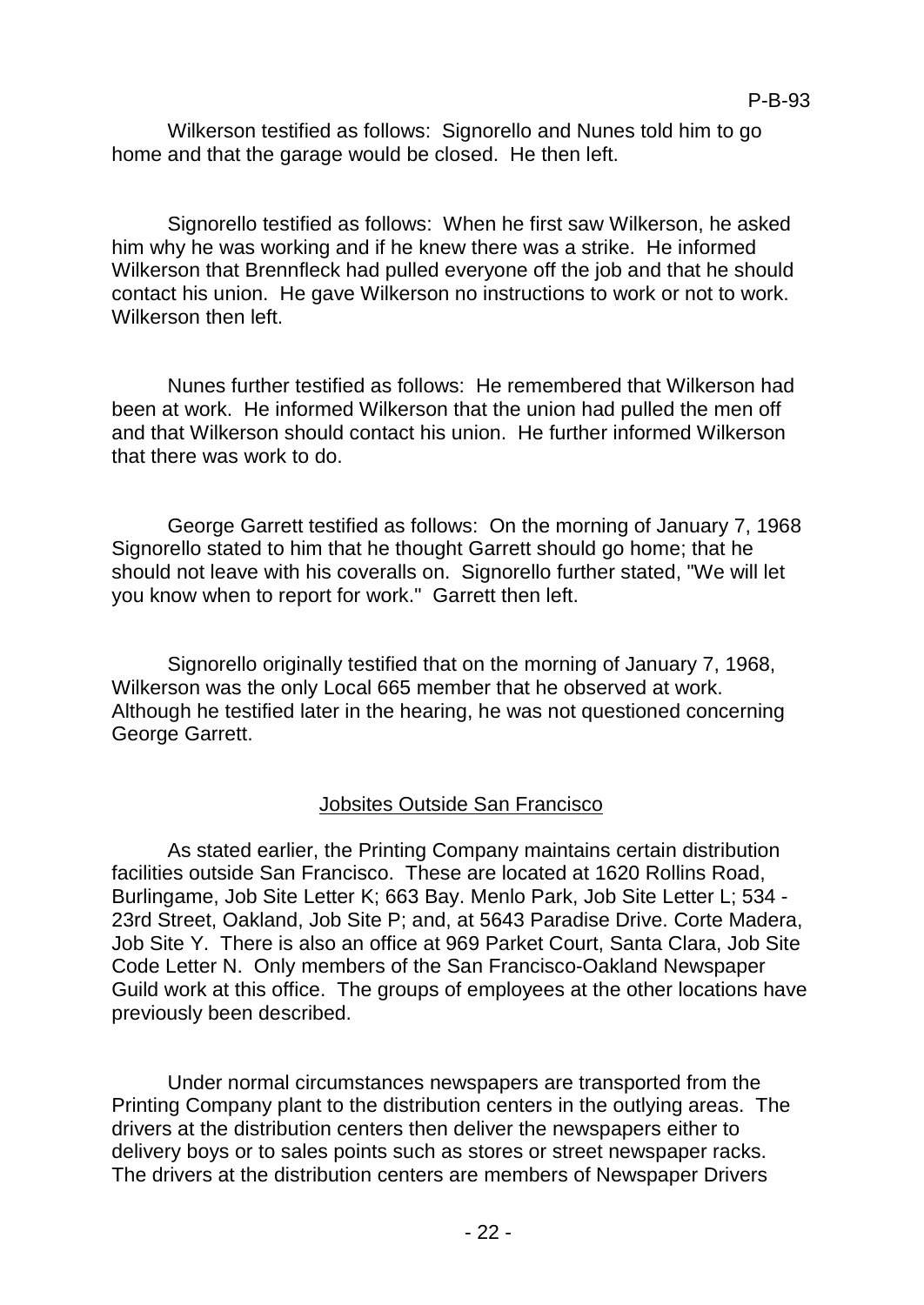Union Local 921, Union Code No. I. The employees at the outlying areas worked as scheduled on January 5, 1968. Some drivers who delivered the Examiner did not perform their usual duties on January 5, 1968, but they performed other tasks such as making collections from customers.

At approximately midnight on January 5, 1968, Lyle Johnson, Vice President of the Printing Company, informed Kenneth Hobson, the Circulation Director, that the Mailers had commenced a strike and that if any members of Local 921 reported to work, they were to be placed on a temporary furlough and informed that they should report to their union. Between 1 a.m. and 2:30 a.m., and again at approximately 8 a.m., January 6, 1968, Hobson telephoned to the managers at the Burlingame, Menlo Park, Corte Madera and Oakland facilities and informed them to place the employees at those locations on temporary furloughs.

Richard Johnson, the Manager of the Menlo Park distribution center, on Friday, January 5, 1968, had already instructed some Newspaper Guild members to stop work. On January 6, 1968 Johnson instructed all other employees at that facility, or left instructions for them, that they were on furlough and to go home.

Ralph Holm, East Bay Manager, informed all employees at the Oakland distribution center, or left instructions, that there was no work for them.

Paul Madden, the Printing Company's Marin County Supervisor, testified as follows: He received instructions from Hobson to inform the drivers that they were on furlough. Most of the drivers reported to the Corte Madera location. He only spoke to two of them. He informed one that he was on furlough and the other that he did not think it was a good idea for the man to work. The remaining drivers congregated outside the building at the Corte Madera distribution center. They did not attempt to work and they left after approximately 35 minutes.

Emil Moscone, ID No. 1020, is a member of Local 921 who normally works at the Corte Madera distribution center. He testified as follows: He was scheduled to work at 10 a.m. on January 6, 1968 and he reported as scheduled. There were other drivers in the vicinity. He spoke to Madden that morning. Madden informed him there was no work that day and that he should go home.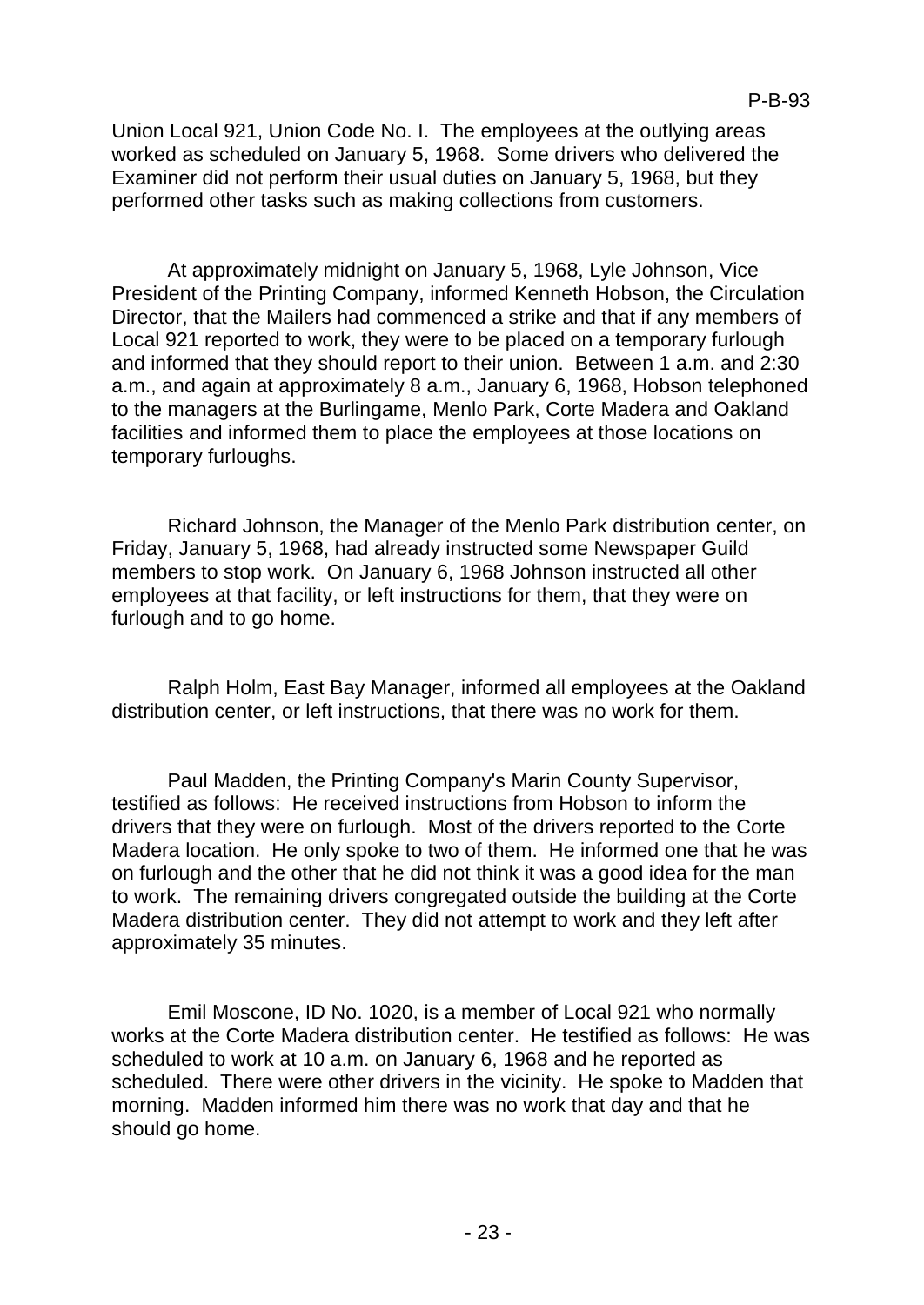Donald Thompson, Manager at the Burlingame distribution center, received a telephone call from Hobson at approximately 2:30 a.m., January 6, 1968. At Burlingame some drivers, known as Chronicle drivers, reported for work. Between 5 a.m. and 6 a.m. that morning, Thompson telephoned to Hobson and stated that he would like to put these drivers to work as there was some work that they could perform. Hobson gave his approval to Thompson's plan. Thompson instructed the drivers on the premises to work by making collections that day. With one exception the drivers then left and went to their trucks.

At approximately 6 a.m. Andrew Herzig, Vice-President of Local 921, telephoned to Burlingame and Thompson took the call. Herzig desired to speak to a union official who was not present. The only driver still at the office was claimant Santos DiMare, ID No. 850. Thompson then turned the telephone over to DiMare. DiMare left after the phone call, without explaining to Thompson why he was leaving.

Later, some of the drivers who had left the office telephoned to Thompson and asked what had happened. Thompson could provide them with no information, and he informed some of them that they might as well return to the office. Some drivers returned to the office. Thompson informed them that as long as they were in the office they might as well go home. Some drivers returned to the Burlingame distribution center, deposited money, parked their trucks and departed without talking to Thompson. The Printing Company presented at the hearing a list of early morning Local 921 members working in Burlingame. The list shows the time they "left the office." However, Thompson did not recall which drivers he had spoken to and which drivers he had not spoken to.

Santos DiMare testified as follows: Herzig was in Oakland at the time of his telephone call. He informed DiMare that in Oakland the employer was telling the employees to go home. Herzig gave DiMare no instructions as to what to tell the other drivers. DiMare then left Burlingame and traveled to San Francisco to "see what was going on." He remained all day in San Francisco. The following day he reported to the Burlingame office and discovered that it was closed.

Two Chronicle drivers, L. J. Martino, ID No. 1005, and T. G. Muller, ID No. 1022, did not report to the Burlingame distribution center as scheduled on January 6, 1968. However, they were informed by Thompson and another supervisor that they were on furlough.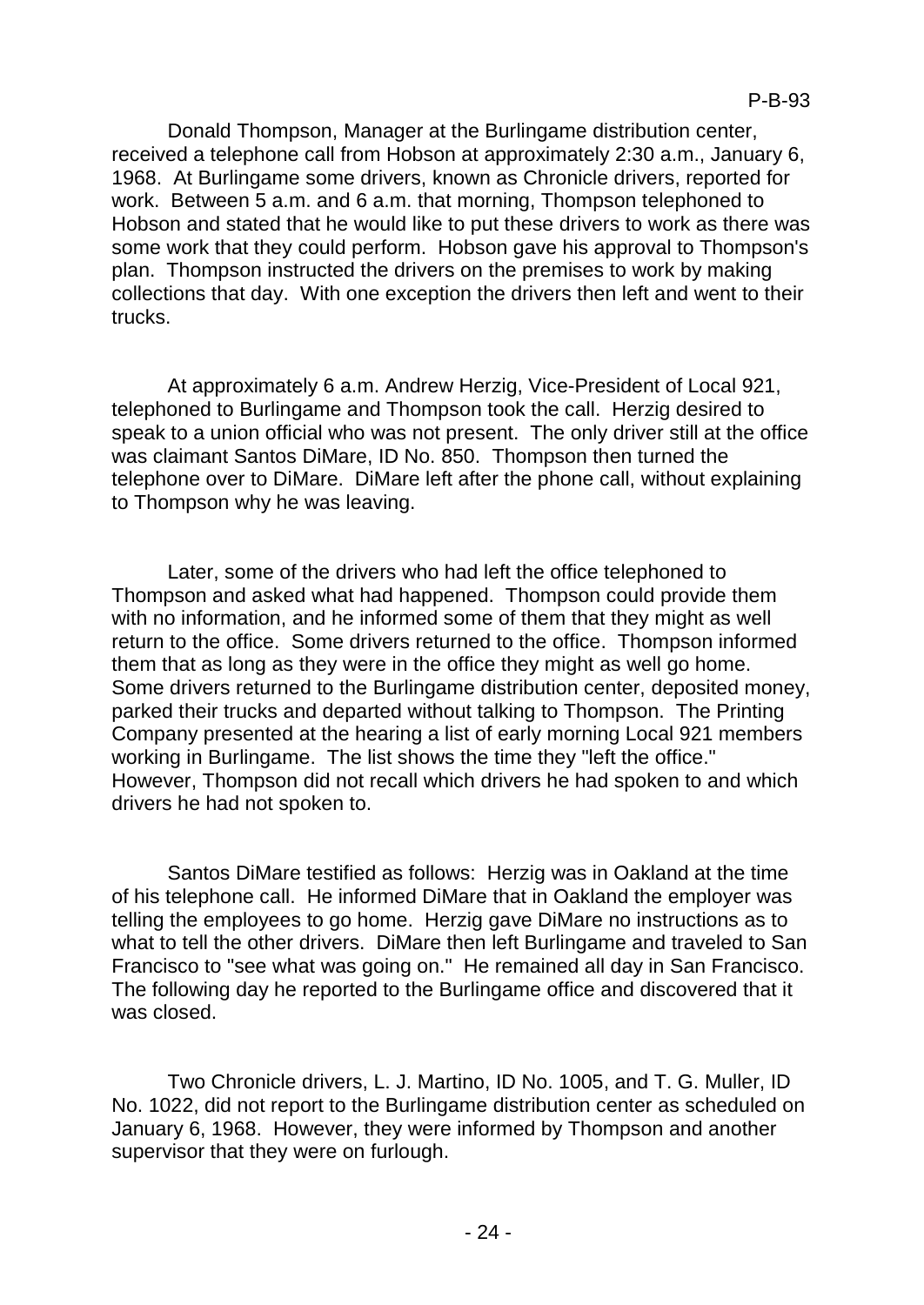At approximately 8:35 a.m., January 6, 1968, Thompson received a telephone call from Frank Howard, the Printing Company's Assistant Circulation Director. Howard informed Thompson that the Newspaper Guild members should be sent home, that they were on furlough and they should contact their union for further information. The Guild members who were on duty were sent home. Drivers who reported later in the morning were also told they were on furlough. Thompson further instructed all other employees who contacted him that they were on furlough.

The Printing Company's office at 969 Parker Court, Santa Clara, Job Site Code Letter N, is primarily an answering service. On January 6, 1968 the office was closed and the employees, Newspaper Guild members, were sent home.

# Newspaper Reporters - Outlying Areas

Various claimants were employed by employers San Francisco Chronicle, Employer Code Letter C, and San Francisco Examiner, Employer Code Letter B, in newsgathering capacities away from headquarters of these employers. They worked at such places as San Francisco Hall of Justice, Job Site Code Letter GG; Oakland, Job Site Code Letters Q and R; University of California, Job Site Code Letter S; Sacramento, Job Site Code Letter HH; San Mateo Race Tracks, Job Site Code Letter O; Marin County, Code Letter T; and, Hall of Justice, Redwood City, Job Site Code Letter JJ. These claimants were all members of the San Francisco-Oakland Newspaper Guild, Union Code Letter XV. None of these claimants testified at the hearing. Department interview forms state that these claimants continued to perform their work until the publication of the newspapers stopped; that thereafter there was no work for them to perform; and, that they were told by supervisory personnel that there was no work.

The only witness who testified as to the activities of newsgathering personnel was Thomas Eastham, Executive Editor of the Examiner. He testified as follows: On January 5, 1968 he received numerous telephone calls from "beat men." He generally informed them there were pickets from Los Angeles; that union members were observing picket lines; and, that there was no production. He generally informed the "beat men" to make their own decisions as to what they should do. Eastham received a telephone call from claimant Frank Piazzi, ID No. 1328, manager of the Examiner's East Bay Bureau, and C. K. Houwer, ID No. 1403, an Examiner reporter in Oakland. He informed them that no newspapers were being published; that the plant was shut down. Otherwise Eastham did not identify any of the "beat men."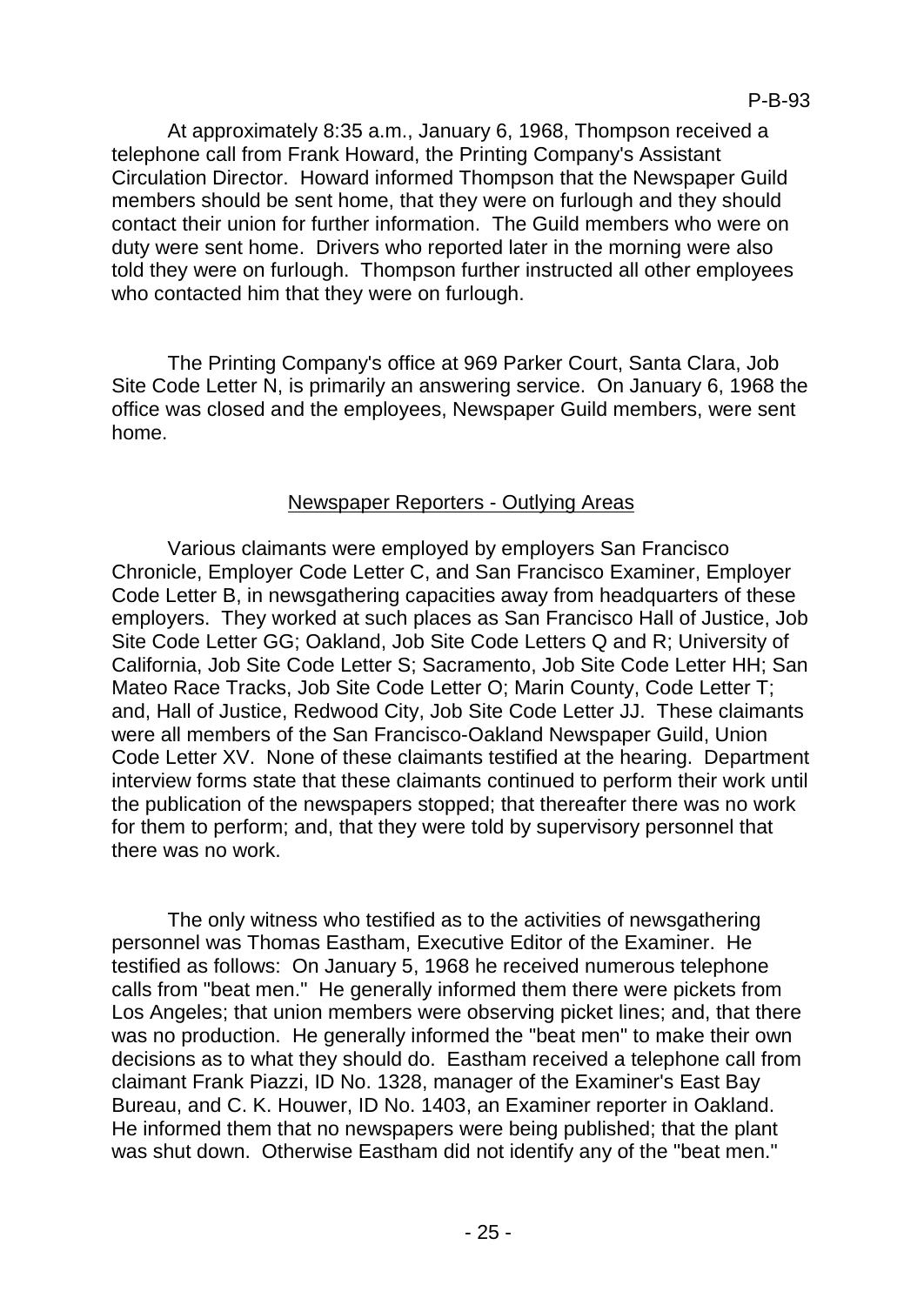## Other Newspaper Guild Members - Outlying Areas

Two Printing Company employees, Frank Smith, ID No. 1270, and Wayne Brand, ID No. 1293, work in Marin County, Job Site Code Letter T, as classified advertisement salesmen. They were members of the Newspaper Guild. They were provided with automobiles by their employer for use in their work and when they were not working the cars were stored at two different service stations. When the publication of the newspaper ceased, both these claimants were relieved of the use of the vehicles by their employer.

Claimant Robert Borgman, ID No. 1291, was an employee of the Printing Company and a member of the Newspaper Guild. He worked as an advertising salesman out of an address at 1700 El Camino, San Carlos, Job Site Code Letter M. According to Department records, his supervisor instructed him, "Do not take your company car; do not work!!"

Claimant Grace W. Lambert, ID No. 1316, was an employee of the Printing Company and a member of the Newspaper Guild. She worked out of her home at 3242 Magowan Drive, Santa Rosa, Job Site Code Letter U. She last worked January 5, 1968. According to a Department determination, her supervisor told her there would be no work for her and not to drive the company automobile.

## Disability Cases

Three claimants, Edward J. Mahoney, ID No. 1399; Gerald Ottoman, ID No. 1400; and, Arthur Zenner, ID Nos. 738 and 1401, filed appeals from Department determinations which denied claims for disability benefits. Claimant Zenner also filed an appeal from a determination holding him ineligible for unemployment benefits.

Claimant Zenner is a member of the San Francisco-Oakland Lithographers & Photoengravers Union No. 8-P, Union Code No. XIV. He customarily worked as a photoengraver at the Fifth & Mission Street building. On the morning of January 5, 1968, as was his custom, he traveled to work with his supervisor, who is also a member of the Lithographers & Photoengravers Union. Claimant Zenner observed pickets outside the buildings at 860 Howard Street and Fifth & Mission Streets and did not report to work. His supervisor did not report for work, and the supervisor informed Zenner that the photoengravers were not working. Later, a shop steward of his union advised Zenner and other photoengravers not to work.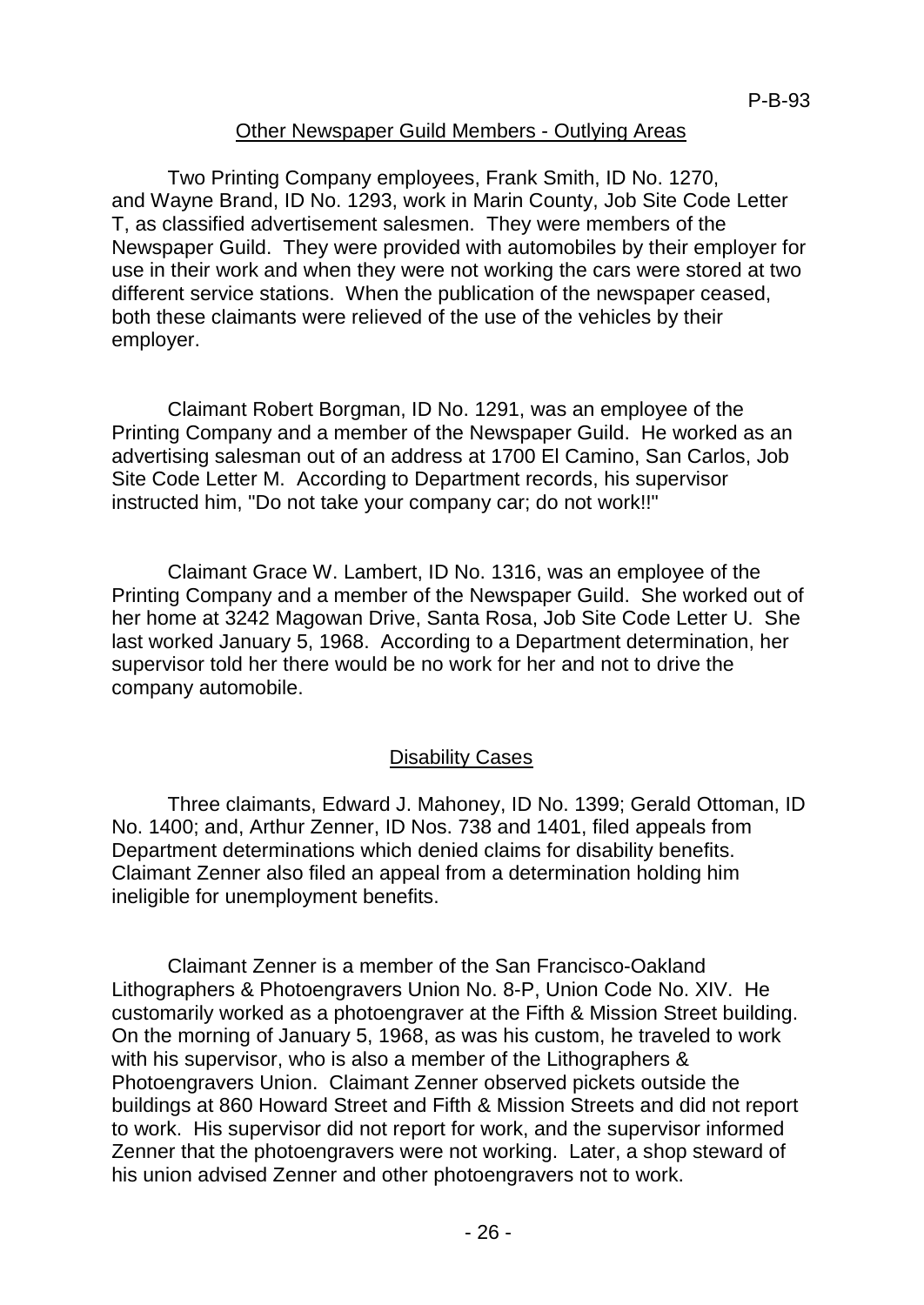Claimant Zenner filed a claim for unemployment benefits effective January 7, 1968. He was held ineligible for unemployment benefits under section 1262 of the code.

On January 22, 1968 claimant Zenner entered a hospital because of a left inguinal hernia. On January 23, 1968 a left inguinal herniorrhaphy was performed. Claimant Zenner had original consulted a physician concerning his hernia sometime in 1967. At that time surgery was advised. On January 8, 1968 claimant Zenner first consulted the physician who ultimately performed the operation. This physician has reported that the operation of January 23, 1968 could have been postponed but surgery was advised at that time. The physician further reported that claimant Zenner could have worked in January and February 1968 but surgery was advised.

Claimant Gerald Ottoman, ID No. 1400, is a member of the Newspaper & Periodical Drivers & Helpers Union Local 921. He customarily worked as a street sales driver. Prior to the commencement of picketing, he last worked on January 4, 1968. On January 5, 1968 he consulted his physician for an ailment which had been troubling him intermittently since the summer of 1967. The physician advised claimant Ottoman not to work. The physician has reported he attended claimant Ottoman beginning January 5, 1968 and he gave a diagnosis of acute diverticulitis.

Claimant Edward Mahoney, ID No. 1399, was deceased at the time of the hearing. He was a member of the Newspaper Guild and worked at 860 Howard Street. Prior to the commencement of picketing, according to Department records, he last worked on January 2 or January 4, 1968. He filed a claim for unemployment benefits effective January 14, 1968. On or about January 29, 1968 claimant Mahoney filed a claim for disability benefits. The doctor's certificate portion of the first claim for disability benefits gives a diagnosis of coronary heart disease, peptic ulcer. The physician stated he attended the claimant for his "present medical problem" beginning January 10, 1968.

## Strike Benefits

There was testimony that claimant Jean Goyhenetche, ID No. 270, received payments from his union during the periods he was out of work after January 5, 1968.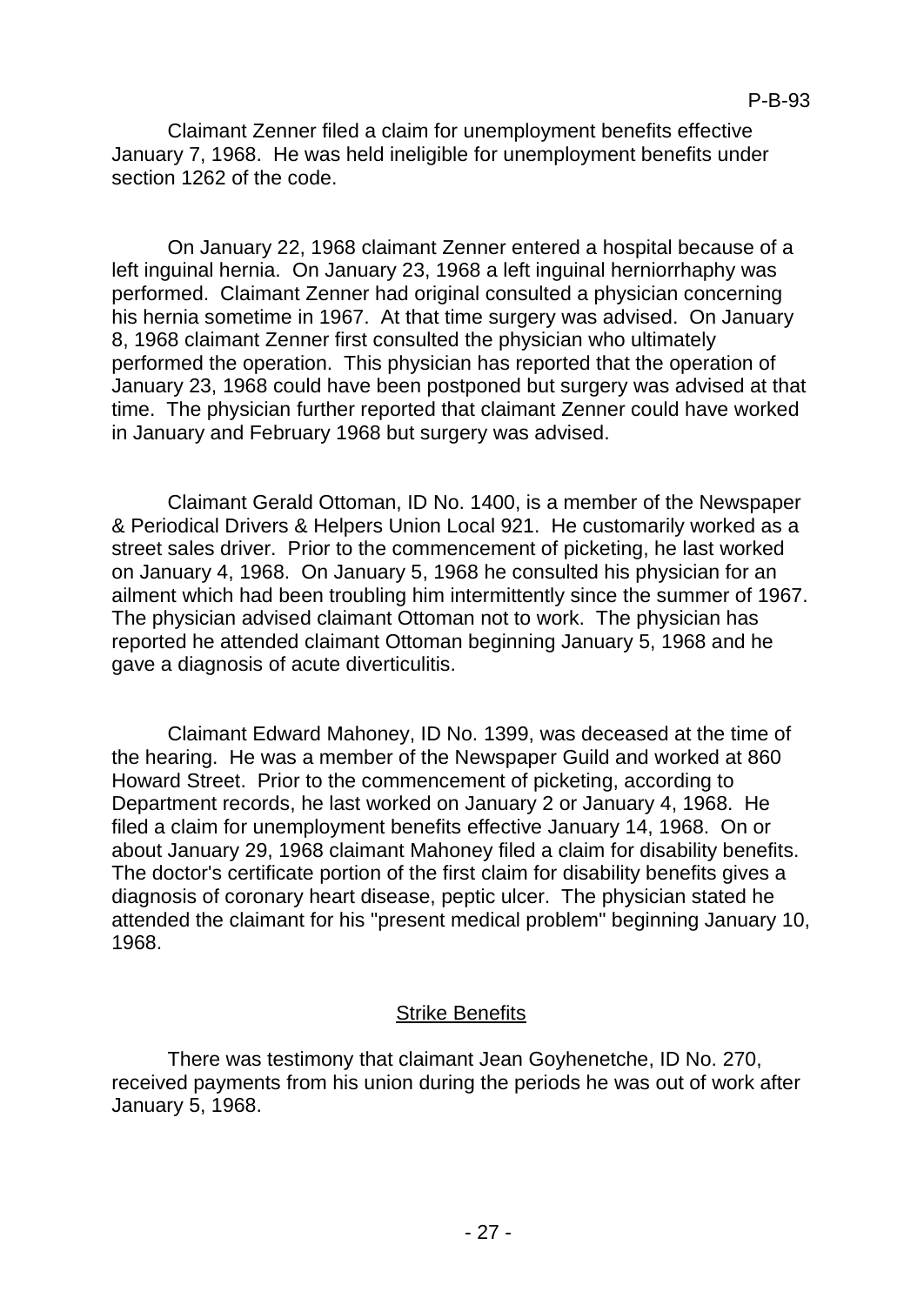### REASONS FOR DECISION

Because of a failure to appear at the referee hearing, the referee, under section 5045(c), Title 22, California Administrative Code, dismissed the appeals of claimants, except as noted, who are members of the following labor unions:

Building Service Employees Local No. 87, Union Code No. XI, except claimant Jean Goyhenetche, ID No. 270;

International Association of Machinists, San Francisco Lodge No. 68, Union Code No. XII, except claimant C. Fred Russell, ID No. 584;

San Francisco-Oakland Lithographers & Photoengravers Union No. 8-P, Union Code No. XIV, except claimant Arthur Zenner, ID Nos. 738 and 1401; and

Construction and General Laborers Union Local 2611, Union Code No. XVIII.

The following claimant appeals were also dismissed by the referee for nonappearance:

William Mark, ID No. 478 Jules E. Wyner, ID No. 727 John C. Tomboury, ID No. 1386

The three appeals were properly dismissed by the referee.

The following appeals were dismissed by the referee because the appeals to a referee were filed beyond the ten-day appeal period and no good cause was shown for such late filing as provided by section 1328 of the code:

Claimants with ID Nos. 228, 1349 through 1351, 1353, 1354, 1356, 1357, 1360 through 1365, 1368 through 1371, 1373 through 1375, 1377, 1378, 1380, 1383 through 1385, 1388, 1391 and 1393 who are members of San Francisco Typographical Union No. 21, Union Code No. II; and, claimants with ID Nos. 1352, 1355, 1367, 1372, 1389, 1392 and 1395.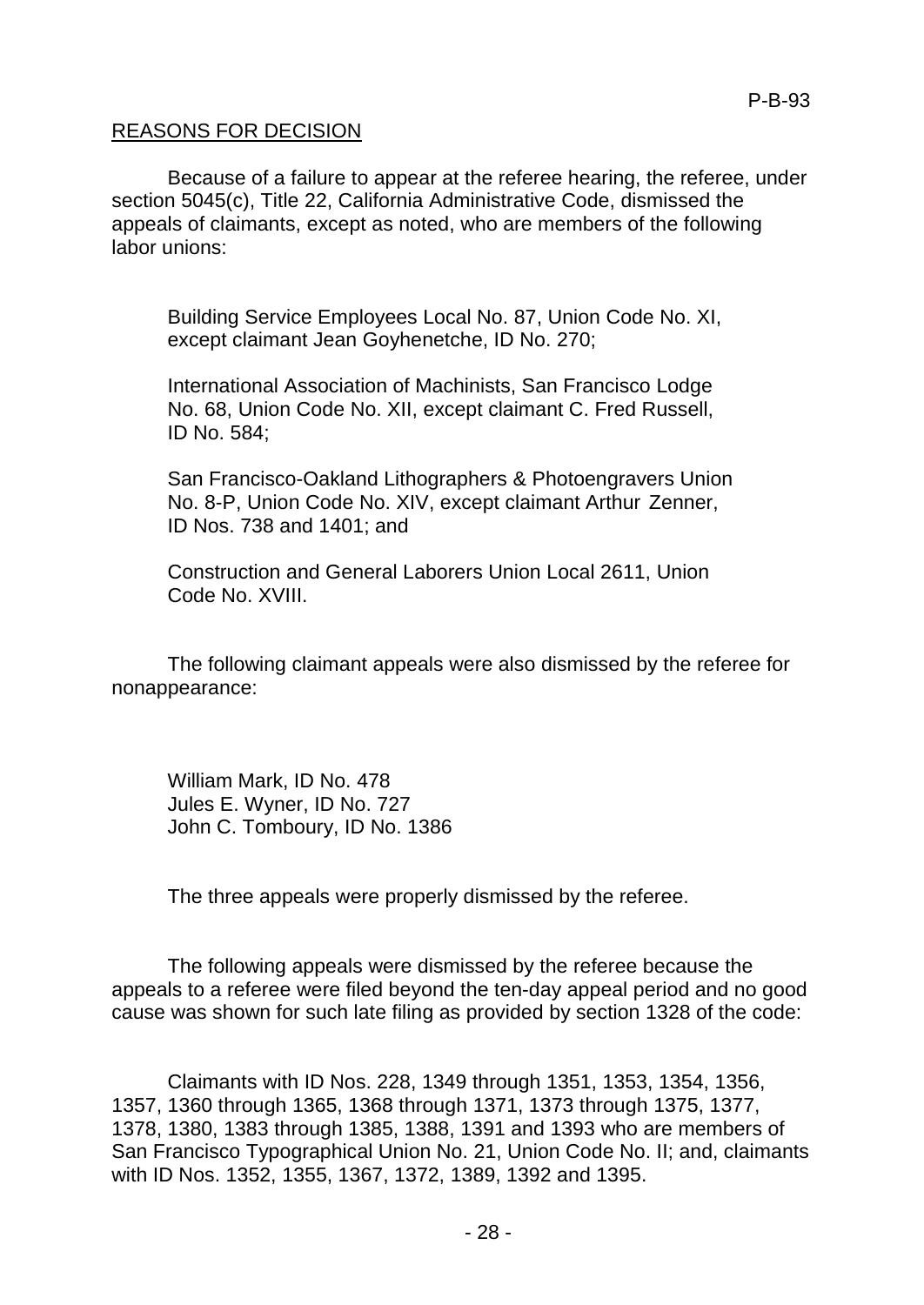The referee properly found there was no good cause and, therefore, the appeals were correctly dismissed.

The trade dispute provision has been a part of the California unemployment insurance law without substantial change since the inception of the program by the enactment of the Unemployment Reserves Act in 1935. Section 56 of that act provided in part:

"An employee is not eligible for benefits for total unemployment based on past weeks of employment, and no such benefit shall be payable to him under any of the following conditions:

"(a) If he left his employment because of a trade dispute and continues out of employment by reason of the fact that the trade dispute is still in active progress in the establishment in which he was employed."

The current law, section 1262 of the code, reads as follows:

"An individual is not eligible for unemployment compensation benefits, and no such benefit shall be payable to him, if he left his work because of a trade dispute. Such individual shall remain ineligible for the period during which he continues out of work by reason of the fact that the trade dispute is still in active progress in the establishment in which he was employed."

There have been at least 16 reported decisions by the appellate courts of California which have interpreted and applied the trade dispute provision.

It has been stated that "The California law is unique, since the labor dispute qualification found in section 56, based solely on a voluntary leaving of work, does not appear in the unemployment insurance acts of any other jurisdiction today." (dissenting opinion of Chief Justice Gibson in McKinley v. California Employment Stabilization Commission (1949), 34 C. 2d 239, 209 P. 2d 602)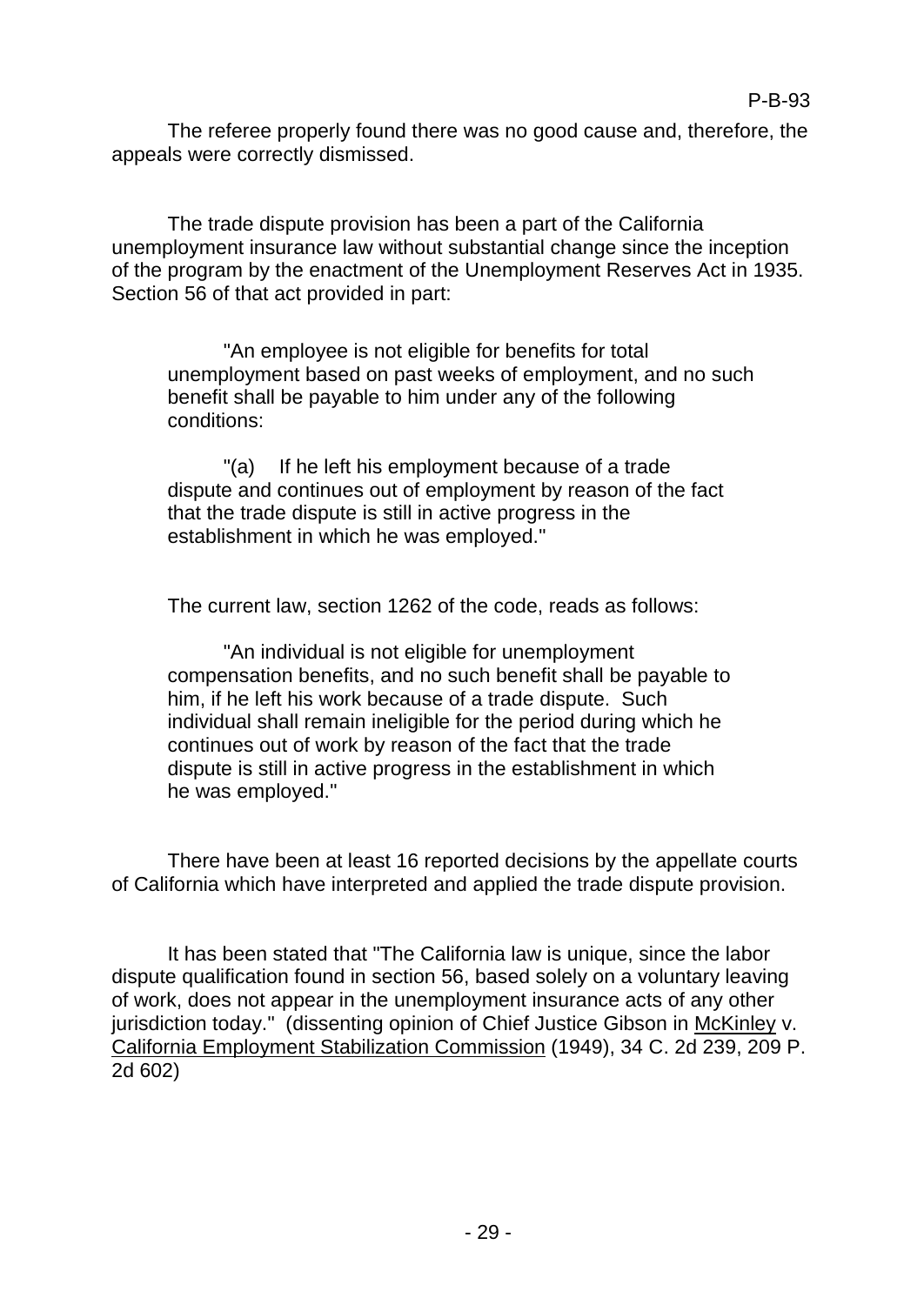There are three basic questions before us, under the facts of this case, regarding the claimants' entitlement to benefits under section 1262 of the code:

- 1. Was there a trade dispute?
- 2. Was there a trade dispute in the establishment in which all or some of the claimants were employed?
- 3. Did all or some of the claimants leave their work because of a trade dispute?

In deciding whether a trade dispute was present in Precedent Decision No. P-B-24, we stated:

"The term "trade dispute" is not defined in the Unemployment Insurance Code or in regulations of the Department of Employment [now Department of Human Resources Development] or of this board. Federal law as contained in the Norris-LaGuardia Act provides the following definition:"

"'The term "labor dispute" includes any controversy concerning terms or conditions of employment, or concerning the association or representation of persons in negotiating, fixing, maintaining, changing, or seeking to arrange terms or conditions of employment, regardless of whether or not the disputants stand in the proximate relation of employer or employee.'

"This board in years past has had many occasions to consider the nature of a trade dispute, and in Benefit Decision No. 6566 we set out the following:

"'The term "trade dispute" is a broad one and may be properly applied to any controversy which is reasonably related to employment and to the purpose of collective bargaining (Benefit Decisions Nos. 5527 and 5719). It is broader than "strike" or "lockout" (Benefit Decision No. 4838), and the

existence of a trade dispute is not dependent upon the stoppage of work. . . .'

"This board has held in Benefit Decisions Nos. 1020 and 5799 that rejection of an offer made during the course of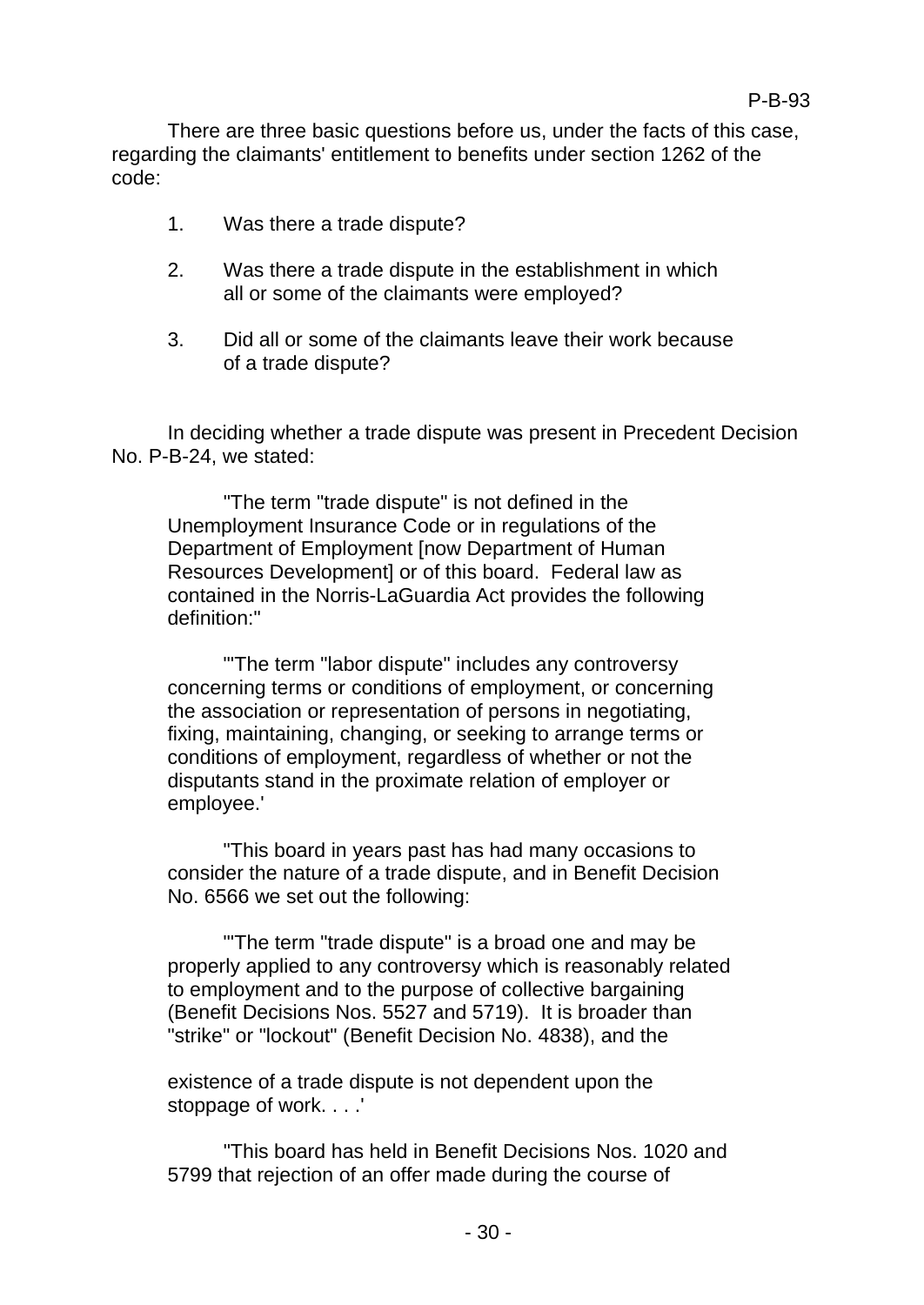negotiations, taking of a strike vote, a walkout or a lockout are all actions which would constitute or are indicative of a trade dispute.

"Judicial consideration of the term is found in People v. Smith, 133 C. A. 2d Supp. 777, 284 P. 2d 203, in which the court stated:

"'. . . The scope and meaning of the term "trade dispute" in this statute have been frequently before the courts, and while no decision has formulated a definition of it, the courts have apparently had no difficulty in ascertaining whether a particular situation was or was not within its meaning, nor have any of the decisions suggested that there was any uncertainty about it. [Numerous citations followed] In all of these cases the term "trade dispute" has been regarded as relating to the relations between employers and those who did or might work for them. It extends to contentions between employers and unions, even though no members of the union are then working for such employers. . . .'"

We conclude under the facts of this case, and available controlling principles, that a trade dispute or trade disputes were in existence in this case within the meaning of section 1262 of the code commencing January 5, 1968 and continuing until publication was resumed towards the end of February 1968.

In regard to the question of "establishment," this board held in Benefit Decision No. 5534 that the entire nationwide Ford Motor Company organization was not a single establishment. This holding has little or no significance in the instant case. In the case now before us, we are not concerned with a nationwide organization with plants and other facilities performing highly divergent activities. The facts in the case before us present a situation of a complex, highly integrated, closely knit, interdependent number of jobsites situated relatively close together as to physical location. In the situation just described, courts in many states, including California, have held the entire operation to be a single establishment.

In Matson Terminals, Inc. v. California Employment Commission (1944), 24 C. 2d 695, 151 P. 2d 202, the court held that the term "establishment" in section 56 of the act comprised all of the pier and terminal facilities in the San Francisco Bay Area operated by various steamship and stevedoring companies which belong to the Waterfront Employers' Association of San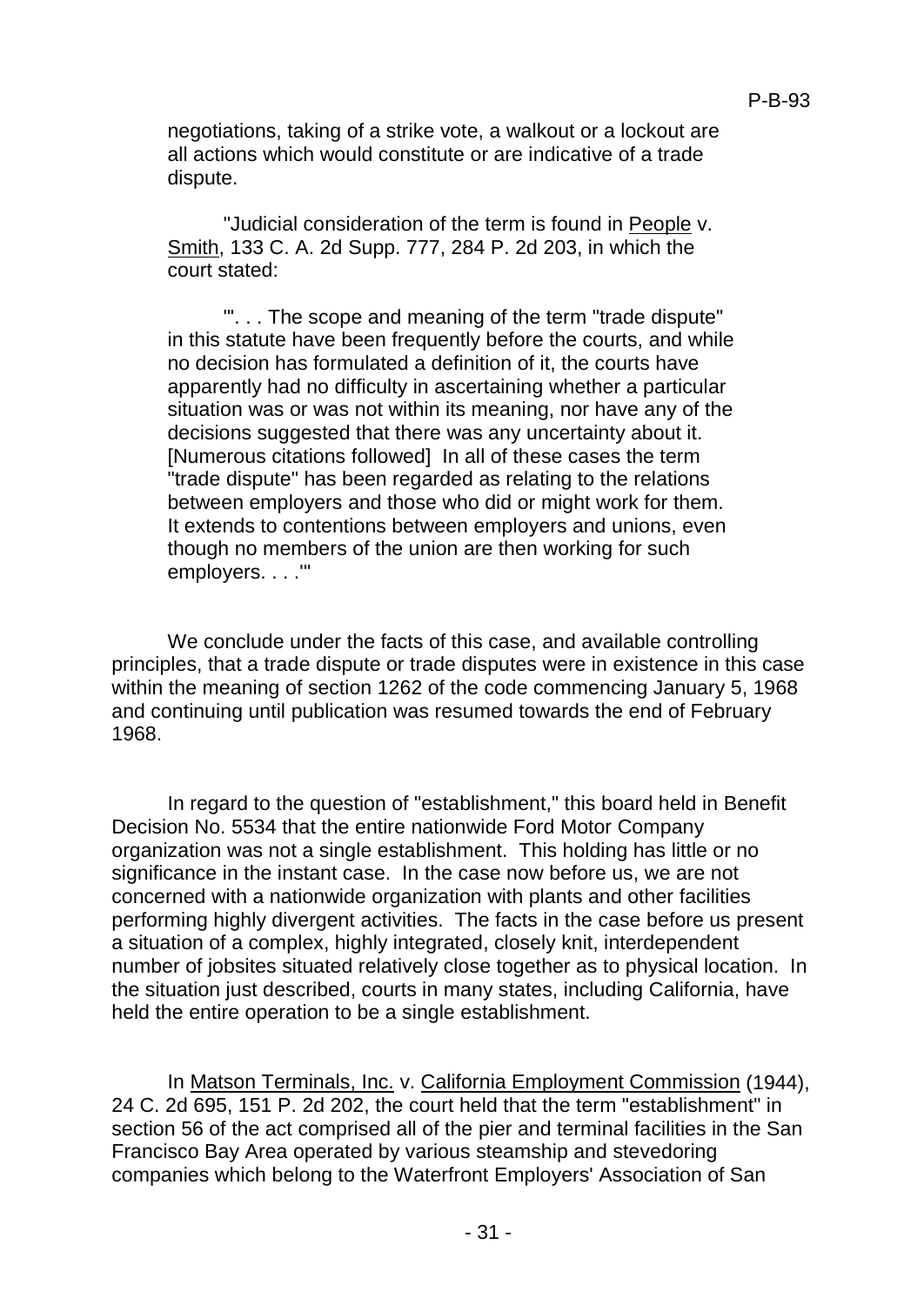Francisco. A single collective bargaining agreement covered this area. This was the area where union employees worked. The court rejected the contention that each place of business of each employer was a separate establishment. The court stated that the legislature did not intend that the payment or withholding of unemployment benefits should turn on nice distinctions in the definition of words like "establishment."

Other states which we have found that have adopted the "functional integration" test of the meaning of establishment adopted in the Matson Terminals, Inc. case are:

WISCONSIN - Spielmann v. Industrial Commission (1940), 236 Wis. 240, 295 N.W. 1

ARIZONA - Mt. States Tel. & Tel. Co. v. Sakrison (1950), 71 Ariz. 219, 22 P. 2d 707

PENNSYLVANIA - Neidlinger v. Unemployment Compensation Board of Review (1951), 170 Pa. Super. 166, 84 A. 2d 363

OHIO - Adamski v. State, Bureau of Unemployment Compensation (1959), 108 Ohio App. 198, 161 N.E. 2d 907

MINNESOTA - Weiss v. Klein Super Markets, Inc. (1961), 259 Minn. 502, 108 N.W. 2d 4 (this decision is interesting in that in a factual situation like Benefit Decision No. 5534, the court rejected the "functional integration" test, Nordling v. Ford Motor Co. (1950), 231 Minn. 68, 42 N.W. 2d 576)

NEW JERSEY - Basso v. News Syndicate Co., Inc. (1966), 90 N.J. Super. 150, 216 A. 2d 597.

It appears from cases we have read that states which have rejected the "functional integration" test have done so mainly in Ford Motor Co. factual situations, e.g., Ford Motor Co. v. Kentucky Unemployment Compensation Comm. (Ky. 1951), 243 S.W. 2d 657; Ford Motor Co. v. Division of Employment Security (1951), 326 Mass. 757, 96 N.E. 2d 859; Ford Motor Co. v. Unemployment Compensation Comm. (1951), 191 Va. 812, 63 S.E. 2d 28; and, the Nordling case, above.

Of particular interest is the above Basso case from New Jersey since it also involves a newspaper trade dispute. The facts in the Basso case are in many respects identical to the facts in the instant case. The trade dispute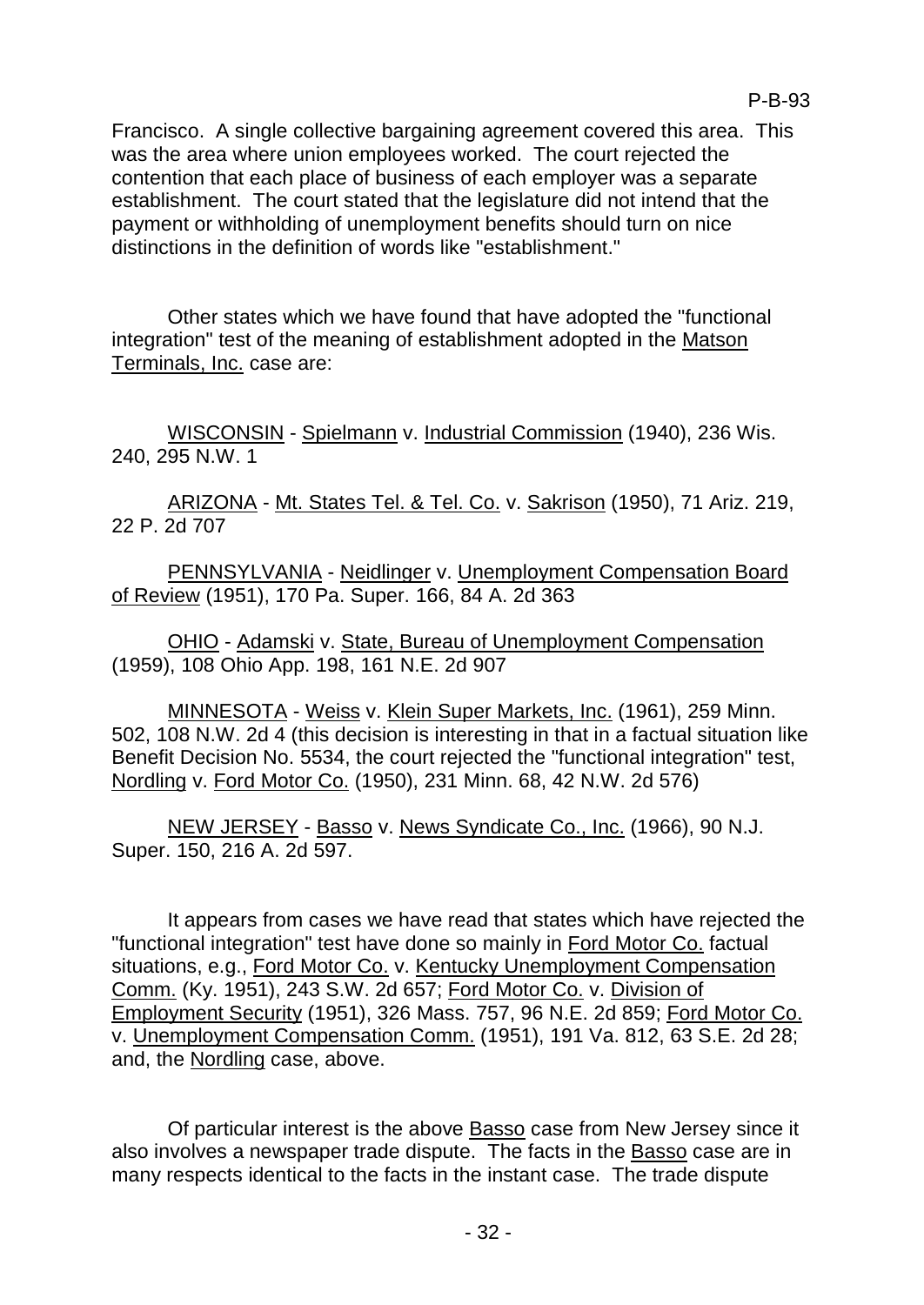involved four New York City daily newspapers. A strike was called by the printers' union and pickets established in New York City only, at the business locations of the four publishers. The 23 claimants involved were members of the New York Newspaper Guild who performed various functions in various places in New Jersey for the four publishers. Close and instant contact by telephone and other means were maintained between the New Jersey locations and the four publishers in New York City. About a month before the strike by the printers' union, the Guild had settled a trade dispute of its own with the publishers for a new labor contract. The Guild, therefore, had no contract grievance with the four publishers when the printers' union strike began.

The Guild aided in the strike, however, in that it was a member of a Labor Unity Committee along with the various craft unions, including the printers' union. The Guild members were also urged by their union to honor the printers' union picket line. The Guild members also shared in the settlement of the printers' union strike in joining in a common expiration date of the various union contracts and receiving increases in wages to coincide with the increases won by the printers' union. The strike of the printers' union resulted in the stoppage of publication of the four newspapers, thus resulting in the unemployment of the claimants in New Jersey.

The claimants contended that the labor dispute was at the newspaper "establishment, or premises" in New York City where the picket lines were set up and that no labor dispute existed at the "establishment, or premises" in the various places in New Jersey where they worked.

The court stated:

"It is clear that the unemployment of claimants was due 'to a stoppage of work . . . because of a labor dispute.' But claimants maintain that the labor dispute was not 'at' the establishment or other premises, 'at which' the claimants were employed. Geographically, the physical location of their work area was generally in New Jersey, with periodic or occasional visits in some instances to the New York offices of the newspaper publishers. Claimants also argue that there was no labor dispute to which they were a party; that there were no picket lines in New Jersey where they performed their duties principally or entirely; and that the 'establishment' at which they worked was physically separated from the newspaper establishment in New York. On these facts, they contend that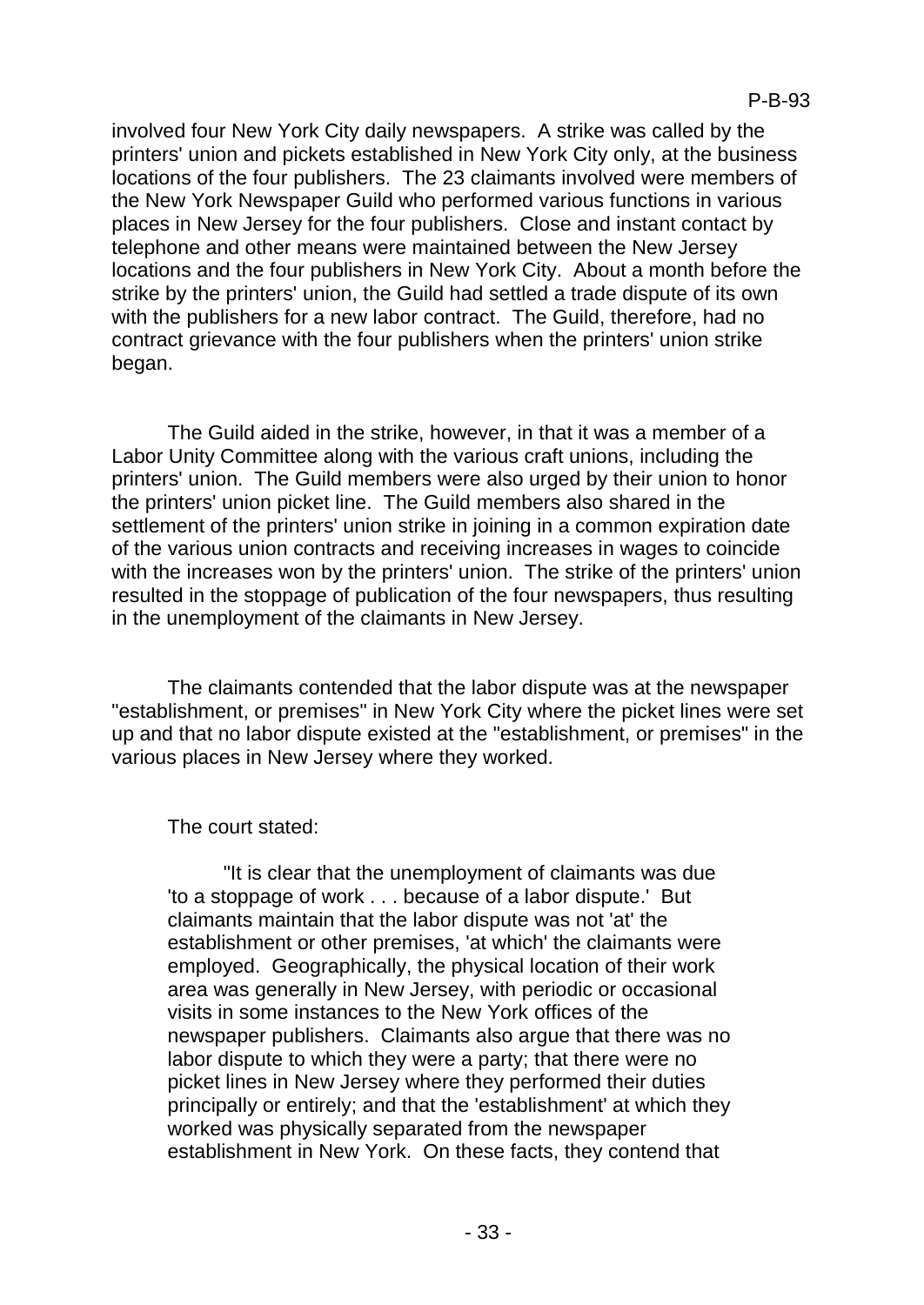they were not disqualified from receiving unemployment benefits under [the New Jersey law]. . . ."

The court goes on to distinguish the case before it from the factual situation in cases like Benefit Decision No. 5534 by pointing out the interdependence of the operations between New York City and the various locations in New Jersey.

The court then discusses various cases, cited above, that have adopted the "functional integration" test to point out that mere physical separation of various plants and business locations should not of necessity lead to the conclusion that the various plants and business locations are separate establishments. The court concludes that the operations in the New York City area and the various locations in New Jersey were functionally integrated to the extent that they all formed but one establishment.

Since we are discussing the Basso case, we will continue with other contentions made by the claimants and dispositions made of these contentions by the court, which are not concerned with the question of "establishment," but are pertinent to the third question to be discussed hereafter.

The claimants contended that they should not be disqualified since they did not participate in the labor dispute nor were they directly interested in it since they had already settled their dispute.

The court responded to these contentions by concluding that the claimants did participate in the labor dispute in honoring the printers' union picket line. Also, the Guild participated in the Labor Unity Committee. Further, the Guild became directly involved in the dispute when one of the terms of the settlement was an insistence that there should be a common expiration date for all union contracts.

The court continued that in ". . . the absence of dissent [by the claimants] on their part or noncompliance with the directive of their chosen officials, claimants may not escape the consequences of the conduct of the officers of the Guild and their fellow members in aiding and abetting the printers' strike \* \* \* [I]n view of their [the claimants] acquiescence and lack of dissent from the conduct of their officers and associate members, [they] were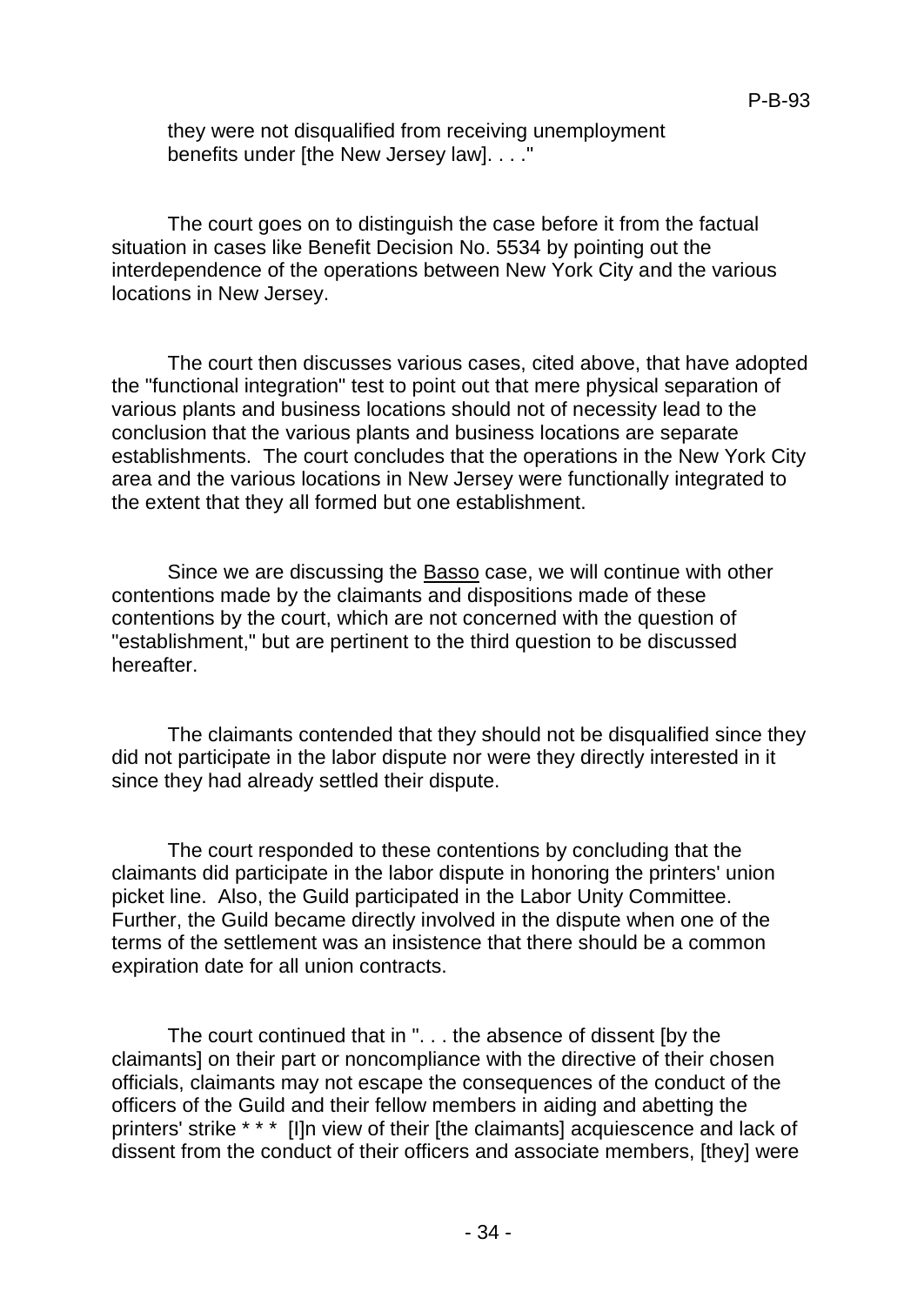participating in and directly interested in the labor dispute which caused the stoppage of work. "

The claimants were accordingly held to be disqualified for unemployment insurance benefits under the trade dispute provision of the New Jersey law.

From the above authorities we are persuaded to conclude that the various jobsites involved in this case were but one "establishment" due to the high integration and interdependence of the functions and operations involved at the various jobsites.

We next turn our attention to the third question posed; namely, whether there was a leaving of work because of a trade dispute. In so doing, we will analyze most of the reported California cases which have interpreted the trade dispute provision.

Bodinson Mfg. Co. v. California Unemployment Comm. (1941), 17 C. 2d 321, 109 P. 2d 935, established the "volitional test" in applying the labor dispute provision of the law. In that case certain workers refused to cross the picket line formed by fellow union members and thereby they became unemployed. The picket line was apparently peaceful and no physical compulsion was exerted to prevent the workers from crossing the picket line. The court held that the workers in refusing to cross the picket line voluntarily left their work because of a trade dispute. The court stated:

"In brief, disqualification under the act depends upon the fact of voluntary action, and not the motives which led to it. The legislature did not seek to interfere with union principles or practices. The act merely sets up certain conditions as a prerequisite to the right to receive compensation, and declares that in certain situations the worker shall be ineligible to receive compensation. Fairly interpreted, it was intended to disqualify those workers who voluntarily leave their work because of a trade dispute. Correspondents in this proceeding in fact 'left their work because of a trade dispute' and are consequently ineligible to receive benefit payments . . . ."

In W. R. Grace & Co. v. California Employment Commission (1944), 24 C.2d 720, 151 P. 2d 215, the court pointed out that: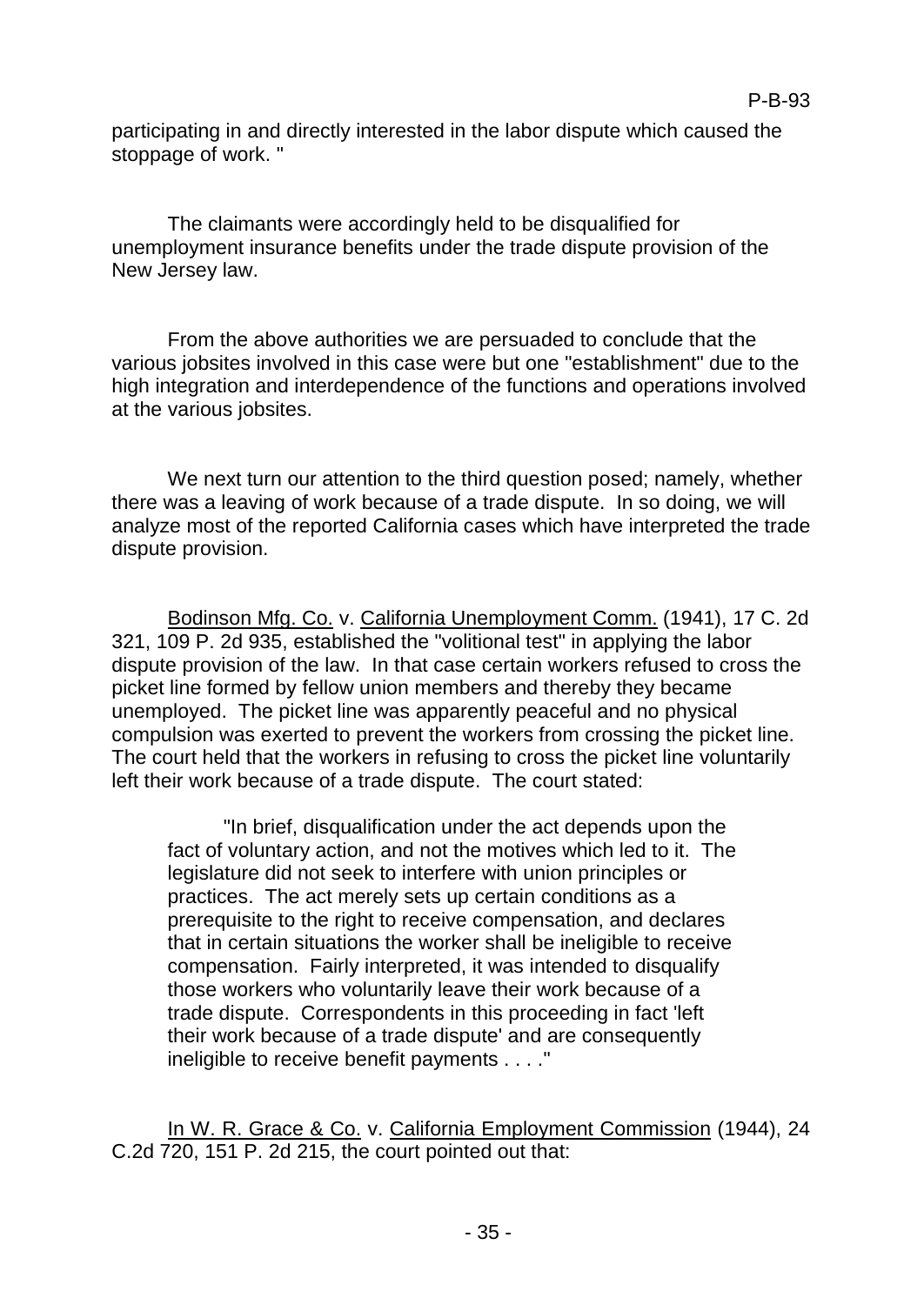"It is not the function of the commission to evaluate the merits of a controversy between an employer and his employees; if a trade dispute exists and the employee leaves his work because of it, he may not receive benefits even though his employer is in the wrong. . . . the disqualification imposed by section 56(a) is not contingent upon the merits of the controversy nor was it intended that the commission should become an arbiter of industrial disputes. . . ."

The court in the Grace case also enunciated the following principle:

". . . it was not essential to disqualification that a dispute exist directly between the longshoremen [the claimants] and the employers; if the former left their work because of the dispute between the employers and the ship clerks, they [the claimants] in effect made the latter dispute their own and are within the disqualification of section 56 (a). . . ."

In Bunny's Waffle Shop v. California Employment Commission (1944), 24 C. 2d 735, 151 P. 2d 224, the court pointed out the distinction between leaving work during the course of a trade dispute and leaving work because of a trade dispute. A claimant is ineligible for benefits only under the latter situation.

In Bunny's, during the course of a trade dispute, the employer threatened to cut wages to 75% of what the employers had been paying and to change the number of working hours and the type of shifts unless the union agreed to bargain collectively. When this action was taken by the employers following the refusal by the union to bargain collectively, the employees quit and the employers closed their establishments. The court held that the leaving of work was because of the actions of the employers, and not because of the voluntary action of the claimants. The court indicated that the party who first exercises an economic weapon is the party who is responsible for the unemployment. Although the union involved received a strike sanction, the court said that this is only a threat of economic action, not its exercise. The court concluded:

". . . The economic weapon in the present case was created by the employers and directed against their employees, and it alone, rather than the trade dispute that occasioned it, was the cause of the leaving of work."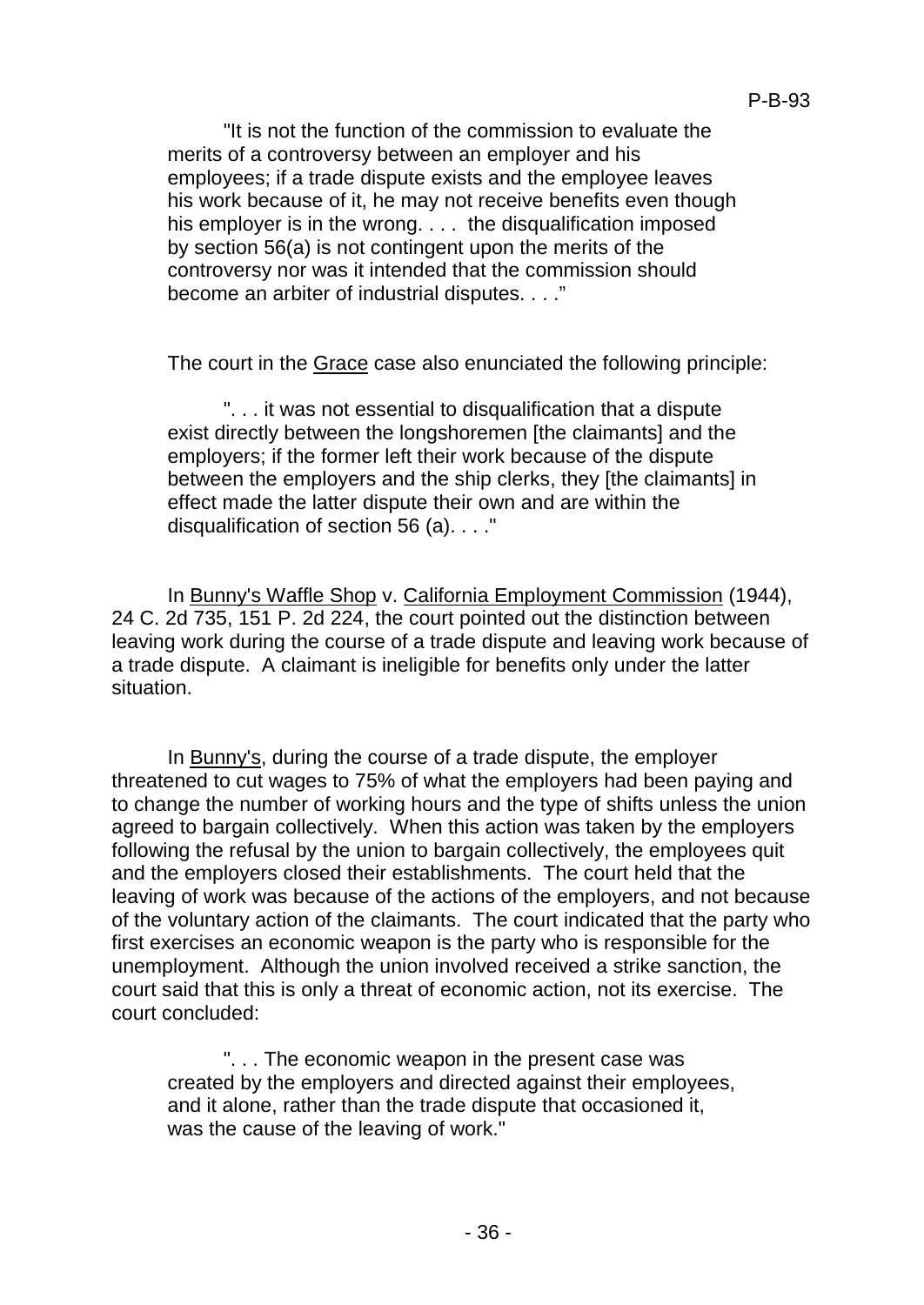McKinley v. California Employment Stabilization Commission (1949), 34 C. 2d 239, 209 P. 2d 602, involved a trade dispute between a wholesale bakers association and a bakery workers' union. Historically, it was the practice of the employers to all close down if any one of them were struck by the union. The union was aware of this policy. Negotiations for a new union contract broke down and the union struck one of the employers. In accordance with the policy of the employers, all of them closed down their operations. The court concluded that the unemployed bakery workers were ineligible for benefits under subdivision (a) of section 56 of the act. In reaching this conclusion, the court had the following to say:

". . . That decision [Bodinson] recognized the obvious legislative intent that persons who are involuntarily and innocently out of work as the result of a labor dispute should not suffer by loss of unemployment benefits. Accordingly, the right to benefits under section 56 of the statute was said to depend upon whether the worker left his job of his own free will or was forced to do so because of the acts of others."

The court stated that the union was the first to apply the economic weapon of a strike and, therefore, it was responsible for the workers' unemployment, just as the employers were responsible for the workers' unemployment in Bunny's since they, the employers in Bunny's, were first to apply the economic weapon of lockout in that case. The court stated:

". . . In the waffle shop case, the unemployment was due to a lockout; here the lockout of the bakers was due to a strike. . . . The volitional test itself is based upon a just analysis of a substantial subjective element and it cannot properly be extended or perverted by insistence upon mere form. In this case the union members knew from letters and statements as well as from prior strike action that any strike during negotiations would result in stoppage of all work. When, in the face of that information, union members authorized a strike, they placed themselves outside the class of persons who are properly protected by the subjective volitional exception to section 56 which was stated and applied in the Bodinson case."

Chrysler Corporation v. California Employment Stabilization Commission (1953), 116 C.A. 2d 8, 253 P. 2d 68, involved a trade dispute between an automobile manufacturer and the autoworkers' union. The union workers were in four groups: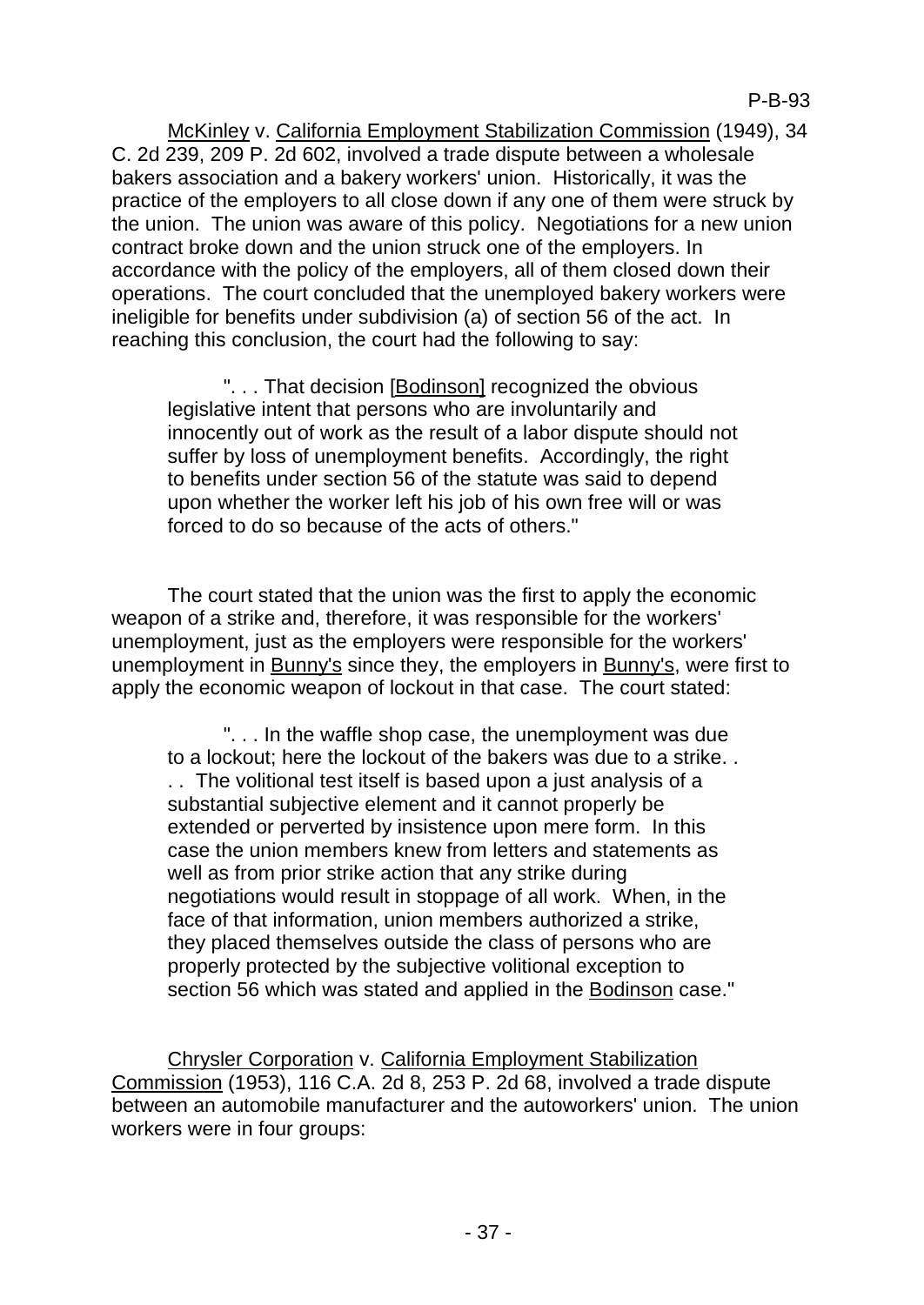- 1. production and maintenance workers
- 2. engineers
- 3. office workers
- 4. cafeteria workers

The employer also employed nonunion employees. When negotiations faltered, the production workers went on strike. As a matter of strike strategy, the union decided that office workers would continue to work by crossing picket lines. Nonunion office workers also continued to work. The union, including the union office workers, voted for the strike action taken. Some weeks later, due to the continuation of the strike, all the office workers were laid off due to lack of work. When the strike was over, all groups of workers, including the office workers, benefited as a result of the strike. The claimants for benefits were office workers only, both union and nonunion. The court held the union workers to be ineligible for benefits and the nonunion workers to be eligible. The court stated:

". . . this section [56(a)] has been interpreted by the courts to require an analysis of whether the unemployment resulted from 'the fact of voluntary action' by the claimant or whether he was compelled to leave his job because of the acts of others. (Bodinson . . . .) This 'volitional' test postulates the need for an inquiry into the dynamics of the circumstances which have created the unemployment, the criteria for denial or awarding of benefits being the personal responsibility of the claimant for his unemployment in the former case (McKinley . . .), or the fault of the employer in the latter case. (Bunny's. . . .) 'The volitional test itself is based upon a just analysis of a substantial subjective element, and it cannot properly be extended or perverted by insistence upon mere form.' (McKinley. . . .) This language epitomizes the crucial essence of the 'volitional' test, clearly refuting a mechanical reading of the statute, and requiring a searching evaluation of the economic realities involved in a particular trade dispute, a study of the interplay of pressure and counterpressure by the contending factions, and a weighing of all the anterior events which have molded and inexorably evolved the pattern of resultant unemployment. Only by the equitable application of such a standard may we achieve the fundamental purpose of unemployment insurance, which is designed to cushion the impact of such impersonal industrial blights as seasonal, cyclical and technological idleness, and realize the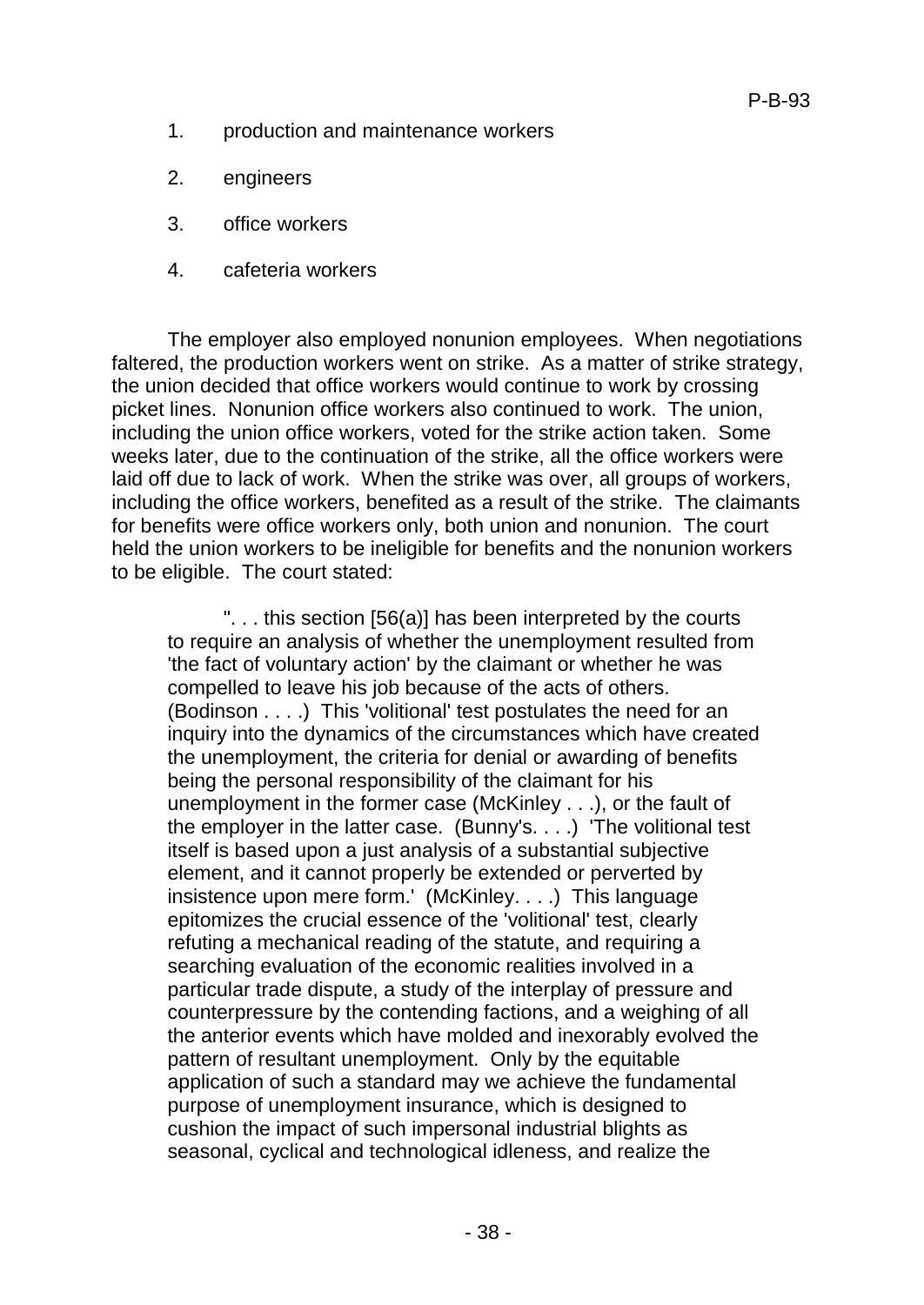policy expressed in the act of furnishing 'benefits for persons unemployed through no fault of their own. . . .'

". . . In participating in the events leading up to the strike, in supporting the tactical decisions made by their union officials empowered to conduct negotiations and formulate strike policy, in acting in concert with the production workers at all stages of the controversy, and, through identical union representatives, permitting the use of a production workers' strike as the instrumentality for the effective implementation of the overall strike strategy, it is manifest that the union office claimants were protagonists in a struggle involving a calculated risk of paralyzing petitioner's operations before the new contracts, of which they would be beneficiaries, would be consummated."

\* \* \*

"It is unmistakably patent that we are confronted here with an ingenious attempt of a group of workers to promote the demands of their union by choosing a weapon, in a trade dispute concerning all union workers, potent enough to annihilate the employer's efforts to maintain its operations, while adopting the position that union members, laid off by the employer's enforced suspension of activity, are unemployed through the fault of the employer."

In discussing the applicability of the holding in the McKinley case, the court stated:

". . . There the court recognized that where a union uses the tactical maneuver of a strike against only one employer, and where a termination of employment is reasonably foreseeable by the use of such strategy, the consequent unemployment of nonstriking workers who are members of the union must be regarded as voluntary. This is precisely the situation which, in the present case, could reasonably have been envisaged as a consequence of calling a strike of production workers whose uninterrupted employment was necessary to the functioning of the assembly plant. It may be remarked that in the McKinley case, the remaining employers were not impeded from continuing their operations by the strike called at one plant. In the present case, there is the stronger fact that the strike of the production workers brought petitioner's operations to a physical standstill. It would oblige us to completely ignore the realities to hold that the union office workers' employment was terminated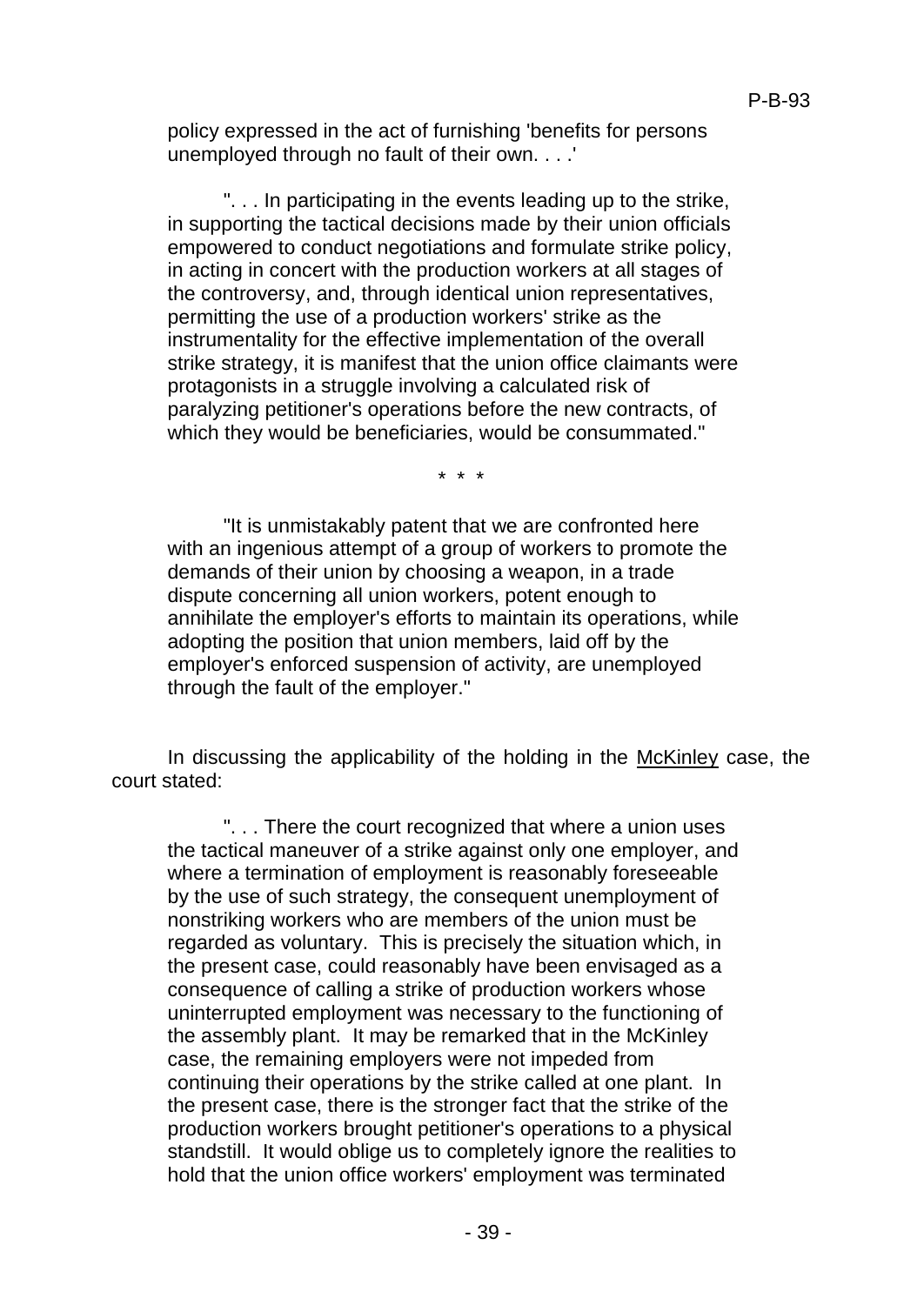by petitioner and not by a choice they themselves freely made by their participation in a labor dispute in which they and their representatives selected the economic weapons.

The nonunion office workers were held eligible for benefits because they were "helpless and inarticulate pawns situated in the no-man's land of the area of combat between employer and union."

Gardner v. State of California (1959), 53 C. 2d 23, 346 P. 2d 193, was a McKinley type factual situation. A strike by the union against one employer would be considered a strike against all. In denying benefits to the claimants, the court stated:

". . . the only reasonable conclusion consistent with the volitional theory, as it is accepted and applied in this state, is that the claimants were out of work after the lockout because of their own conduct and that of their authorized unions."

\* \* \*

"As applied [the "volitional" test] . . . works impartially as to both employees and employers and puts each group on notice that the one which creates and first applies the economic weapon in a trade dispute under circumstances such as those present in Bunny's Waffle Shop, or McKinley or here, may have to bear responsibility for foreseeable reprisals."

Chrysler Corp. v. California Unemployment Insurance Appeals Board (1962), 199 C. A. 2d 683, 18 Cal. Rptr. 843, involved a trade dispute between the same employer and same union as the Chrysler case discussed above. A dispute arose between the production and maintenance workers over rates of production. These workers went on strike over this issue. The labor contract covering these employees had a provision on this subject. The 81 claimants for benefits were the office and clerical workers and engineers. The contract covering these workers had no provision regarding the rates of production. The latter workers had no right to vote on that issue and they voted against the strike. They had no grievance with the employer. When the strike was ended, the settlement had no effect on the office and clerical workers and engineers. These workers crossed the picket line and worked as long as work was available. They were laid off at various times due to the lack of work caused by the strike. The court held that the 81 claimants were not ineligible for benefits under section 1262 of the code. In reaching this conclusion, the court stated: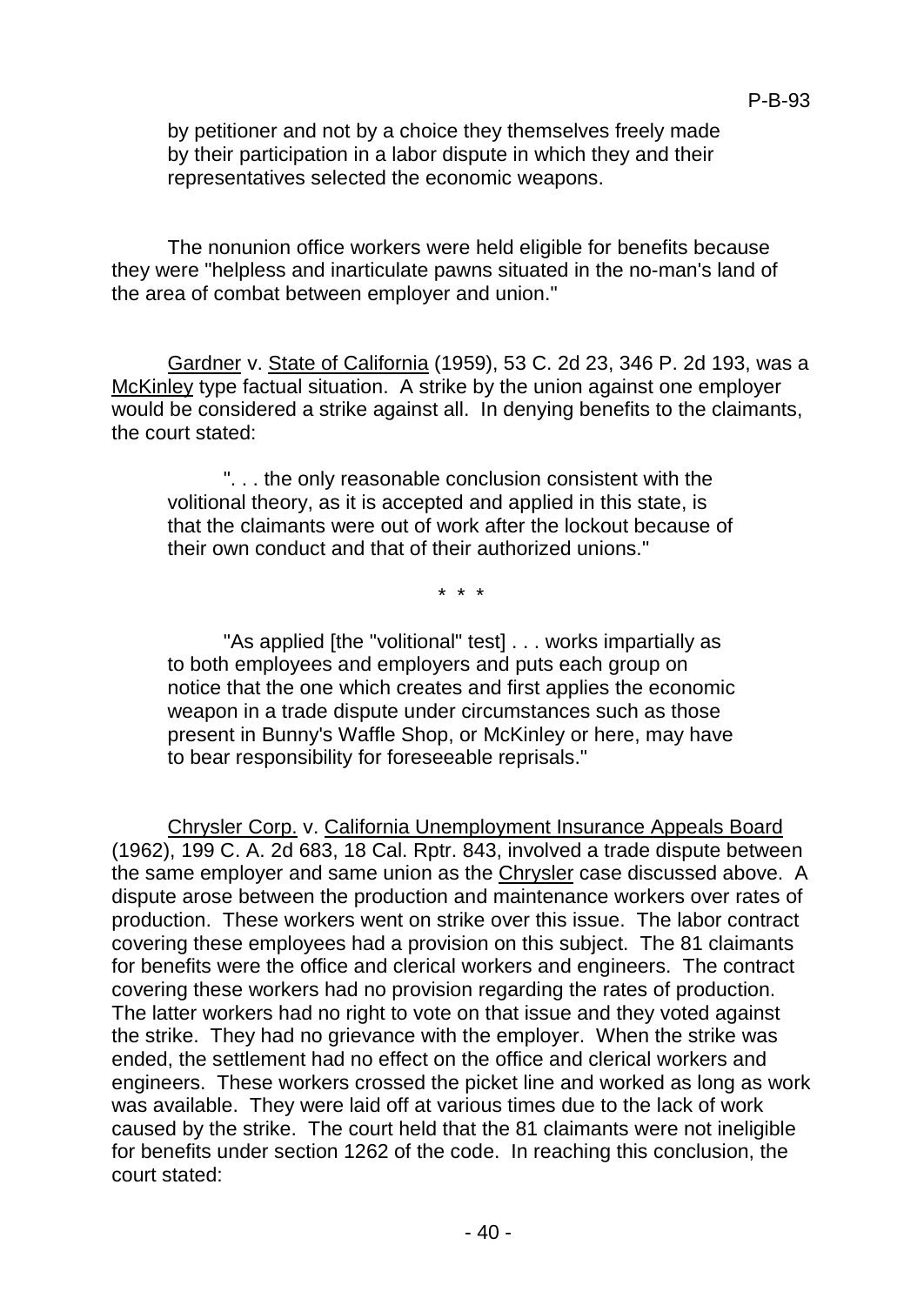"To carry out the intent of the Legislature, the courts in a given case inquire into the economic realities of the circumstances resulting in unemployment to determine whether there was any personal responsibility on the part of the claimant for his unemployment, or whether he was compelled to leave his work because of the acts of others. . . ."

\* \* \*

"In the light of the established principle that innocent victims of a trade dispute should not suffer loss of their unemployment insurance rights, and the prevailing unusual factual situation, we believe there must be something more than mere membership in the union authorizing the strike against their common employer, to make the nonstriking members personally responsible for the same, such as -- their voluntary joint activity, concert of action of the strikers and nonstrikers, and identity of interest in the dispute or strike, or union strategy ultimately resulting in the unemployment of nonstriking members."

\* \* \*

". . . a claimant is not disqualified under the act [under California court decisions] as having voluntarily left his work unless he bears some personal responsibility for his unemployment; and in each, the act or conduct or interest in the dispute placing claimant in league with the strikers was one directly related to the impelling cause of the unemployment. No importance was laid on the fact of membership in the union; personal responsibility was contemplated as the criteria. This principle appears to eliminate mere union membership as either the 'impelling cause of the unemployment' (the strike), or sufficient to make a nonstriking member responsible for the act of his union officials in calling a strike of other members, under circumstances where he had no interest in the dispute, derived no strike benefit, had no control over the strike and did no act or engaged in no conduct relating to the same. . . ."

In Coast Packing Co. v. California Unemployment Insurance Appeals Board (1966), 64 C. 2d 76, 48 Cal. Rptr. 854, 410 P. 2d 358, in discussing prior court decisions involving the trade dispute provision, the court stated that eligibility depends on which party caused the work stoppage; if the employer causes the stoppage, the claimants are not ineligible under section 1262 of the code; if, on the other hand, the claimants have caused the stoppage, they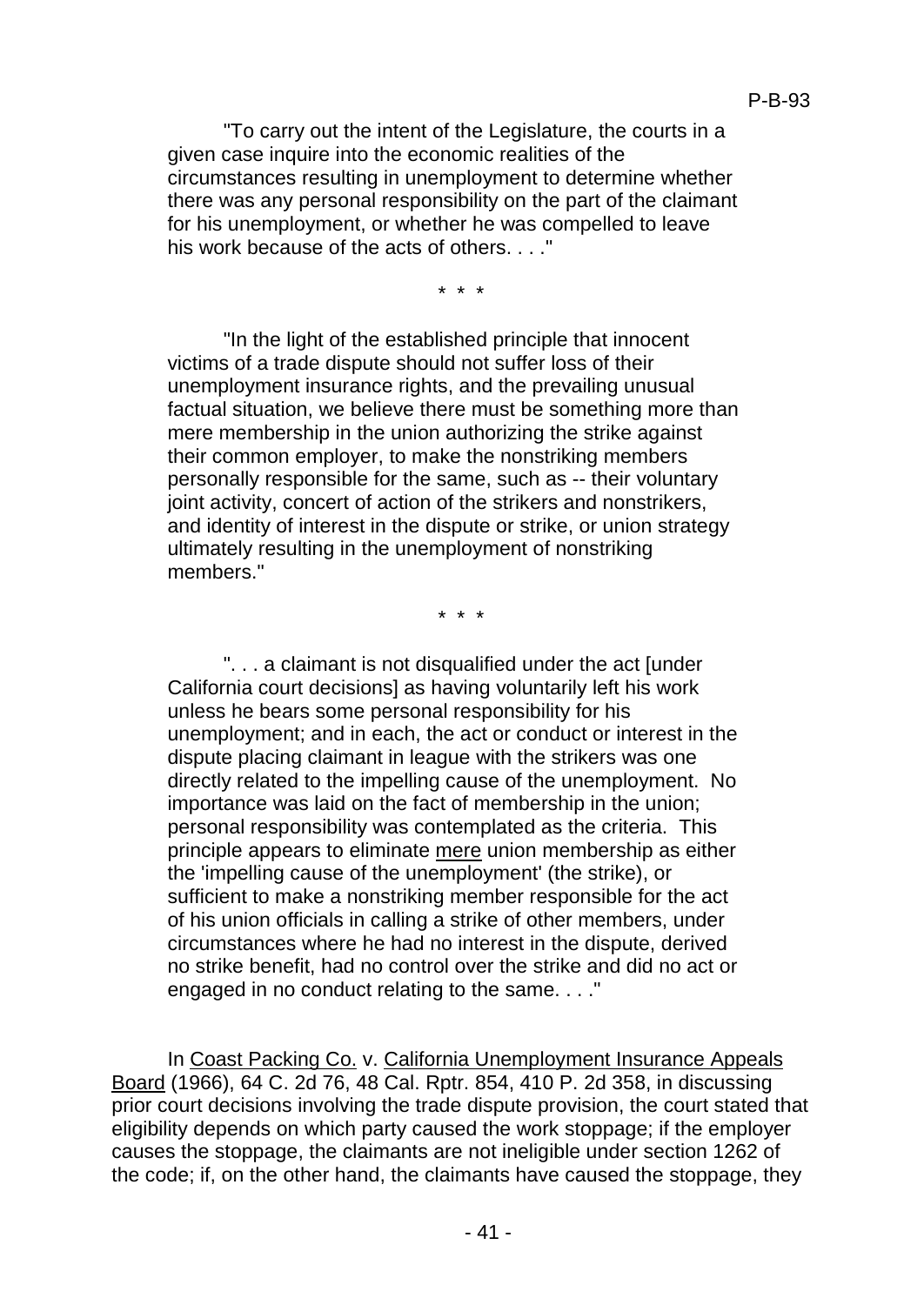are ineligible. The court concluded that the mere threat of a strike, as distinguished from a strike that has been announced, cannot be held to cause a work stoppage.

General Motors Corp. v. California Unemployment Insurance Appeals Board (1967), 253 C.A. 2d 540, 61 Cal. Rptr. 483, involved the question of the eligibility for benefits of Fisher Body Division employees at two plants of General Motors in Van Nuys and Oakland under section 1262 of the code. Each plant produced automobiles on an assembly line basis and each plant had two highly coordinated groups of employees to accomplish this. One group was the Fisher Body Division and another group, the Chevrolet Division, prepared the chassis to receive its Fisher body. During negotiations for a new contract, the autoworkers' union, to which each of the above two groups of employees belonged, authorized a nationwide strike. The above employees partook in this vote. When negotiations faltered, a strike was called. Strike action was taken at both plants by Chevrolet Division employees. At Oakland, the Fisher Body Division employees took no strike action and offered to work, but there was no work for them because of the strike of Chevrolet Division employees - the bodies they would produce could not be used or stored. At Van Nuys, the Fisher Body Division employees took strike action, but they settled their dispute in a few days and offered to return to work. There was also no work for them because of the continuing strike of Chevrolet Division employees. When the strike ended, the settlement, which was economically favorable to all employees, was ratified by all employees. It was recognized that the employer's operation was highly integrated and that it was "only a matter of a couple of days anyway before all of the corporation will be closed down" by the strike. Fisher Body Division employees only, filed claims for unemployment benefits. The court denied benefits. In reaching this conclusion, the court sustained the trial court's finding that the offer to work by Fisher Body Division employees was "part of the strategy of the UAW to force a complete shutdown of all operations of each of the plants, yet at the same time obtain state unemployment benefits in lieu of strike benefits for Fisher Body employees who were not on strike or who had offered to return to their employment."

After concluding that the facts reveal such things as that the contract demands were for the benefit of all employees; that the union represented all employees; that the employer's entire operation was shut down in a day or two by the strike; and, that all employees voted to authorize the strike, the court stated:

"When these facts are viewed in the light of the complex and highly integrated operations of General Motors Corporation, it is clear that the unemployment of the Fisher Body claimants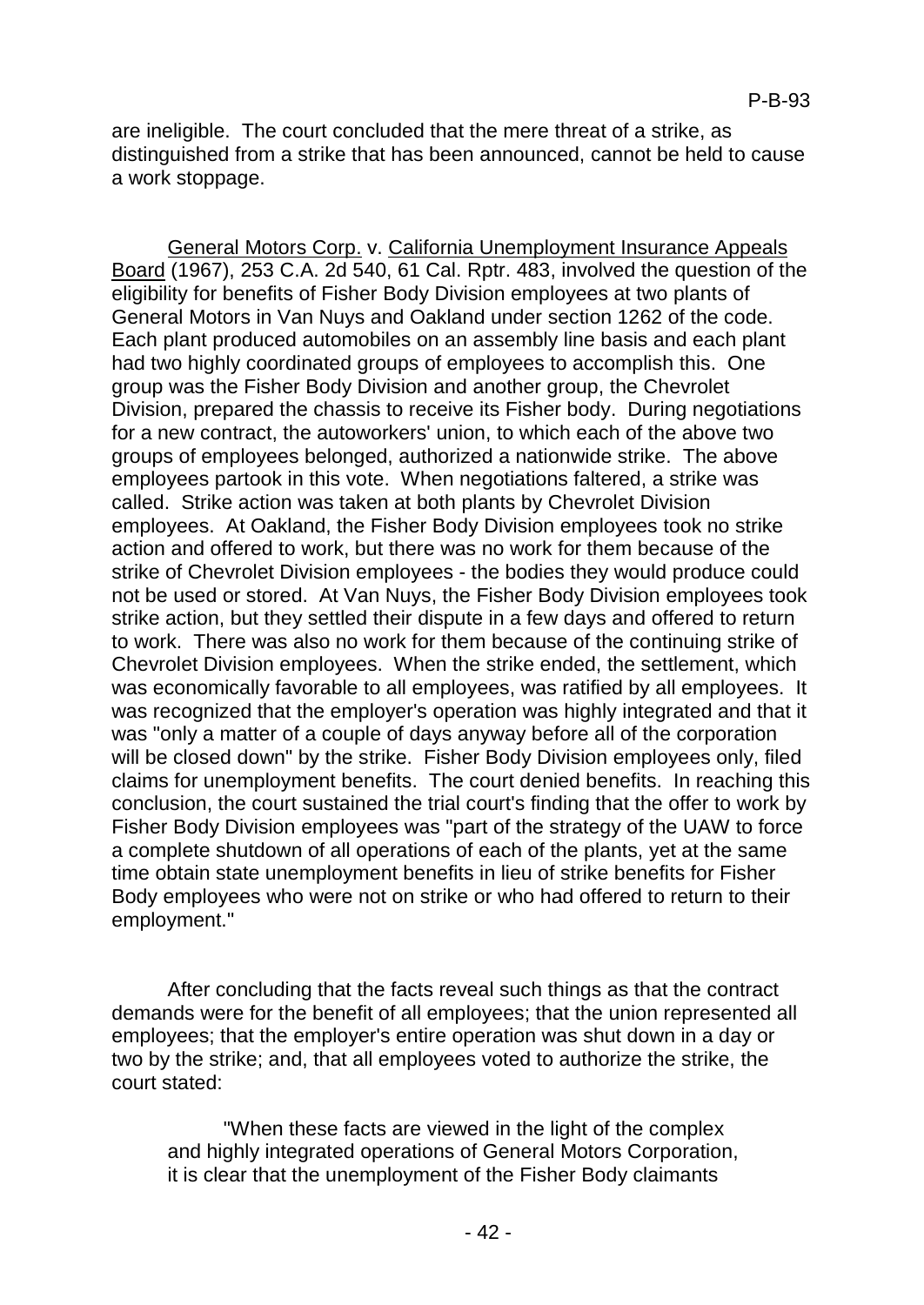resulted from their own voluntary action and that the voluntary test applied in Bodinson, supra, is fulfilled. It cannot reasonably be denied that a labor dispute, engendered in part at least by their own demands, was in progress and that the claimants were furthering its progress by all means at their command. Their personal responsibility for their own unemployment is evident. It cannot be laid at the door of their employer. . . ."

The court in John Morrell & Co. v. California Unemployment Insurance Appeals Board (1967), 254 C.A. 2d 455, 62 Cal. Rptr. 245, had the following comments regarding the application of section 1262 of the code:

". . . Although guideposts have been erected and directions given, the only clear rule established is that each case must be decided upon its own peculiar facts. . . ."

\* \* \*

"The volitional test is a subjective test to determine who is responsible for claimants' unemployment. . . ."

Referring to prior California court decisions, the court stated in Artigues v. California Department of Employment (1968), 259 C.A. 2d 409, 66 Cal. Rptr. 390:

". . . the policy of the Unemployment Insurance Act as one of neutrality in trade disputes, designed to insure that the payment or withholding of benefits will not be used to aid either party in such a dispute. . . ."

\* \* \*

". . . that the only sound and fair way to apply the subjective volitional test of **Bodinson** is to enforce it where there is a trade dispute between parties negotiating a master collective bargaining contract, each acting through authorized representatives 'against the party who strikes the first blow with the drastic economic weapon of strike or lockout.' "

The court also stated that the fact that the strike by the union may have been "illegal" because it was not sanctioned, is not of moment because the economic weapon of a strike was in fact used by the union.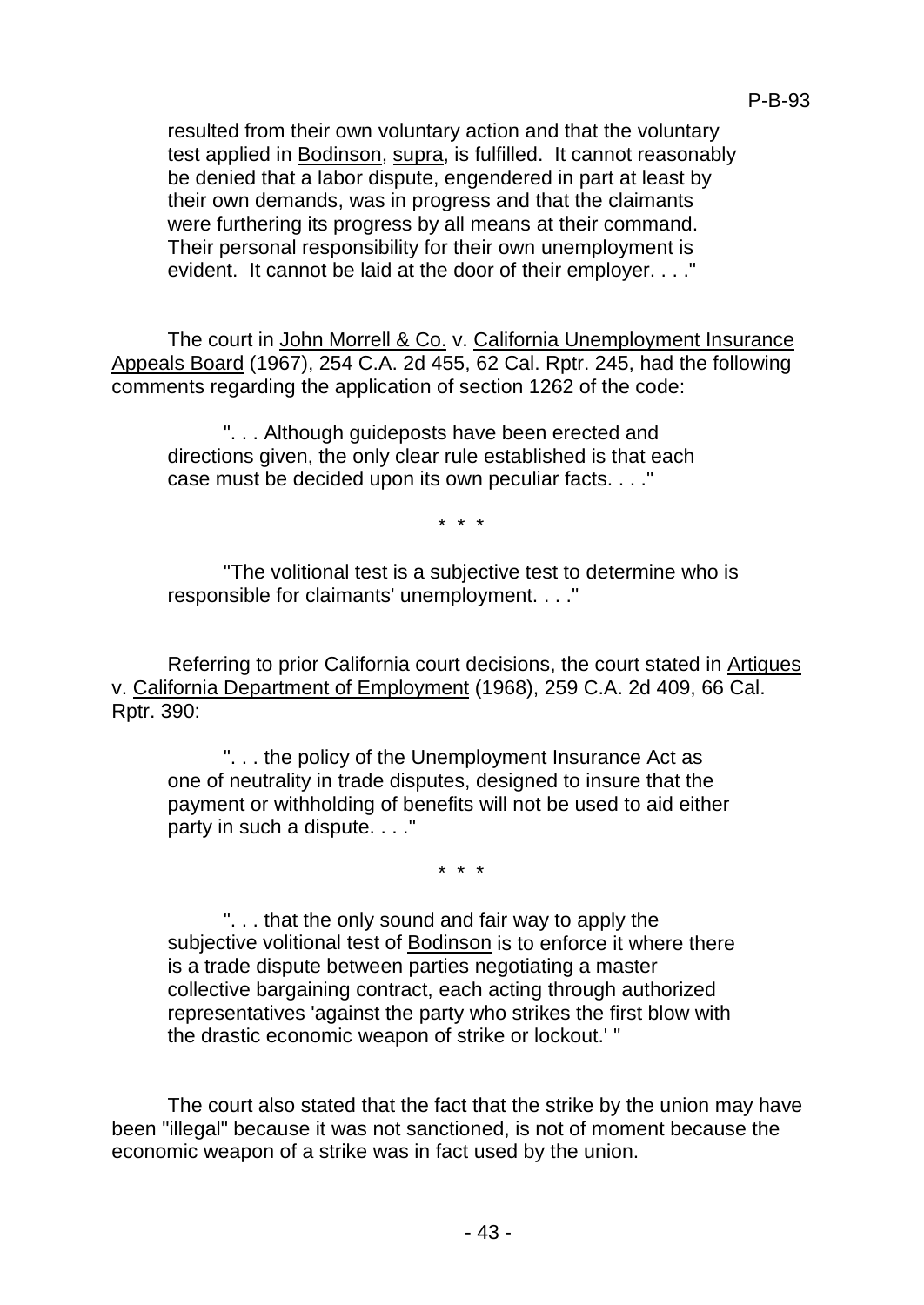We learn many things from the above case analyses on how to examine the question of benefit eligibility in a trade dispute factual situation. We learn that we must probe into the real cause of the claimants' unemployment. In so doing, we cannot be content with a surface examination of the situation presented, since matters may not actually be as they first appear, or appear after only a superficial examination. We must probe deeply into the dynamics of the situation, the economic realities involved, the pressures and counter-pressures and events which in fact caused the unemployment. We must ponder such questions as was the unemployment the fault of the claimants or was it the fault of the employer or employers? Which party caused the work stoppage? Which party was first to exercise an economic weapon (strike or lockout) against the other party? Which party first left the bargaining table to apply economic pressure? Are the claimants innocent as to the cause of their unemployment? Were they responsible for their unemployment? Did they take all appropriate action in an attempt to allay their unemployment? Did the claimants benefit from the settlement of the dispute? If the claimants are not directly involved in the dispute, did they aid the cause of fellow union members in any way and thereby adopt the dispute of their fellow union members as their own? We must also keep in mind that it is not our function to examine the merits of the controversy; that the party that caused the work stoppage must be prepared to suffer the consequences; that benefits are payable only if the claimants are unemployed through no fault of their own; and, that mere union membership is not sufficient to render a claimant ineligible for benefits under the trade dispute provision.

The above are some of the guides which must be applied to our thinking in reaching a decision in this case, after a reading of the above cases.

The cases analyzed which most closely resemble the instant case are the two Chrysler decisions, the Basso case from New Jersey, and the General Motors case. All of these cases present business operations which are highly integrated and interdependent. Accordingly, a cessation of one or a few of the activities which go into the making of the whole operation is certain to bring the entire operation to a sudden and decisive halt.

Considering the actions of the claimants, the case least like the instant case, of the last four mentioned decisions, is the 1962 Chrysler decision. In that case, the claimants in no way gave aid to the employees who were on strike and they took all appropriate action to allay their own unemployment. They voted against the strike; they had no controversy with the employer; they had no interest in the matter that was in dispute; they did not share in the benefits of the settlement of the dispute; and, they crossed the picket line and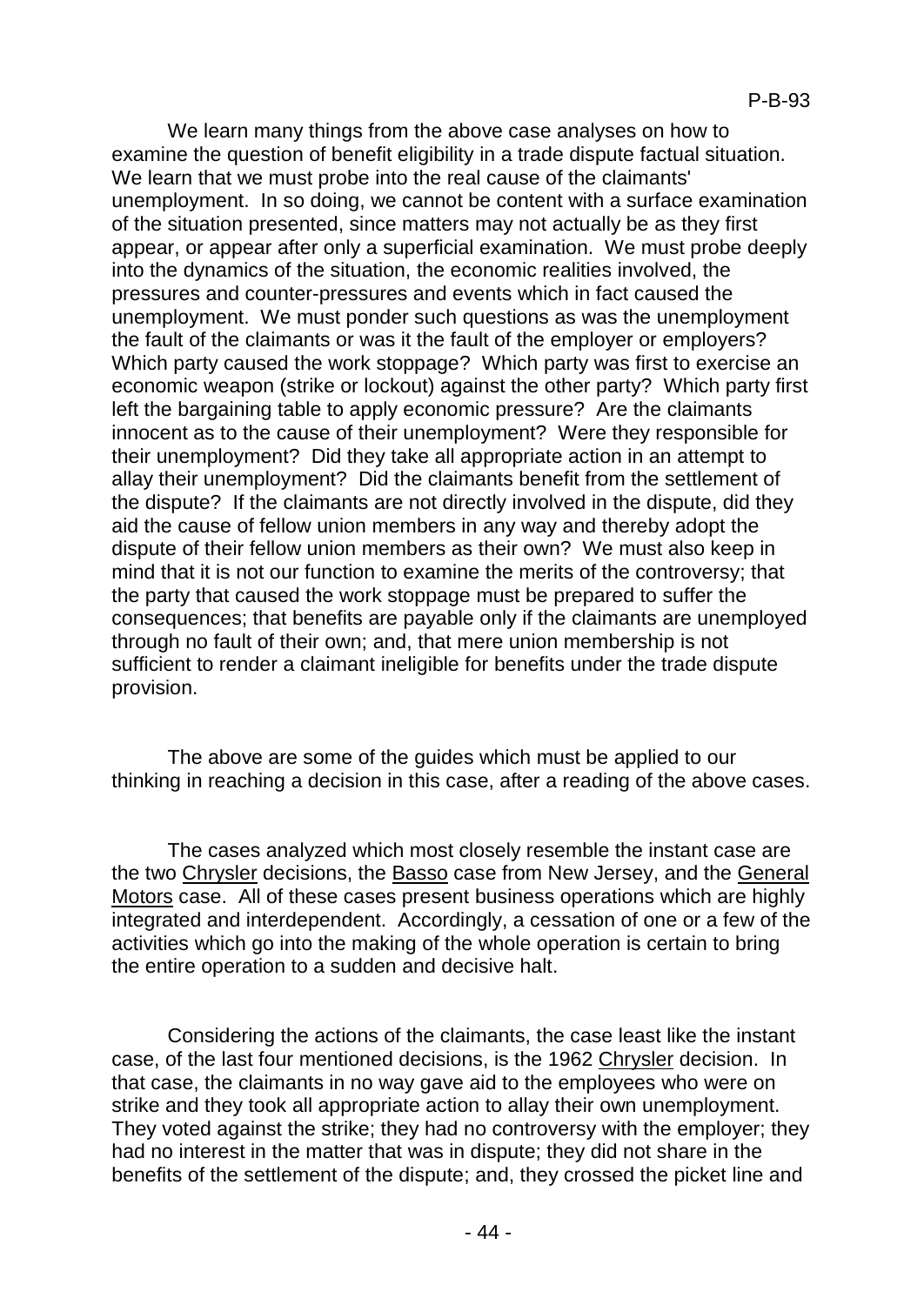worked as long as work was available. The claimants were the innocent victims of the trade dispute and in no way responsible or at fault for their unemployment. The same cannot be said for the claimants in the instant case.

A thoughtful probing of the realities of the situation presented in the instant case shows that both sides to the present trade dispute are very articulate and knowledgeable in matters concerning labor and management, and the negotiations and dealings which go on between the representatives of these two factions. As in the General Motors case where it was undisputed that the strike would close down operations in a couple of days, it is undisputed in the instant case that a failure to report to work by two or more of the mechanical crafts would cause an almost immediate shutdown of the employers' operations. Such a shutdown did occur on January 5, 1968. We are unable to find a scintilla of evidence in this case that the cause of this shutdown can "be laid at the door of their employer[s]."

The picketing of the workers from Los Angeles, followed by the strike and picketing of the Mailers' Union, and the honoring of these picket lines by over 60% of the claimants involved in this case caused the shutdown and the resulting work stoppage and unemployment of the some 1,400 claimants involved in this case. There can be no doubt or question that the various union officials and union members that partook in this activity, or allowed this activity to take place, knew that the failure of such a high percentage of personnel to show up for work would halt all operations almost immediately in the entire establishment of the employers, thus throwing all employees out of work.

We note in passing that we do not consider that following the failure of the claimants to cross the picket lines, the fact that certain activities such as washing and servicing of the employers' trucks and the collecting of papers and money from coin boxes, meant that the employers still had work for its employees. Such activities were but a one-time operation and only minor when considering the employers' overall operation of preparing, publishing, and distributing newspapers. We note in this regard that the court in the General Motors case did not go into the fact at all that it might take a couple of days for the strike to close down operations. The important point made of this was that the strike had this effect and it was assumed without need for discussion that minor activities would continue for a couple of days following the strike before operations would come to a complete halt.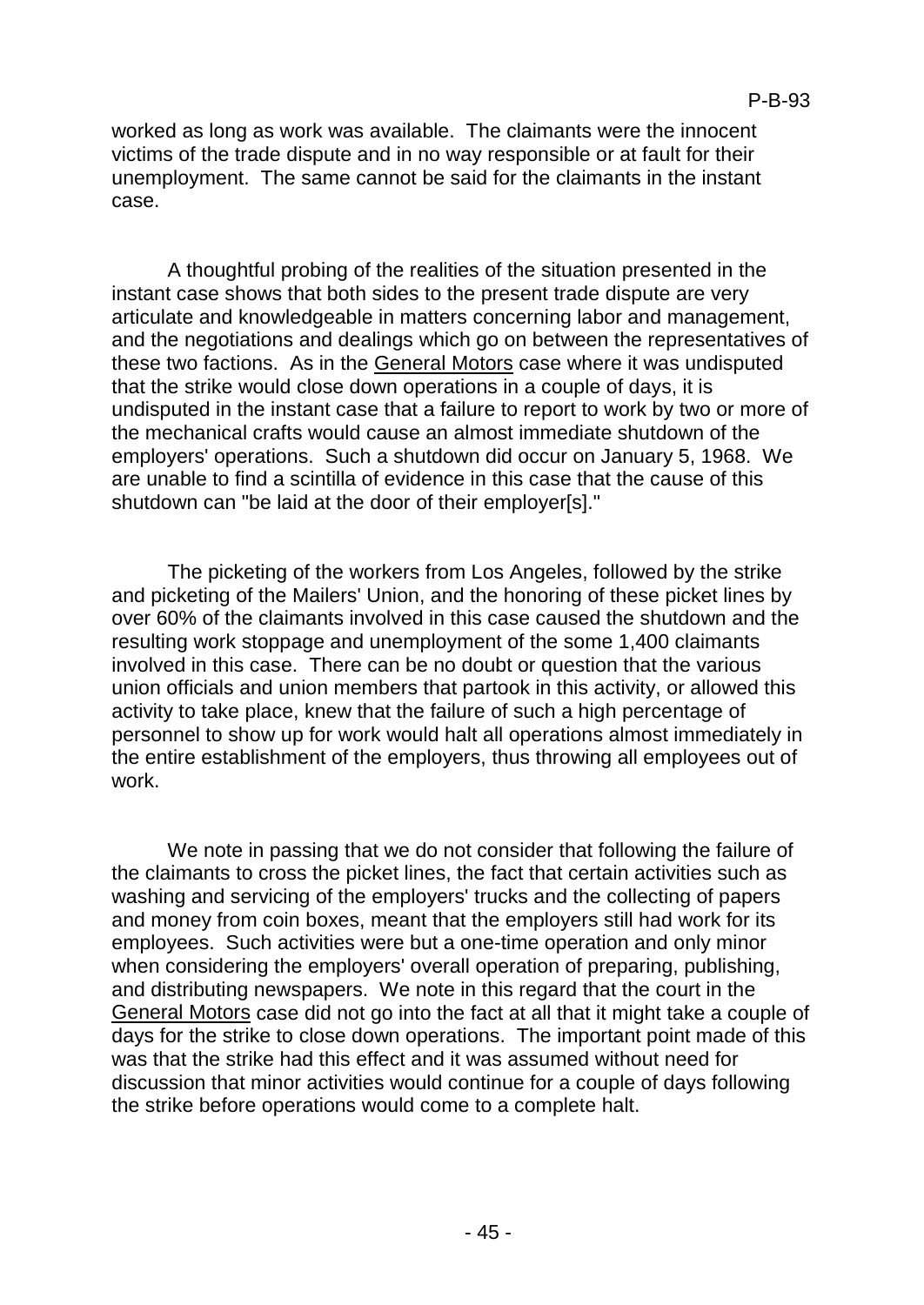With the knowledge that a failure of such a high percentage of personnel to show up for work at the key downtown jobsites of the employers would almost immediately shut down the employers' entire operation, we can only conclude that as in the 1953 Chrysler case and the General Motors case, it was a matter of strategy by the unions to have employees show up for work at the nondowntown jobsites in an attempt to assume the role of laid off employees, when in fact, they were responsible for the work stoppage and their own resulting unemployment.

In concluding that the claimants who worked at the nondowntown jobsites are ineligible for benefits, we recognize that, except for a brief period at Job Site W, there were no pickets at these locations and, therefore, the Bodinson case, except for the brief period and location mentioned, is not applicable at these locations.

We conclude that the claimants at the nondowntown jobsites are ineligible for benefits because of the activity of their fellow union members and union officials at the downtown jobsites. The above table shows that except for Union Code No. IX, each of the unions had a significant number of members who worked at the downtown jobsites and who refused to cross the picket lines. We also cannot conclude from the evidence presented that the union officials involved in this case took any meaningful action to encourage the union members to continue working at the downtown jobsites. In fact, a number of the unions issued statements or instructions to the effect that the Mailers' Union picket line should be honored. The employees at the nondowntown jobsites must be responsible for the foreseeable consequences of the actions of their fellow union members and union officials. This being the case, they are responsible for their own unemployment. In Benefit Decision No. 6250, this board stated:

". . . it is sufficient that the worker's unemployment arose out of the collective action of the members acting through their union. Only by the application of this view is the objective attained 'of furnishing benefits for persons unemployed through no fault of their own' and of applying principles of law 'in harmony with the legislative objective of providing only for the innocent victims of trade disputes'; to borrow language from the decision of the court in the [1953] Chrysler case cited above."

This principle of "collective action" is applicable herein to all of the claimants. The action of over 60% of the claimants resulted in the unemployment of 100% of the claimants. The 100% must bear the responsibility for foreseeable result of the actions of the fellow union members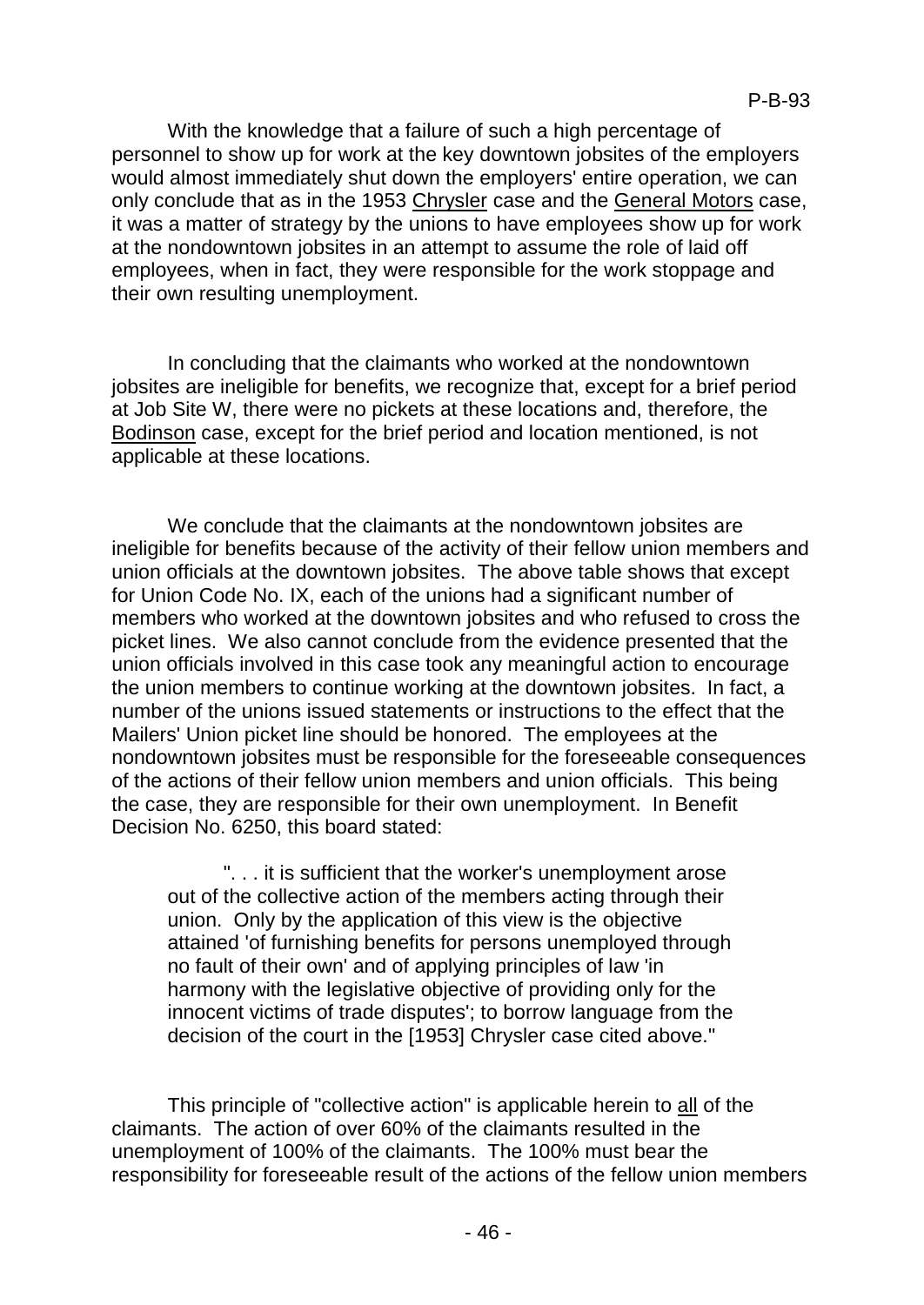who made up the lesser percentage. In this connection there are a number of individual unions involved in this case. Undoubtedly, because of the interdependence of their work and the common employers in crisis and negotiations regarding their work, it is obvious from the facts before us, that the various unions bind together and act more or less as a single unit. Evidence of this is the Conference of San Francisco Newspaper Unions whose membership was made up of most of the unions involved in this case and the Strike Unity Committee which automatically evolved at the start of the strike on January 5, 1968 and whose membership was composed of the same unions that made up the conference. Union Code No. XV joined in the latter group. Other evidence of this is the meeting or meetings of various unions on the eve of the strike.

Other matters which lead us to the conclusion that all of the claimants (except one) should be held ineligible for benefits under section 1262 of the code are that they aided the Mailers' Union in their strike by not crossing their picket line, they shared in the responsibility of performing picket duty, they shared in benefits of the settlement of the strike of the Mailers' Union and they took no meaningful action to disavow the strike.

In reality, in light of the hard cold facts of this case, no meaningful action could have been taken to disavow the strike following the course of conduct followed by so large a percentage of employees. This state of affairs must have been foreseeable by all persons involved in the dispute.

We again call attention to the decision in the Basso case, which in many respects is similar to the case before us. We agree with the decision reached by the court in that case, and believe that the result reached therein calls for a denial of benefits to all of the claimants (except one) in the instant case. We note in this regard that the New Jersey law is different from section 1262 of the code. This does not reduce the precedent value of that decision however. From our above analysis and quotation of that decision, the concepts used by the New Jersey court in reaching its decision are the same concepts used by the courts in California in trade dispute decisions.

We singled out Union Code No. IX since none of its members worked at the downtown jobsites. This fact does not separate them from the other unions regarding benefit eligibility. In all other respects, their situation is the same as the other union members. Also, in response to the remarks of a business representative of this union, the day crew walked off the job. And, another union member told other members on the telephone that the day crew had walked off the job and that the garage was shut down. It cannot be said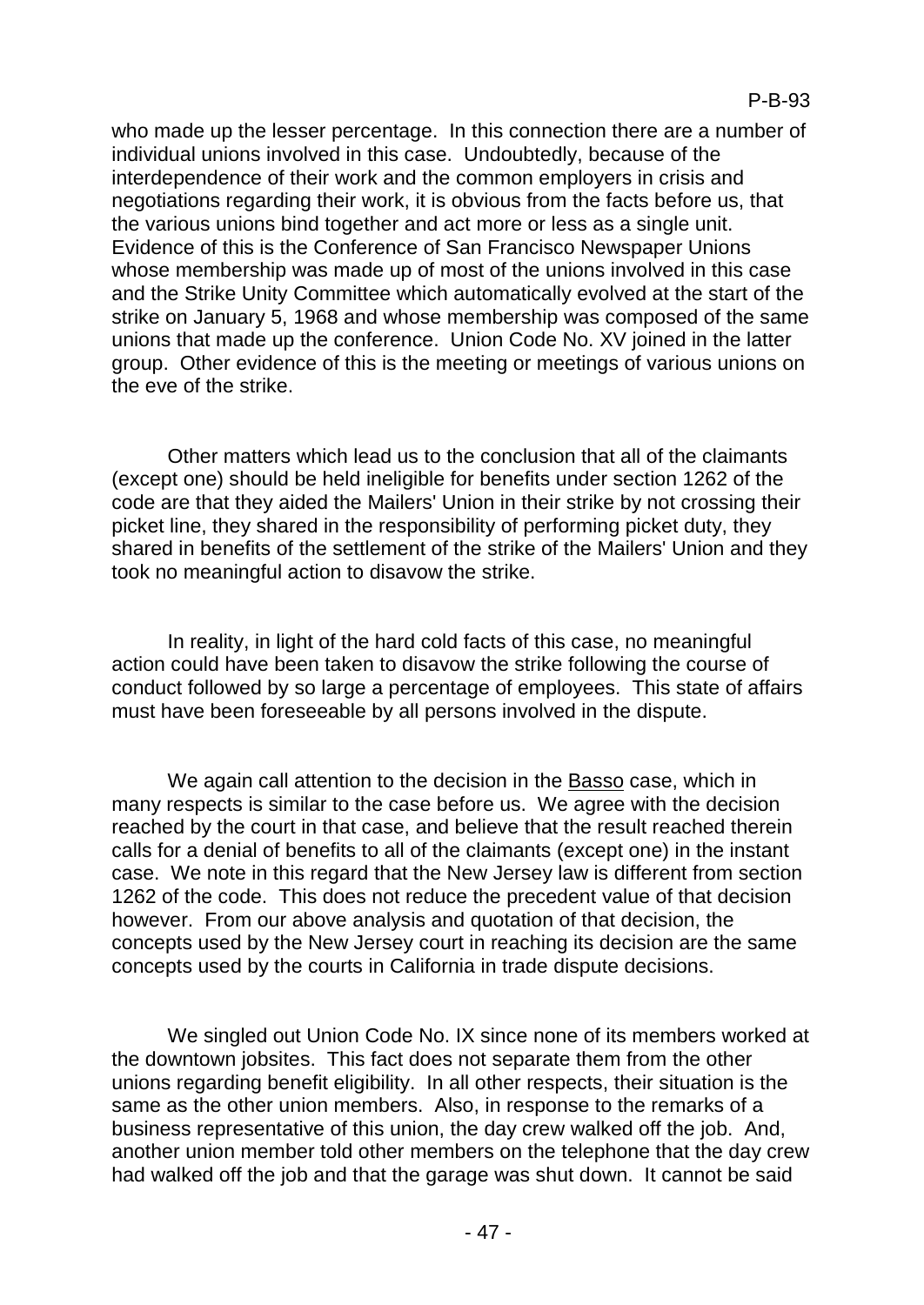that the members of this union are not responsible for their own unemployment.

A few claimants require individual attention. Claimant Fred Del Broi, ID No. 152, is the only nonunion claimant on appeal to this board. We cannot find from the facts that he made any sincere effort to disavow the strike. He is, therefore, ineligible for benefits under section 1262 of code. We reach the same decision regarding claimant Charles P. Yocum, ID No. 732.

Claimant Edward Borsi, ID No. 73, left his place of employment at Job Site G when he saw the picket line. In doing this, he left his work because of a trade dispute and is, therefore, ineligible for benefits under section 1262 of the code.

Claimant Arthur Zenner, ID No. 738, refused to cross the picket line to go to his place of work at Job Site G. He, therefore, left his work because of a trade dispute and is ineligible for benefits under section 1262 of the code.

From the available evidence, it appears that claimant Jean B. Goyhenetche, ID No. 270, did what could reasonably be expected of him in disavowing the strike. His place of work was a downtown jobsite and, despite the strike, he worked whenever work was available for him to perform. He is, therefore, not disqualified for benefits under section 1262 of the code.

We are concerned next with three claims for disability benefits.

Section 2677 of the code provides:

"

An individual who is disqualified from receiving unemployment compensation benefits under Section 1262 shall be presumed to be ineligible to receive disability benefits under this part for the same period or periods unless the individual establishes, pursuant to authorized regulations, that his alleged disability was the result of an accident or required a period of hospitalization, that it was not caused by and did not arise out of the trade dispute, and that it would have occurred and would have prevented him from continuing his work if the trade dispute had not occurred. . . ."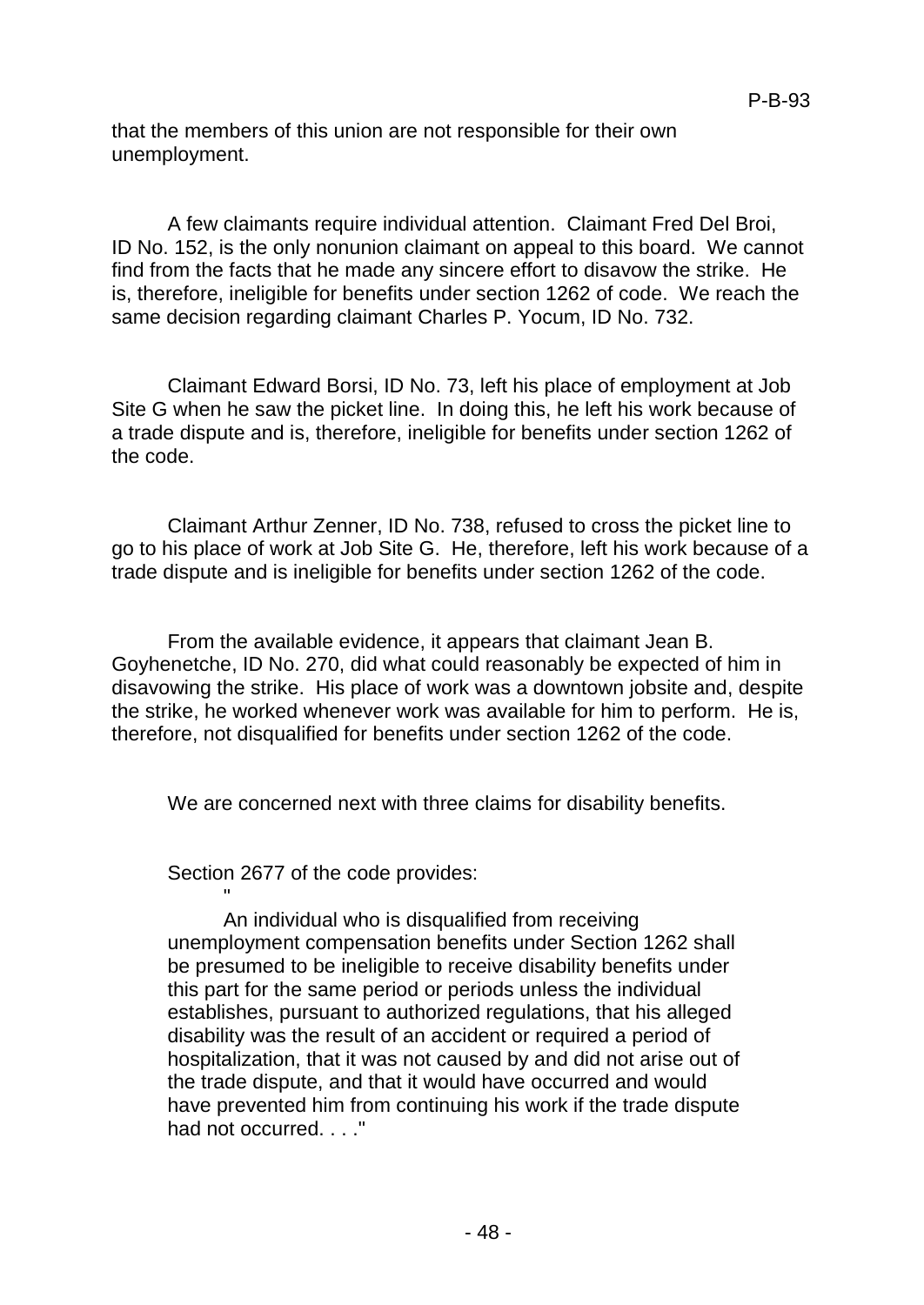In Disability Decisions Nos. 508 and 540, this board held that if a claimant has left work because of a trade dispute, the claimant is ineligible for disability benefits unless he meets the conditions set forth in section 2677 of the code; that is, the claimant must prove;

- 1. That the disability was the result of an accident or required a period of hospitalization;
- 2. That the disability was not caused by and did not arise out of the trade dispute; and
- 3. The disability would have occurred and would have prevented the claimant from continuing work if the trade dispute had not occurred.

In Disability Decision No. 508, it is stated that the language contained in the third condition which must be proved by a claimant "was intended to apply in general to those situations where a worker, having left his work because of a trade dispute, uses the ensuing period of idleness to indulge in what may be commonly referred to as elective hospitalization or surgery."

In Disability Decision No. 339, this board held that a claimant was entitled to disability benefits and was not ineligible for benefits when he became disabled prior to the commencement of a trade dispute. In that case the claimant last worked September 30, 1949. He was scheduled to work October 3, 1949. His union called a strike effective October 1, 1949. The claimant became ill on October 1, 1949; consulted a doctor on October 2, 1949; and, entered a hospital on October 3, 1949.

In the present case, claimant Arthur Zenner, ID No. 1401, filed an appeal from a Department determination which denied him disability benefits. The evidence establishes that he left work because of a trade dispute on January 5, 1968. There were pickets at his place of work. He did not cross the picket line or attempt to do so.

In order for claimant Zenner to be eligible for disability benefits, he must fulfill the three conditions contained in section 2677 of the code. He fulfills the first two conditions in that his disability required a period of hospitalization and that it was not caused by and did not arise out of the trade dispute. However, he does not fulfill the third condition. Claimant Zenner's operation was optional. According to the physician who performed the operation the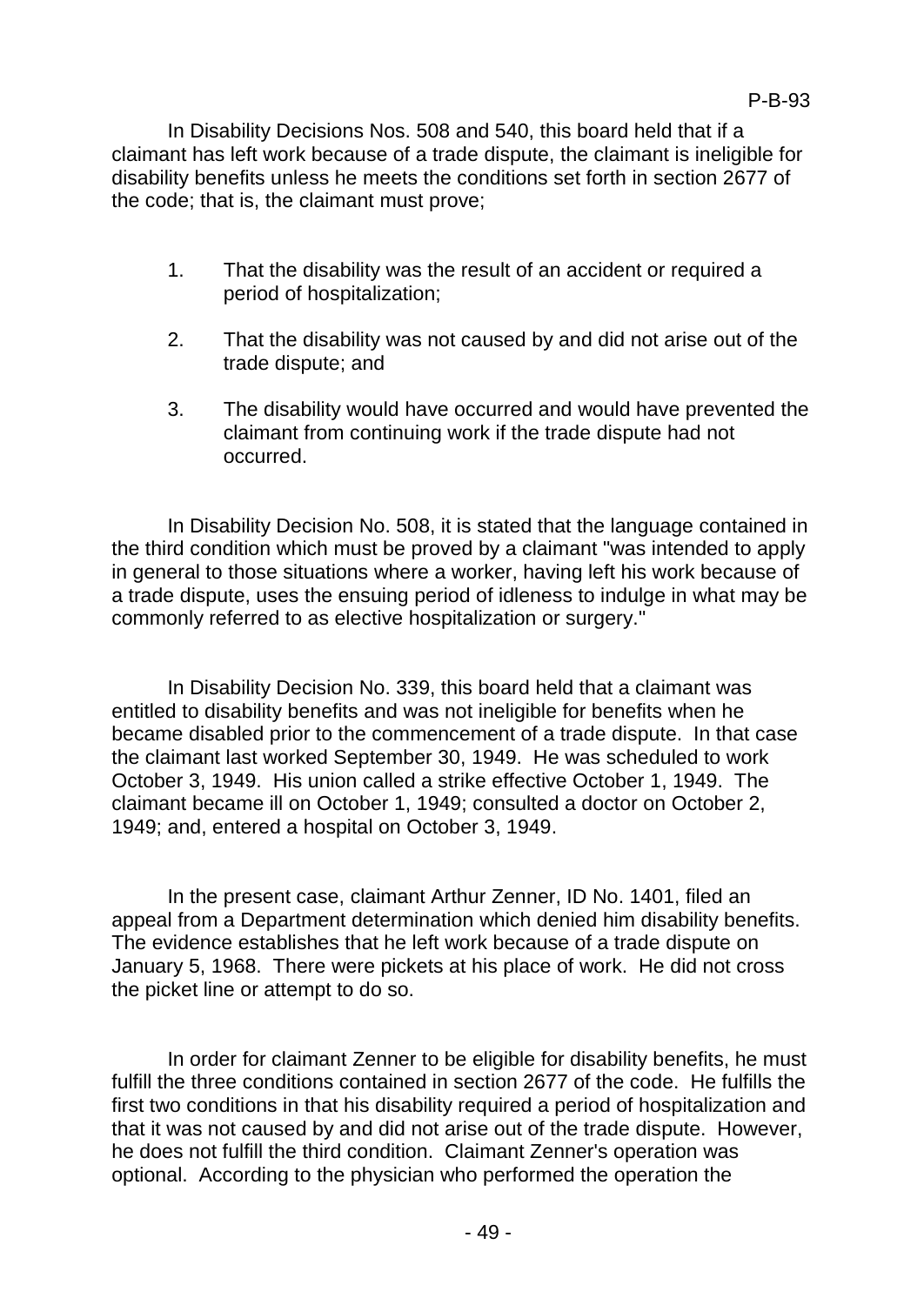claimant could have continued working in spite of his inguinal hernia. Thus, to use the wording of Disability Decision No. 508, claimant Zenner used the period of idleness following his leaving of work because of a trade dispute to indulge in elective hospitalization and surgery. His disability would not have occurred or prevented him from working if the trade dispute had not occurred. Therefore, claimant Zenner does not fulfill the three conditions contained in section 2677 of the code and he is ineligible for disability benefits.

Although little evidence was presented with respect to Edward Mahoney, ID No. 1399, it may be assumed he left work because of a trade dispute. He last worked immediately preceding the commencement of the work stoppage. He was a member of a union, whose members working in San Francisco, have been held to have left work because of a trade dispute. He filed a claim for benefits effective January 14, 1968.

As with claimant Arthur Zenner, it is also necessary for claimant Mahoney to meet the three conditions set forth in section 2677 of the code in order to be eligible for disability benefits. He does not meet the first condition. His disability was not the result of an accident and did not require a period of hospitalization. Therefore, claimant Mahoney is ineligible for disability benefits.

A different situation is presented with respect to claimant Gerald Ottoman, ID No. 1400. He last worked January 4, 1968. He did not report for work January 5, 1968. He consulted his physician that day and the physician advised him to remain off work. He failed to report for work on January 5, 1968 because of his disability. Therefore, the disability was the cause of his unemployment. He did not leave work because of a trade dispute and he is eligible for disability benefits under section 2677 of the code.

Lastly, under section 1252 of the code:

"An individual is 'unemployed' in any week during which he performs no services and with respect to which no wages are payable to him, or in any week of less than full-time work if the wages payable to him with respect to that week are less than his weekly benefit amount . . . ."

In Benefit Decisions Nos. 4526 and 5544, this board held that, in some circumstances, "strike benefits" paid by a union to its members during a trade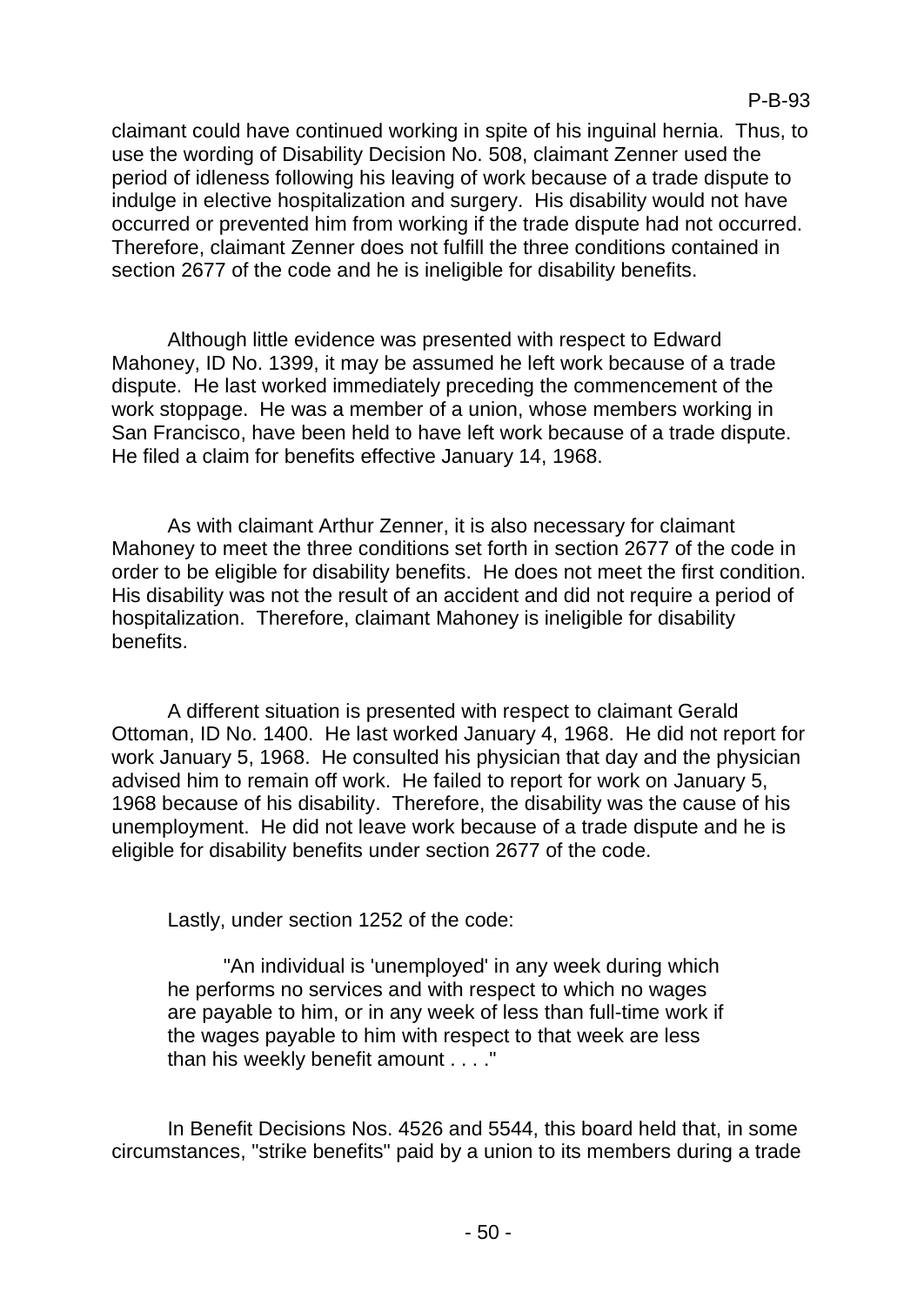dispute are wages, and that members receiving such benefits are not unemployed.

In the present case, there is evidence that claimant Jean Goyhenetche, ID No. 270, who has been held eligible for benefits under section 1262 of the code, received benefits from his union while he was out of work. Thus, there may be an issue as to his eligibility for benefits under section 1252 of the code. It is suggested that the Department investigate the matter.

In light of our decision on the main issue in this case, there is no need to consider other potential issues.

#### DECISION

The decision of the referee is modified. All claimants, except claimant Jean B. Goyhenetche, ID No. 270, are ineligible for unemployment benefits under section 1262 of the code. Benefits are payable to claimant Goyhenetche if he is otherwise eligible. Claimants Arthur Zenner, ID No. 1401, and Edward Mahoney, ID No. 1399, are ineligible for disability benefits under section 2677 of the code. Claimant Gerald Ottoman, ID No. 1400, is not ineligible for disability benefits under section 2677 of the code. Benefits are payable to claimant Ottoman if he is otherwise eligible. The matter is referred to the Department for consideration of the eligibility for benefits of claimant Jean Goyhenetche, ID No. 270, under section 1252 of the code only.

Sacramento, California, January 19, 1971.

#### CALIFORNIA UNEMPLOYMENT INSURANCE APPEALS BOARD

ROBERT W. SIGG, Chairman

CLAUDE MINARD

#### JOHN B. WEISS

#### DISSENTING - Written Opinion Attached

#### LOWELL NELSON

#### DON BLEWETT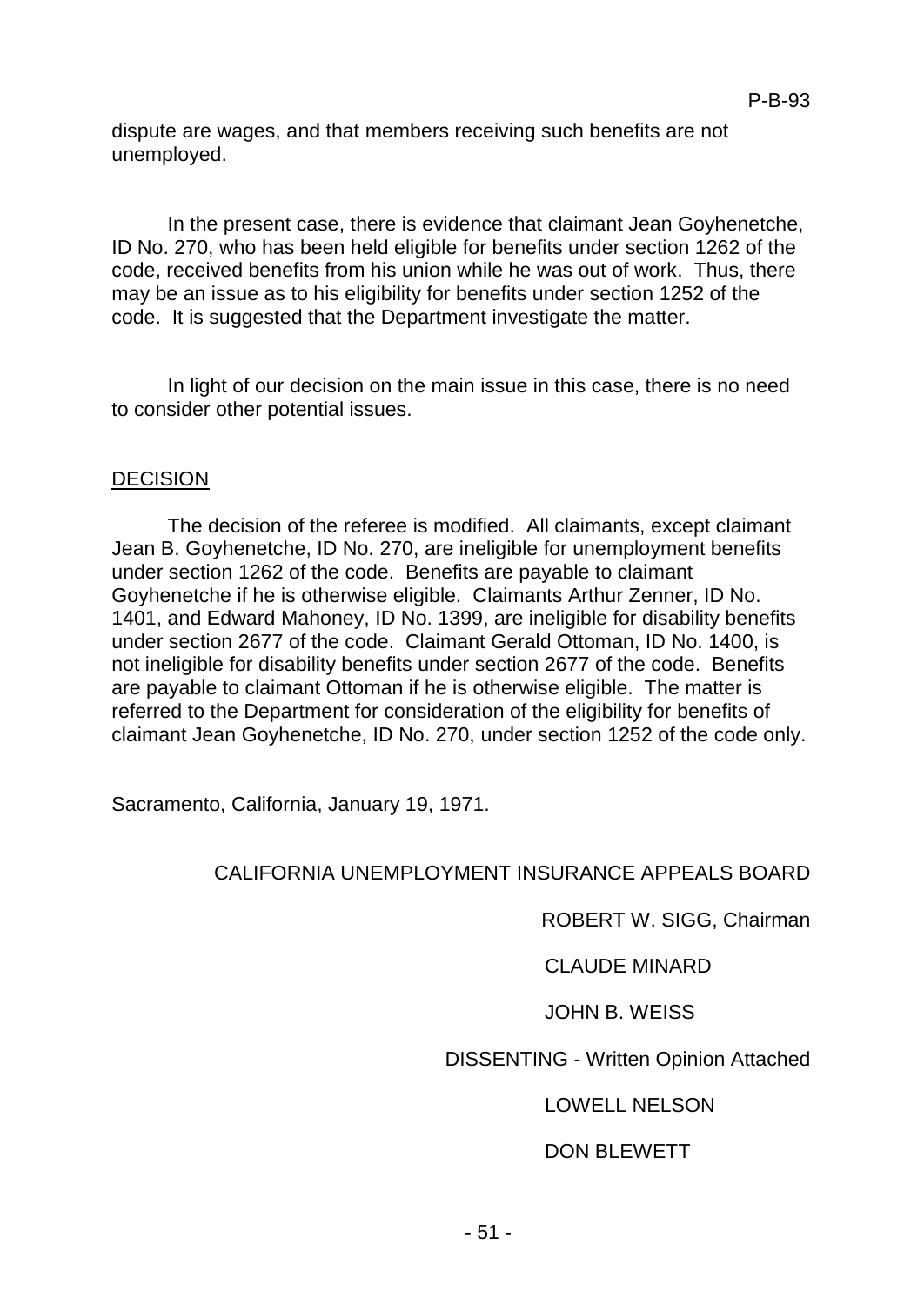# DISSENTING OPINION

We disagree with the conclusion of our fellow board members as it applies to claimants who worked away from downtown San Francisco locations.

To support their conclusion to deny benefits, the majority of this board relies mainly on Basso v. News Syndicate Co., Inc., 216 A. 2d 597. The law regarding trade disputes in New Jersey is different from our law, as it has been interpreted in the California courts.

The California law is found in section 1262 of the code. It says:

"An individual is not eligible for unemployment compensation benefits, and no such benefit shall be payable to him, if he left his work because of a trade dispute. Such individual shall remain ineligible for the period during which he continues out of work by reason of the fact that the trade dispute is still in active progress in the establishment in which he was employed."

The New Jersey law (N.J.S.A. 43:-21-5(d)) in issue says:

"'An individual shall be disqualified for benefits: \* \* \*

"(d) For any week with respect to which it is found that his unemployment is due to a stoppage of work which exists because of a labor dispute at the factory, establishment or other premises at which he is or was last employed, \* \* \*.'

"There is a proviso that this subsection shall not apply if it is shown that:

"'(1) He is not participating in or financing or directly interested in the labor dispute which caused the stoppage of work; and

"(2) He does not belong to a grade or class of workers of which, immediately before the commencement of the stoppage, there were members employed at the premises at which the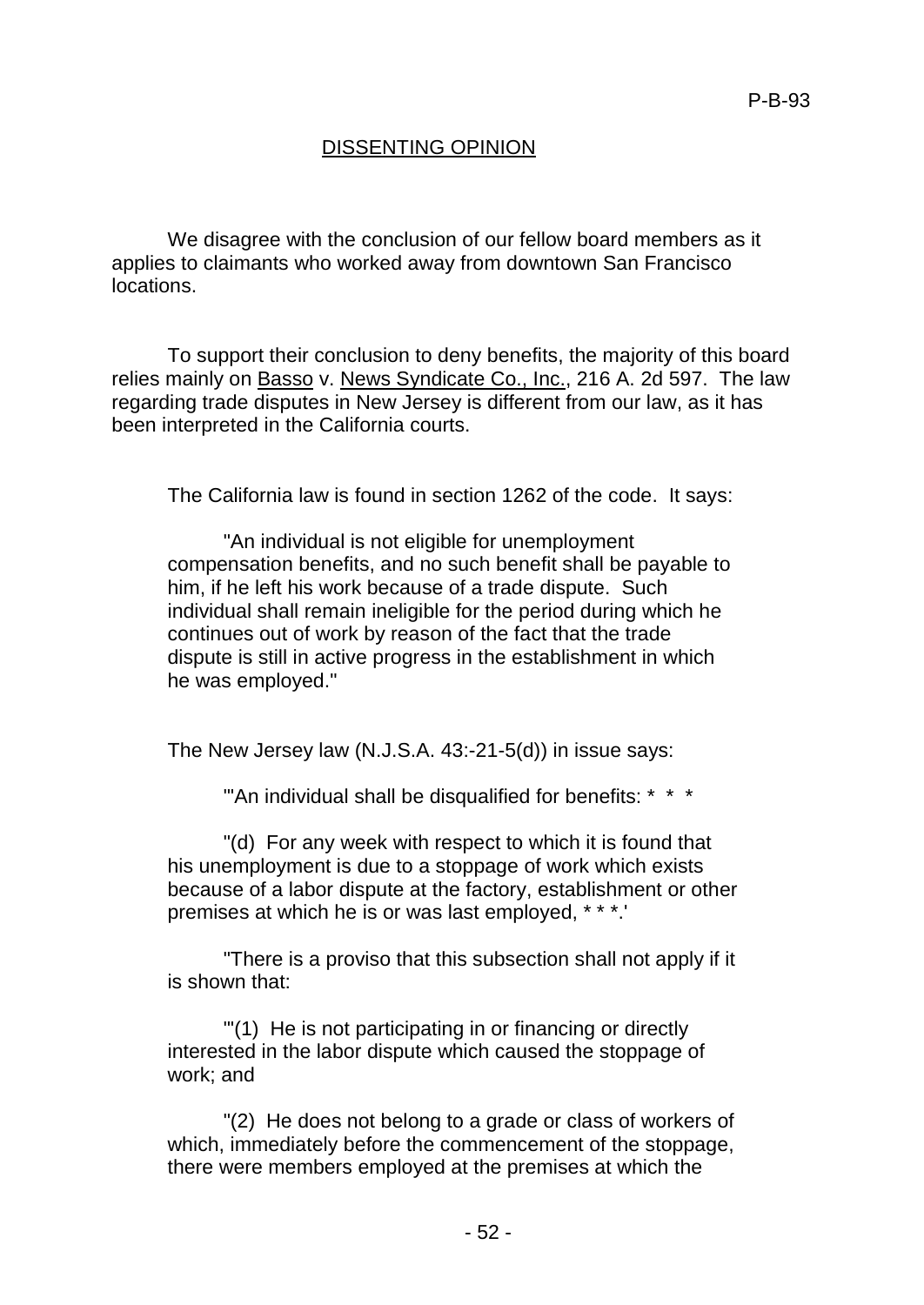stoppage occurs, any of whom are participating in or financing or directly interested in the dispute; \* \* \*.'"

A quick, surface comparison of this law with the California law makes it apparent that to compare trade dispute cases from the two jurisdictions is like comparing apples and oranges. (It should also be noted that the decision relied on was rendered by an intermediate appellate court rather than the highest court in the State of New Jersey.)

The main issue treated by the court in the Basso case was whether the claimants were unemployed because of a work stoppage at the establishment where they last worked. Here we are not interested in satisfying the establishment test but whether the volitional test evolved under California law has been met.

Let us look at the dynamics of the circumstances which created the unemployment for workers away from downtown San Francisco locations. The elements set forth by the California courts which tend to indicate a "volitional" participation in the trade dispute are as follows:

- 1. Membership in a striking union.
- 2. Nonmember of a striking union but member of a union that worked in concert with the striking union, prior to the trade dispute.
- 3. Refusal of work offered by the employer at any location.
- 4. Refusal to cross a picket line.
- 5. Some grievance with the employer.
- 6. Not being laid off for lack of work, but rather refusing to work or being locked out.
- 7. Participation in the settlement of the dispute.
- 8. A trade dispute at the location of employment.

Applying these criteria to this case, it can be seen that the claimants who did not work in the downtown area were in some way informed by the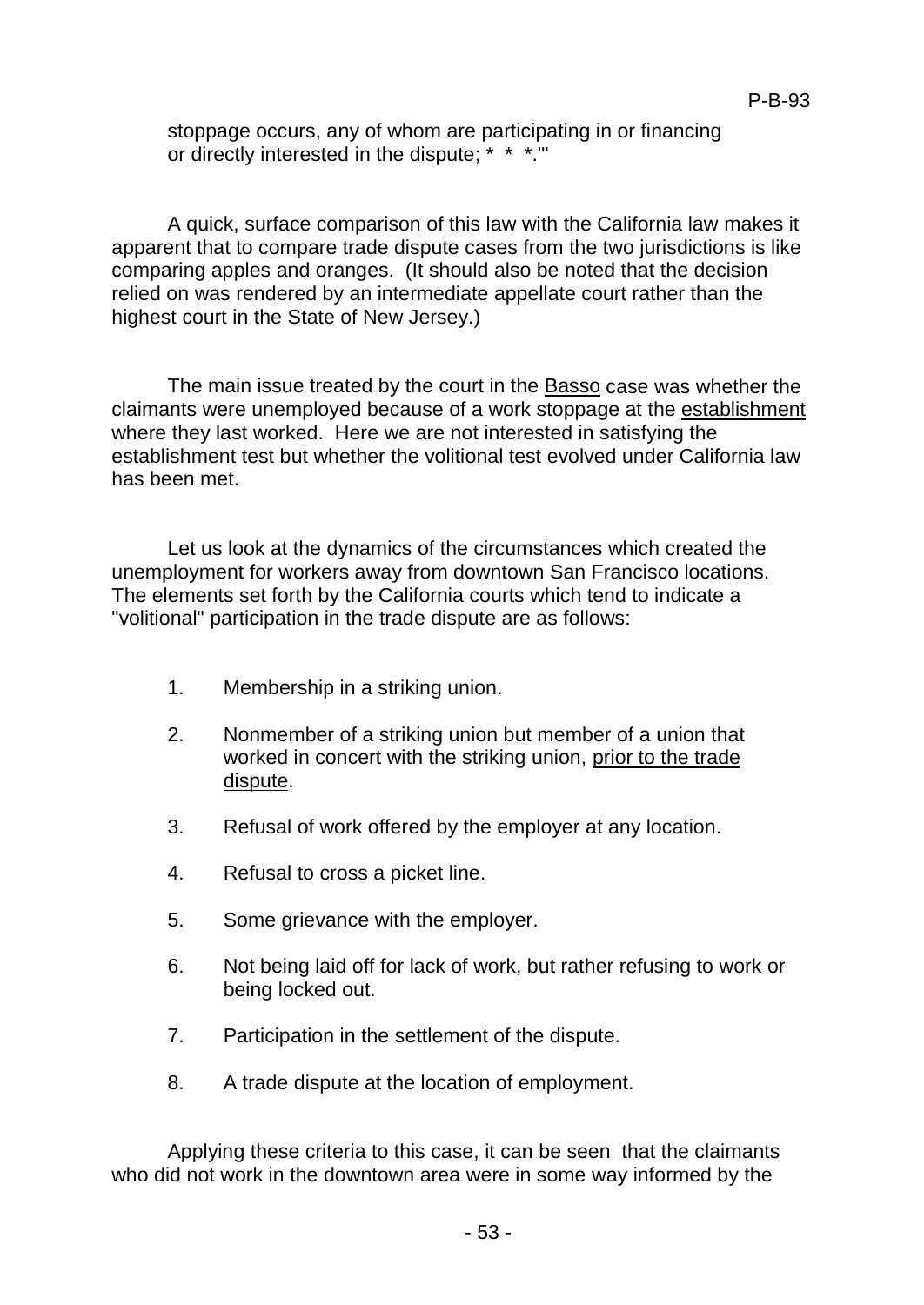employer their services were no longer needed. This type of employer action tends to show the claimants did not voluntarily participate in the trade dispute.

These claimants were not members of the striking union and they did not have the same goals as the strikers. The facts failed to show the concerted type of action necessary to prove an overall strategy of fellow union members. At best, there is some after-the-fact support for a trade dispute in which they were not originally involved. This has never been said to have been cause for disqualification under section 1262 of the code.

Applying the reasoning of the majority, a nonunion, nonstriking employee who was laid off from work by the employer would be ineligible for benefits if he at any time answered in the affirmative, the question, "Do you now support the trade dispute involving your fellow workers who are union members?" This is not what the law says or what the courts have said the law says.

None of the workers in question refused an offer of work at another location of the employer. None refused to cross a picket line. They had no grievance with the employer.

For the sake of argument it could be said that their work location was part of the establishment affected by the trade dispute. This does make them unemployed because of the trade dispute. However, they did not volitionally, leave their work because of a trade dispute.

The only element that tends to make the claimants part of the trade dispute is some gains realized from the eventual settlement. This element alone can never be said to make the claimant's actions volitional. If this were so any worker (union or nonunion) unemployed as a result of a trade dispute, where the striking union obtains gains in employment status, could be held ineligible for benefits on the theory that the gains will result in better employment conditions for the nonstriking employee.

In summary, what we are saying is that any connection these claimants had with the trade dispute is so remote and so negligible that the volitional test has not been met.